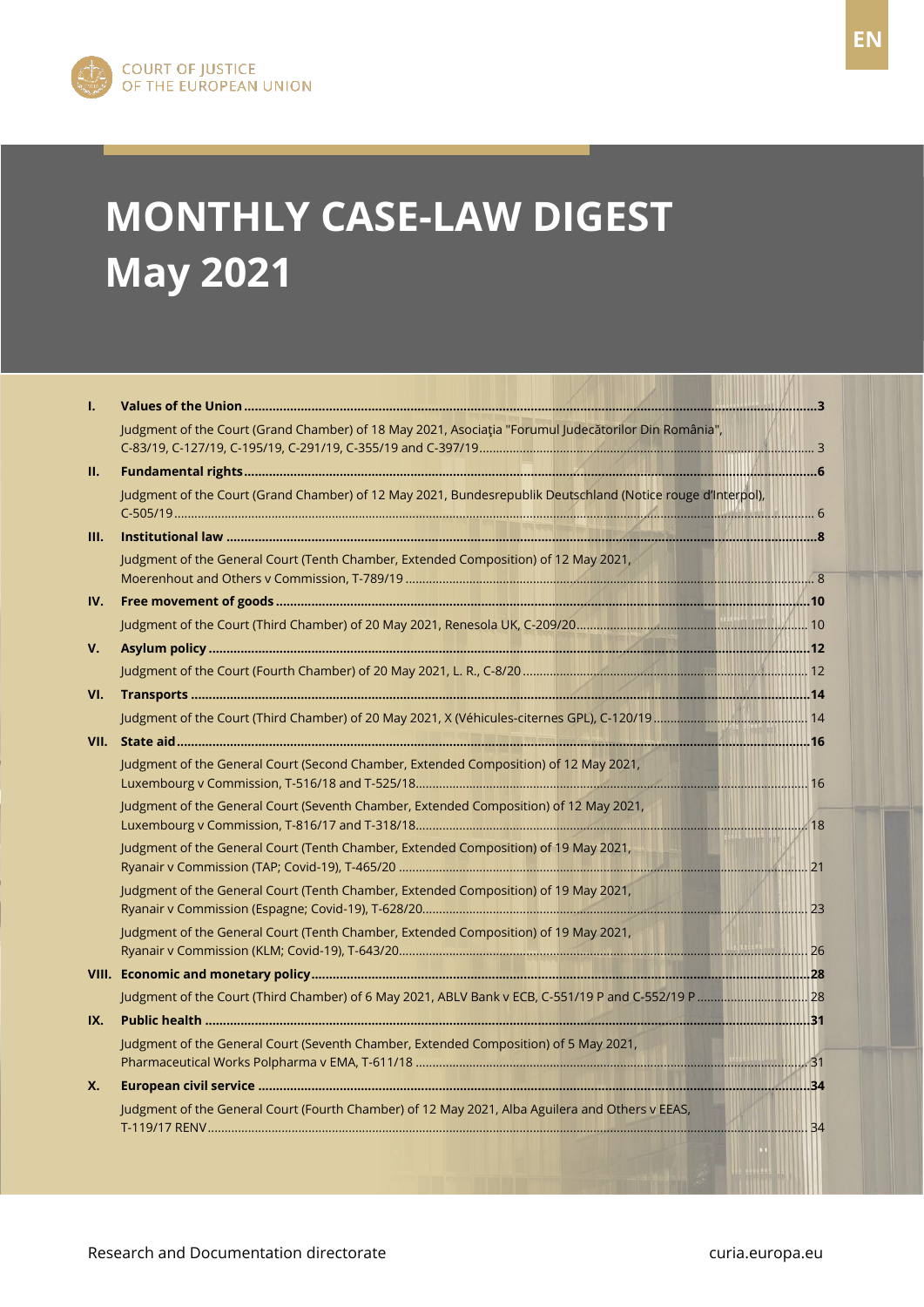| XI. |                                                                  | 36 |
|-----|------------------------------------------------------------------|----|
|     | Order of the General Court (Fourth Chamber) of 27 April 2021,    |    |
|     | Judgment of the General Court (Eighth Chamber) of 14 April 2021, |    |
|     | Judgment of the General Court (Third Chamber) of 14 April 2021,  |    |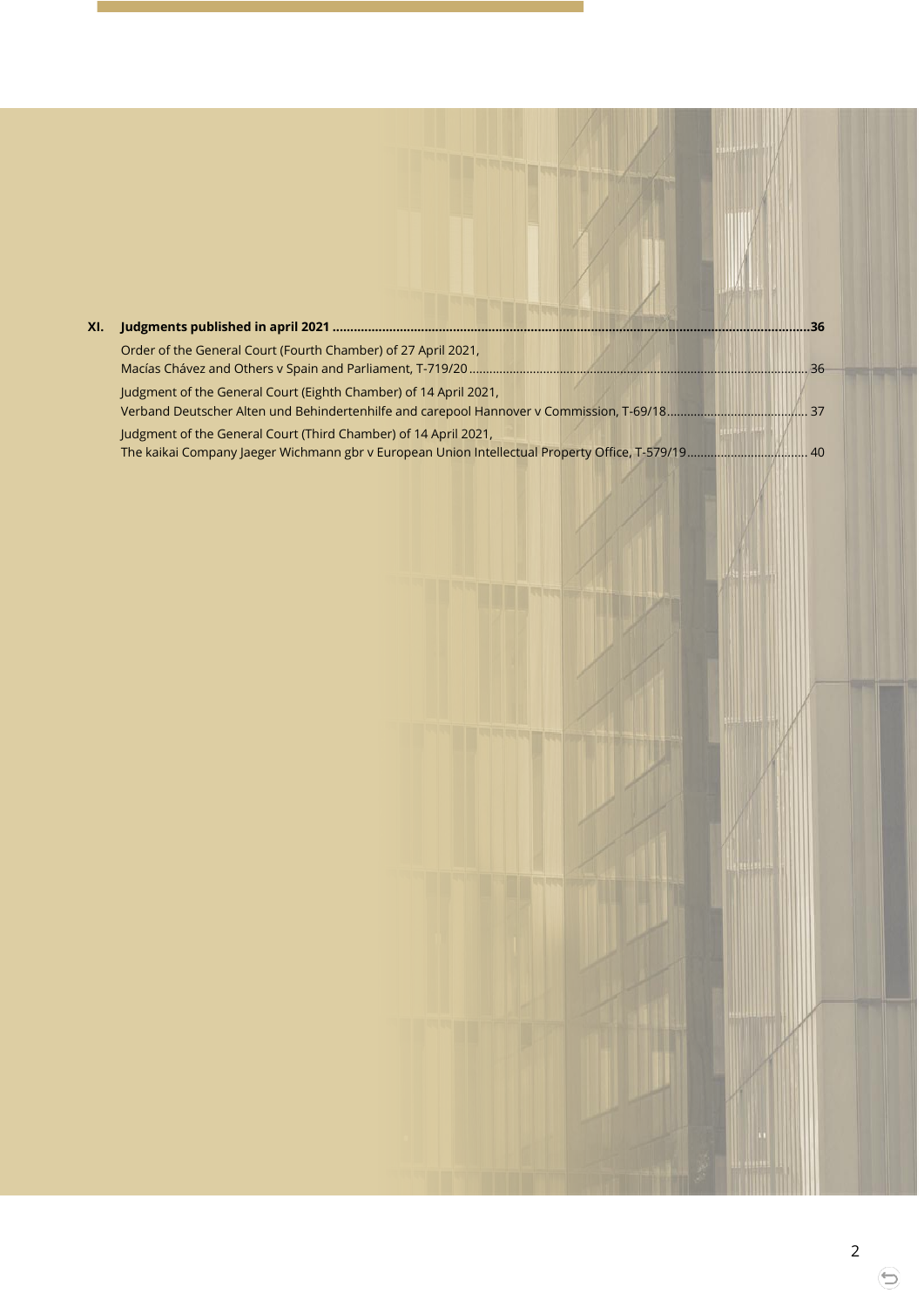# <span id="page-2-1"></span><span id="page-2-0"></span>**I. VALUES OF THE UNION**

 $\overline{a}$ 

# **Judgment of the Court (Grand Chamber) of 18 May 2021, Asociaţia "Forumul Judecătorilor Din România", C-83/19, C-127/19, C-195/19, C-291/19, C-355/19 and C-397/19**

[Link to the complete text of the judgment](https://curia.europa.eu/juris/document/document.jsf?text=&docid=241381&pageIndex=0&doclang=en&mode=lst&dir=&occ=first&part=1&cid=13012469)

Reference for a preliminary ruling – Treaty of Accession of the Republic of Bulgaria and Romania to the European Union – Act concerning the conditions of accession to the European Union of the Republic of Bulgaria and Romania – Articles 37 and 38 – Appropriate measures – Mechanism for cooperation and verification of progress in Romania to address specific benchmarks in the areas of judicial reform and the fight against corruption – Decision 2006/928/EC – Legal nature and effects of the cooperation and verification mechanism and of the reports established by the Commission on the basis of that mechanism – Rule of law – Judicial independence – Second subparagraph of Article 19(1) TEU – Article 47 of the Charter of Fundamental Rights of the European Union – Laws and government emergency ordinances adopted in Romania in the course of 2018 and 2019 concerning the organisation of the judicial system and the liability of judges – Interim appointment to management positions of the Judicial Inspectorate – Establishment of a section within the Public Prosecutor's Office for the investigation of offences committed within the judicial system – Financial liability of the State and personal liability of judges in the event of judicial error

Six requests for a preliminary ruling have been brought before the Court of Justice by Romanian courts in proceedings between legal persons or natural persons and authorities or bodies such as the Romanian Judicial Inspectorate, the Supreme Council of the Judiciary and the prosecutor's office attached to the High Court of Cassation and Justice.

The disputes in the main proceedings follow on from a wide-ranging reform in the field of justice and the fight against corruption in Romania, a reform which has been monitored at EU level since 2007 under the cooperation and verification mechanism established by Decision 2006/928 on the occasion of Romania's accession to the European Union ('the CVM').<sup>1</sup>

In the context of the negotiations for its accession to the European Union, Romania had, in the course of 2004, adopted three laws, known as 'the Justice Laws', on the rules governing judges and prosecutors, on the organisation of the judicial system and on the Supreme Council of the Judiciary, with the aim of improving the independence and effectiveness of the judicial system. Between 2017 and 2019, amendments were made to those laws by laws and government emergency ordinances adopted on the basis of the Romanian Constitution. The applicants in the main proceedings dispute whether certain of those legislative amendments are compatible with EU law. In support of their actions, they refer to certain opinions and reports drawn up by the European Commission on progress in Romania under the CVM, which in their view, are critical of the provisions adopted by Romania in the years 2017 to 2019 in the light of the requirements of the effectiveness of the fight against corruption and the guarantee of the independence of the judiciary.

In that context, the referring courts are uncertain as to the legal nature and effects of the CVM and the scope of the reports drawn up by the Commission under it. According to those courts, the content, nature and duration of that mechanism should be regarded as falling within the scope of the Treaty of Accession and the requirements set out in those reports should be binding on Romania. In

<sup>1</sup> Commission Decision 2006/928/EC of 13 December 2006 establishing a mechanism for cooperation and verification of progress in Romania to address specific benchmarks in the areas of judicial reform and the fight against corruption (OJ 2006 L 354, p. 56).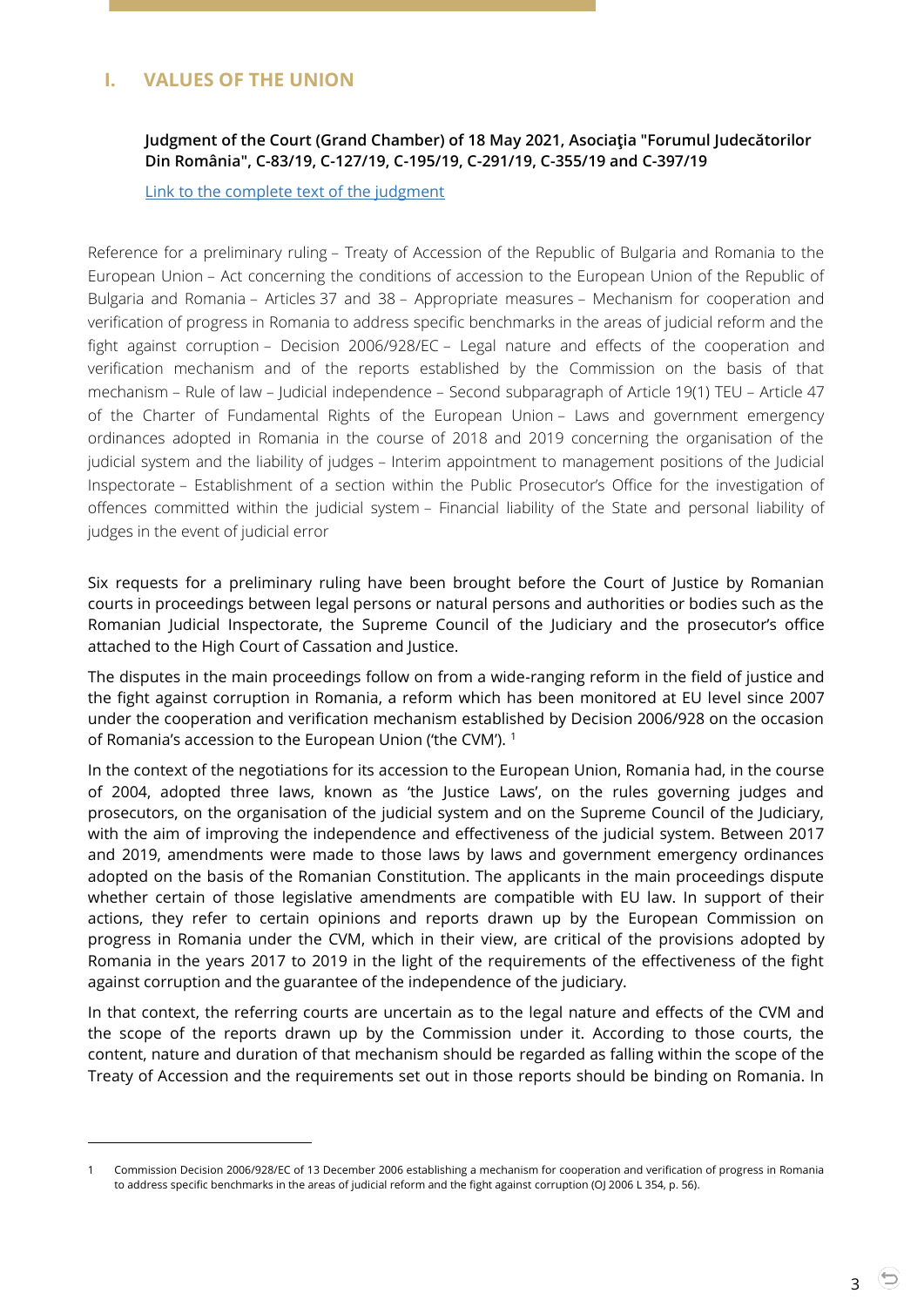that regard, however, the referring courts mention national case-law according to which EU law would not take precedence over the Romanian constitutional order and Decision 2006/928 could not constitute a reference provision in the context of a review of constitutionality, since that decision was adopted before Romania's accession to the European Union and has not been interpreted by the Court in terms of whether its content, nature and duration fall within the scope of the Treaty of Accession.

# *Findings of the Court*

In the first place, the Court, sitting as the Grand Chamber, finds that Decision 2006/928 and the reports drawn up by the Commission on the basis of that decision constitute acts of an EU institution, which are amenable to interpretation under Article 267 TFEU. The Court holds, next, that as regards its legal nature, content and temporal effects, Decision 2006/928 falls within the scope of the Treaty of Accession, because that decision is a measure adopted on the basis of the Act of Accession which has been binding on Romania since the date of its accession to the European Union.

As regards the legal effects of Decision 2006/928, the Court holds that that decision is binding in its entirety on Romania as from its accession to the European Union and obliges it to address the benchmarks, which are also binding, set out in the annex to the decision. Those benchmarks, defined on the basis of the deficiencies established by the Commission before Romania's accession to the European Union, seek in particular to ensure that that Member State complies with the value of the rule of law. Romania is, therefore, required to take appropriate measures to meet the benchmarks and to refrain from implementing any measure which could jeopardise their being met.

As regards the legal effects of the reports drawn up by the Commission on the basis of Decision 2006/928, the Court makes clear that those reports formulate requirements with regard to Romania and address 'recommendations' to it with a view to the benchmarks being met. In accordance with the principle of sincere cooperation, Romania must take due account of those requirements and recommendations, and must refrain from adopting or maintaining measures in the areas covered by the benchmarks which could jeopardise the result prescribed by those requirements and recommendations.

# **Interim appointments to management positions within the Judicial Inspectorate**

In the second place, after finding that the legislation governing the organisation of justice in Romania falls within the scope of Decision 2006/928, the Court points out that the very existence of effective judicial review designed to ensure compliance with EU law is of the essence of the value of the rule of law, which is protected by the Treaty on European Union. The Court emphasises next that every Member State must ensure that the bodies which, as 'courts or tribunals', come within its judicial system in the fields covered by EU law meet the requirements of effective judicial protection. Since the national legislation at issue applies to the ordinary courts which are called upon to rule on questions relating to the application or interpretation of EU law, it must therefore meet those requirements. In that regard, maintaining the independence of the judges in question is essential, in order to protect them from external intervention or pressure, and thus preclude any direct influence but also types of influence which are more indirect and which are liable to have an effect on the decisions of the judges concerned.

Lastly, as regards the rules governing the disciplinary regime of judges, the Court finds that the requirement of independence means that the necessary guarantees must be provided in order to prevent that regime being used as a system of political control of the content of judicial decisions. National legislation cannot, therefore, give rise to doubts, in the minds of individuals, that the powers of a judicial body responsible for conducting disciplinary investigations and bringing disciplinary proceedings against judges and prosecutors might be used as an instrument to exert pressure on, or political control over, the activity of those judges and prosecutors.

In the light of those general considerations, the Court holds that national legislation is likely to give rise to such doubts where, even temporarily, it has the effect of allowing the government of the Member State concerned to make appointments to the management positions of the body responsible for conducting disciplinary investigations and bringing disciplinary proceedings against judges and prosecutors, by disregarding the ordinary appointment procedure laid down by national law.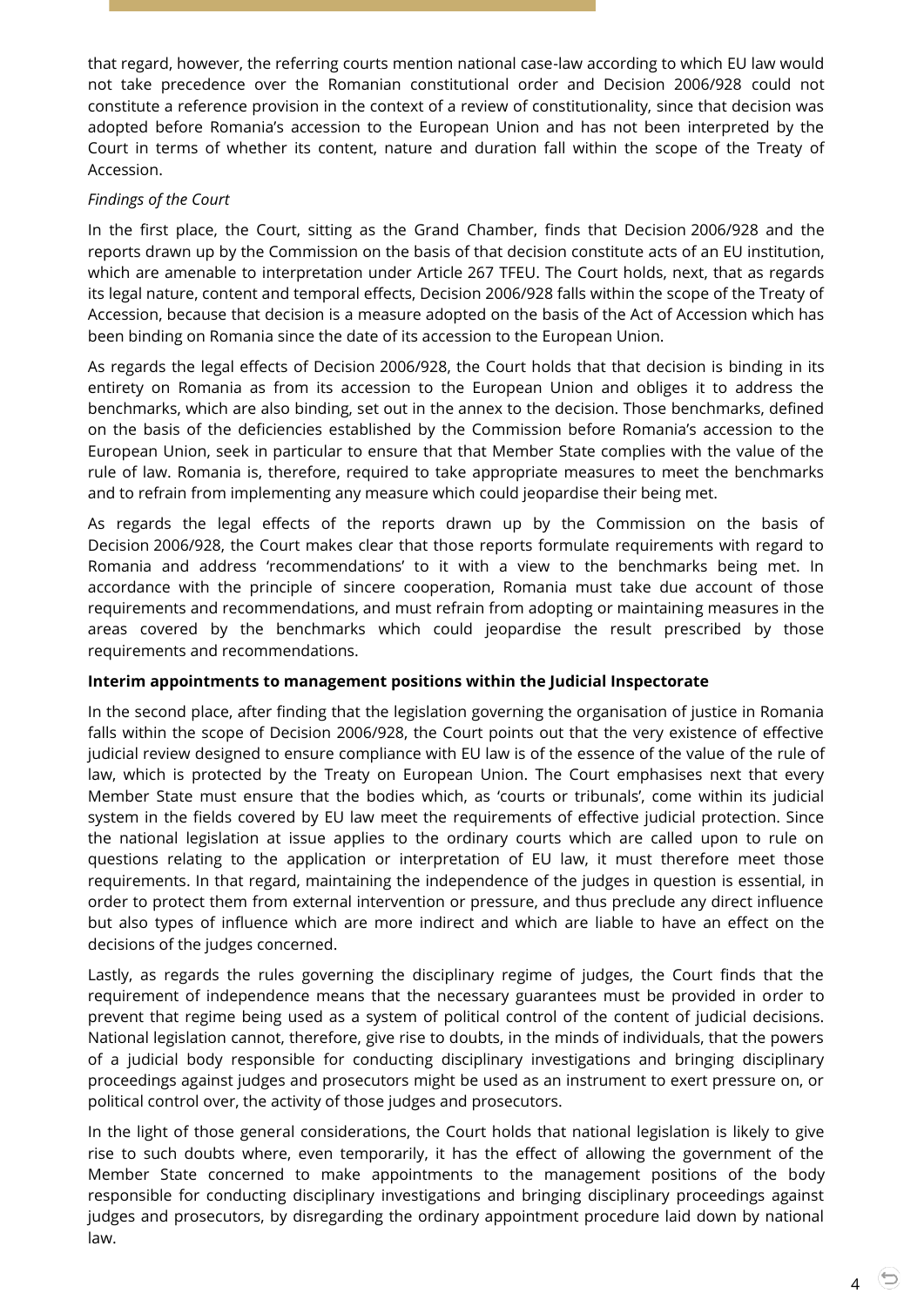# **The creation of a special prosecution section with exclusive competence for offences committed by judges**

In the third place, and again in the light of those same general considerations, the Court examines whether national legislation providing for the creation of a specialised section of the Public Prosecutor's Office with exclusive competence to investigate offences committed by judges and prosecutors is compatible with EU law. The Court clarifies that, in order to be compatible with EU law, such legislation must, first, be justified by objective and verifiable requirements relating to the sound administration of justice and, secondly, ensure that that section cannot be used as an instrument of political control over the activity of those judges and prosecutors and that the section exercises its competence in compliance with the requirements of the Charter of Fundamental Rights of the European Union ('the Charter'). If it fails to fulfil those requirements, that legislation could be perceived as seeking to establish an instrument of pressure and intimidation with regard to judges, which would prejudice the trust of individuals in justice. The Court adds that the national legislation at issue cannot have the effect of disregarding Romania's specific obligations under Decision 2006/928 in the area of the fight against corruption.

It is for the national court to ascertain that the reform which resulted, in Romania, in the creation of a specialised section of the Public Prosecutor's Office responsible for investigating judges and prosecutors and the rules relating to the appointment of prosecutors assigned to that section are not such as to make the section open to external influences. As regards the Charter, it is for the national court to ascertain that the national legislation at issue does not prevent the case of the judges and prosecutors concerned being heard within a reasonable time.

## **The State's financial liability and the personal liability of judges for a judicial error**

In the fourth place, the Court holds that national legislation governing the financial liability of the State and the personal liability of judges in respect of the damage caused by a judicial error can be compatible with EU law only in so far as the putting in issue, in an action for indemnity, of a judge's personal liability for such a judicial error is limited to exceptional cases and is governed by objective and verifiable criteria, arising from requirements relating to the sound administration of justice, and also by guarantees designed to avoid any risk of external pressure on the content of judicial decisions. To that end, clear and precise rules defining the conduct which may give rise to the personal liability of judges are essential, in order to guarantee the independence inherent in their task and to avoid exposing them to the risk that their personal liability may be incurred solely because of their decision. The fact that a decision contains a judicial error cannot, in itself, suffice to render the judge concerned personally liable.

As regards the detailed rules for putting in issue the personal liability of judges, the national legislation must provide clearly and precisely the necessary guarantees ensuring that neither the investigation to determine whether the conditions and circumstances which may give rise to such liability are satisfied nor the action for indemnity appears capable of being converted into an instrument of pressure on judicial activity. In order to ensure that such detailed rules cannot have a chilling effect on judges in the performance of their duty to adjudicate with complete independence, the authorities empowered to initiate and conduct that investigation and bring that action must themselves be authorities which act objectively and impartially, and the substantive conditions and detailed procedural rules must be such as not to give rise to reasonable doubts concerning the impartiality of those authorities. Similarly, it is important that the rights enshrined in the Charter, in particular the rights of defence of a judge, should be fully respected and that the body with jurisdiction to rule on the personal liability of a judge should be a court. In particular, a finding of judicial error cannot be binding in the action for indemnity brought by the State against the judge concerned although that judge was not heard during the previous proceedings seeking to establish the financial liability of the State.

#### **The principle of the primacy of EU law**

In the fifth place, the Court holds that the principle of the primacy of EU law precludes national legislation with constitutional status which deprives a lower court of the right to disapply of its own motion a national provision falling within the scope of Decision 2006/928 and which is contrary to EU law. The Court recalls that, in accordance with settled case-law, the effects of the principle of the primacy of EU law are binding on all the bodies of a Member State, without provisions of domestic law

5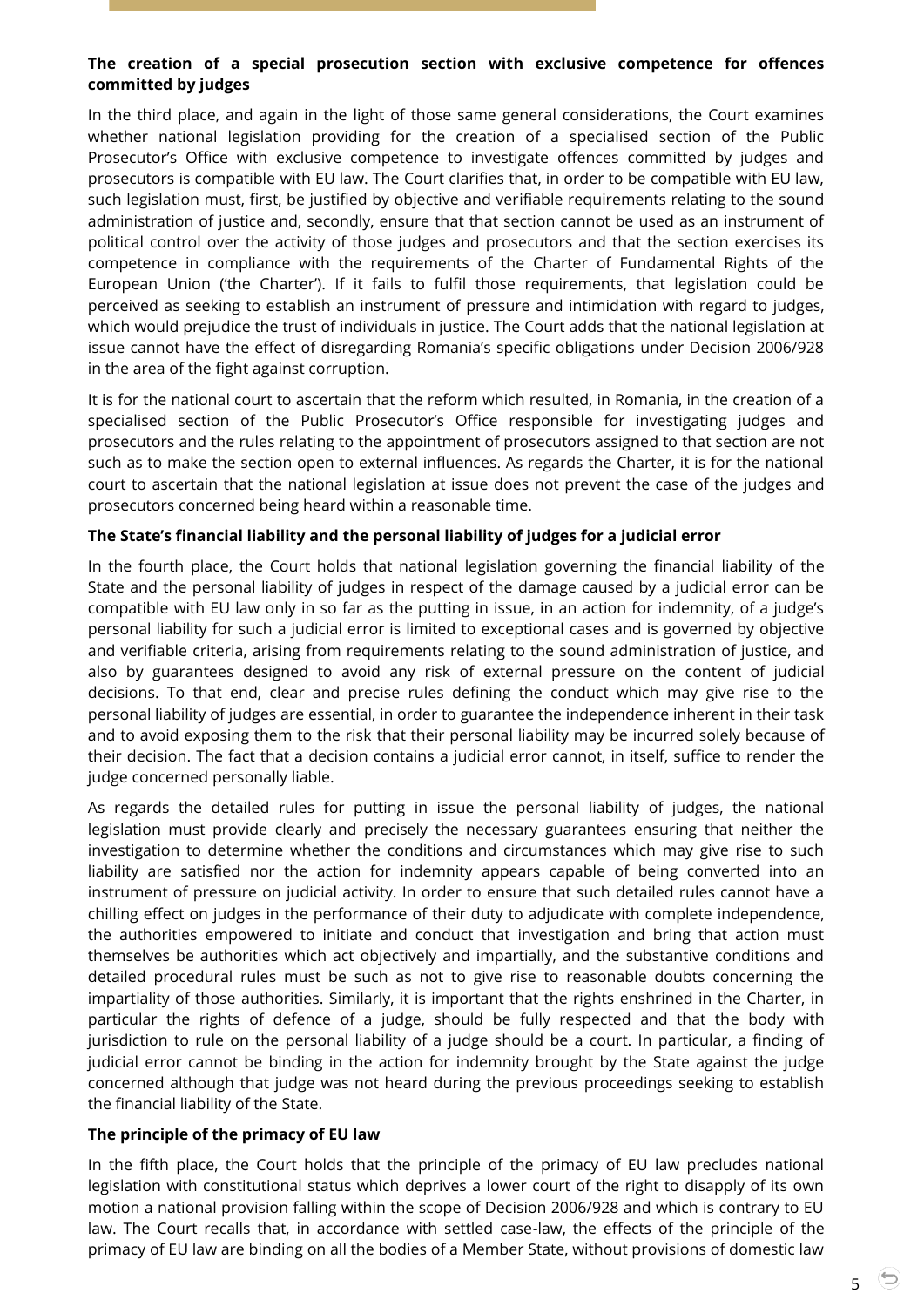relating to the attribution of jurisdiction, including constitutional provisions, being able to prevent that. Recalling also that national courts are required, to the greatest extent possible, to interpret national law in conformity with the requirements of EU law, or to disapply of their own motion any conflicting provision of national law which could not be interpreted in conformity with EU law, the Court holds that, where it is proved that the EU Treaty or Decision 2006/928 has been infringed, the principle of the primacy of EU law will require the referring court to disapply the provisions at issue, whether they are of a legislative or constitutional origin.

# <span id="page-5-1"></span><span id="page-5-0"></span>**II. FUNDAMENTAL RIGHTS**

 $\overline{a}$ 

# **Judgment of the Court (Grand Chamber) of 12 May 2021, Bundesrepublik Deutschland (Notice rouge d'Interpol), C-505/19**

[Link to the complete text of the judgment](https://curia.europa.eu/juris/document/document.jsf?text=&docid=241169&pageIndex=0&doclang=EN&mode=lst&dir=&occ=first&part=1&cid=13014111)

Reference for a preliminary ruling – Convention implementing the Schengen Agreement – Article 54 – Charter of Fundamental Rights of the European Union – Article 50 – Ne bis in idem principle – Article 21 TFEU – Freedom of movement of persons – Interpol red notice – Directive (EU) 2016/680 – Lawfulness of the processing of personal data contained in such a notice

In 2012, the International Criminal Police Organisation ('Interpol') published, at the request of the United States and on the basis of an arrest warrant issued by the authorities of that country, a red notice in respect of WS, a German national, with a view to his potential extradition. Where a person who is the subject of such a notice is located in a State affiliated to Interpol, that State must, in principle, provisionally arrest that person or monitor or restrict his or her movements.

However, even before that red notice was published, a procedure investigating WS, which related, according to the referring court, to the same acts as those which formed the basis for that notice, had been carried out in Germany. That procedure was definitively discontinued in 2010 after a sum of money had been paid by WS as part of a specific settlement procedure provided for under German criminal law. The Bundeskriminalamt (Federal Criminal Police Office, Germany) subsequently informed Interpol that, in its view, as a result of that earlier procedure, the *ne bis in idem* principle was applicable in the present case. That principle, which is enshrined in both Article 54 of the Convention implementing the Schengen Agreement  $2$  and Article 50 of the Charter of Fundamental Rights of the European Union ('the Charter'), prohibits, inter alia, a person whose trial has been finally disposed of from being prosecuted again for the same offence.

In 2017, WS brought an action against the Federal Republic of Germany before the Verwaltungsgericht Wiesbaden (Administrative Court, Wiesbaden, Germany) seeking an order requiring that Member State to take the measures necessary to arrange for that red notice to be withdrawn. In that regard, WS relies not only on an infringement of the *ne bis in idem* principle, but also on an infringement of his right to freedom of movement, as guaranteed under Article 21 TFEU, since he cannot travel to any State that is a party to the Schengen Agreement or to any Member State without risking arrest. He also argues that, due to those infringements, the processing of his personal

<sup>2</sup> Convention implementing the Schengen Agreement of 14 June 1985 between the Governments of the States of the Benelux Economic Union, the Federal Republic of Germany and the French Republic on the gradual abolition of checks at their common borders (OJ 2000 L 239, p. 19; 'the CISA').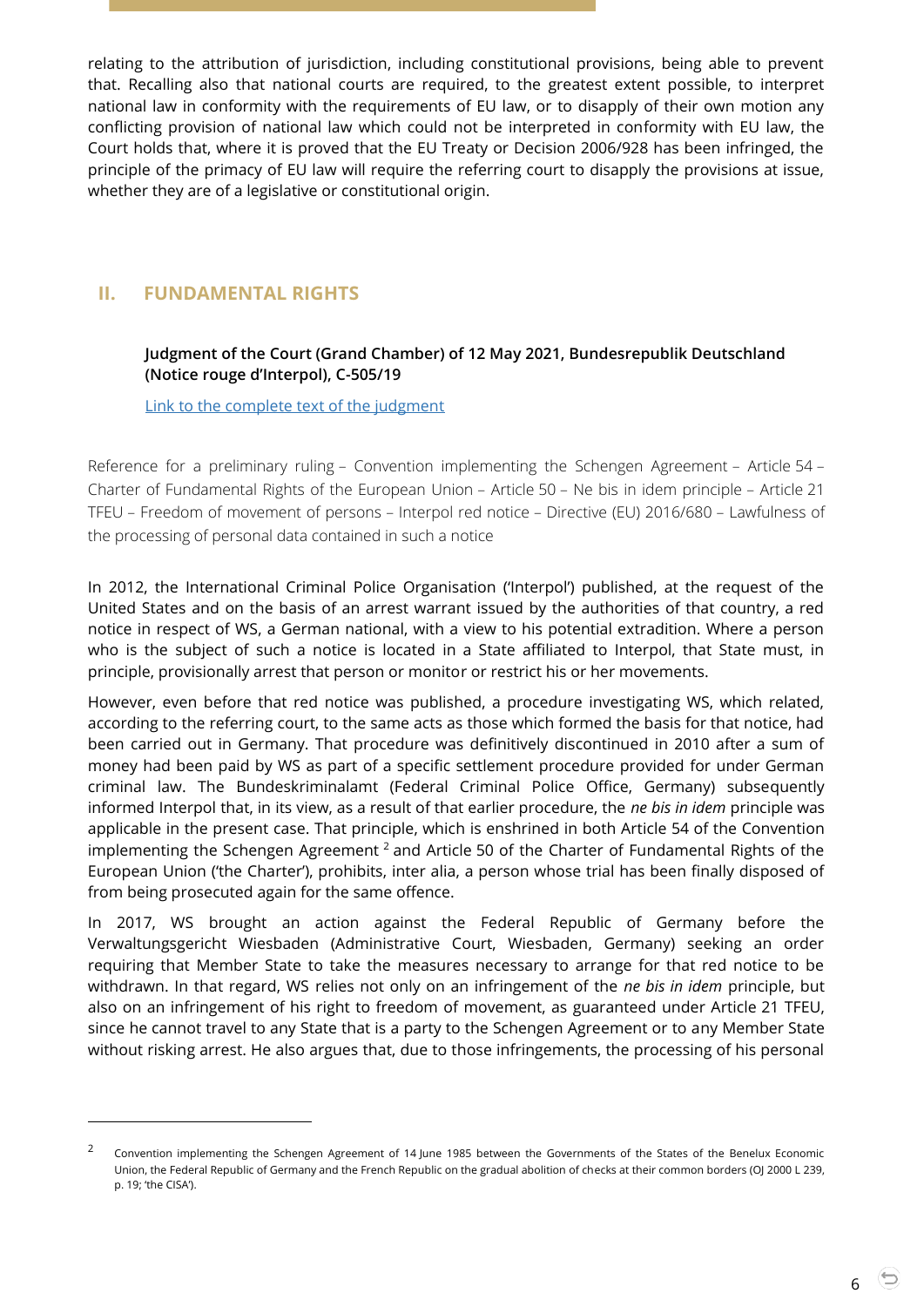data appearing in the red notice is contrary to Directive 2016/680, which concerns the protection of personal data in criminal matters. <sup>3</sup>

That is the context in which the Administrative Court, Wiesbaden decided to ask the Court about how the *ne bis in idem* principle is to be applied and, specifically, whether it is possible provisionally to arrest a person who is the subject of a red notice in a situation such as the one at issue. Furthermore, in the event that that principle does apply, that court wishes to know what the consequences are for the processing, by Member States, of the personal data contained in such a notice.

In its Grand Chamber judgment, the Court finds that Article 54 of the CISA and Article 21(1) TFEU, read in the light of Article 50 of the Charter, must be interpreted as not precluding the provisional arrest, by the authorities of a State that is a party to the Schengen Agreement or by those of a Member State, of a person in respect of whom Interpol has published a red notice, at the request of a third State, unless it is established, in a final judicial decision taken in a State that is a party to that agreement or in a Member State, that the trial of that person in respect of the same acts as those on which that red notice is based has already been finally disposed of by a State that is a party to that agreement or by a Member State respectively. The Court also finds that the provisions of Directive 2016/680, read in the light of Article 54 of the CISA and Article 50 of the Charter, must be interpreted as not precluding the processing of personal data appearing in a red notice issued by Interpol in the case where it has not been established, by means of such a judicial decision, that the *ne bis in idem* principle applies in respect of the acts on which that notice is based, provided that such processing satisfies the conditions laid down by that directive.

#### *Assessment of the Court*

-

As a preliminary point, the Court notes that the *ne bis in idem* principle may apply in a situation such as the one at issue in the present case, namely where a decision has been adopted which definitively discontinues criminal proceedings provided that the person concerned meets certain conditions, such as the payment of a sum of money set by the public prosecutor.

After having noted the foregoing, the Court rules, in the first place, that Article 54 of the CISA, Article 50 of the Charter and Article 21(1) TFEU do not preclude the provisional arrest of a person who is the subject of an Interpol red notice where it has not been established that that person's trial has been finally disposed of by a State that is a party to the Schengen Agreement or by a Member State in respect of the same acts as those forming the basis of the red notice and that, consequently, the *ne bis in idem* principle applies.

In that regard, the Court notes that, where the applicability of the *ne bis in idem* principle remains uncertain, provisional arrest may be an essential step in order to carry out the necessary checks while avoiding the risk that the person concerned may abscond. That measure is therefore justified by the legitimate objective of preventing the impunity of the person concerned. By contrast, as soon as it has been established by a final judicial decision that the *ne bis in idem* principle applies, both the mutual trust between the States that are parties to the Schengen Agreement and the right to freedom of movement prohibit that person from being provisionally arrested or from being kept in custody. The Court points out that it is for the States that are parties to the Schengen Agreement and for Member States to ensure the availability of legal remedies enabling the persons concerned to obtain such a decision. It also finds that, where provisional arrest is incompatible with EU law, because the *ne bis in idem* principle is applicable, a State affiliated to Interpol which refrains from making such an arrest would therefore not fail to fulfil its obligations as an affiliate of that organisation.

<sup>&</sup>lt;sup>3</sup> Directive (EU) 2016/680 of the European Parliament and of the Council of 27 April 2016 on the protection of natural persons with regard to the processing of personal data by competent authorities for the purposes of the prevention, investigation, detection or prosecution of criminal offences or the execution of criminal penalties, and on the free movement of such data, and repealing Council Framework Decision 2008/977/JHA (OJ 2016 L 119, p. 89).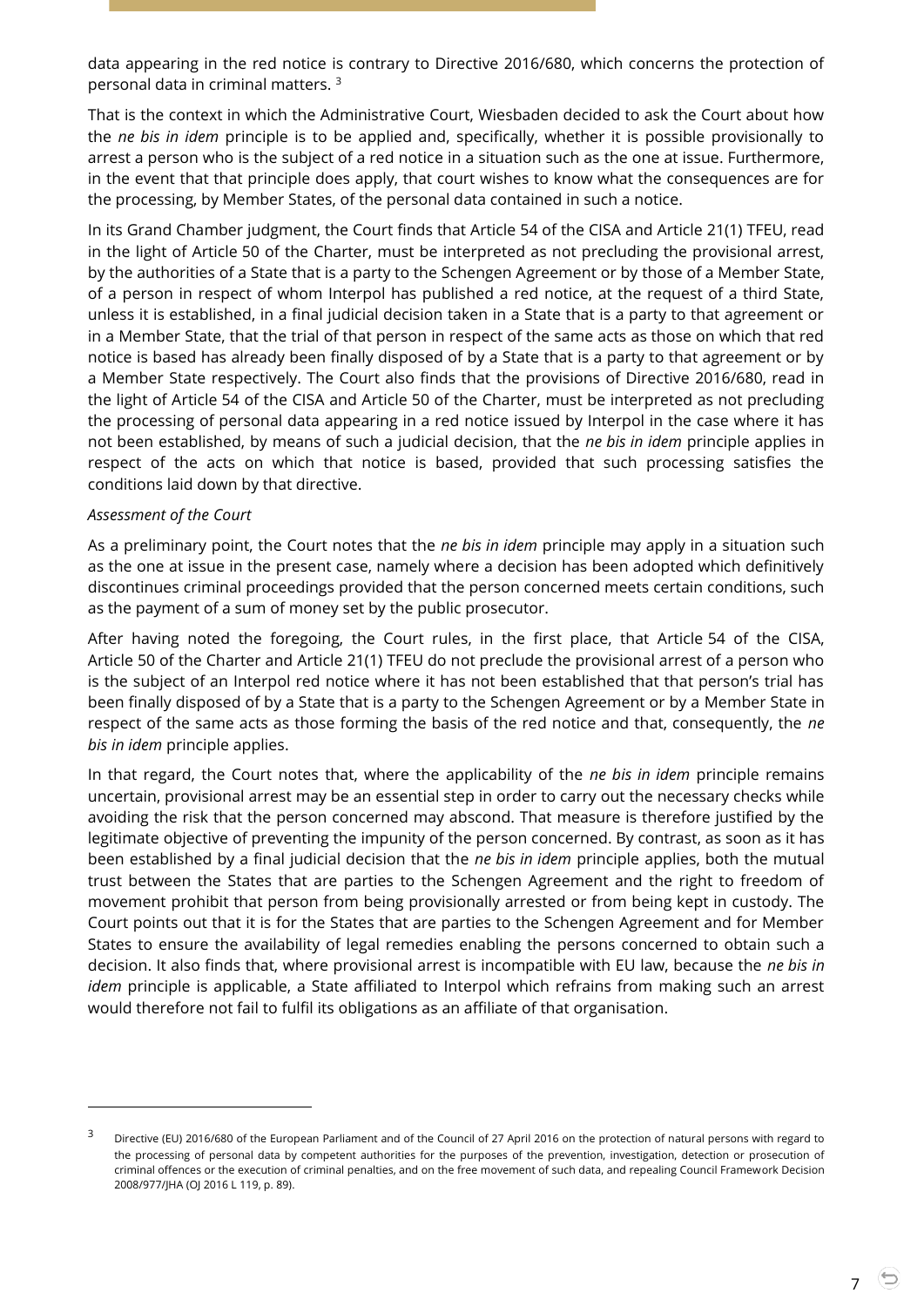In the second place, as regards the matter of personal data appearing in an Interpol red notice, the Court notes that any operation performed on those data, such as registering them in a Member State's list of wanted persons, constitutes 'processing' which falls under Directive 2016/680. <sup>4</sup> Additionally, the Court finds, first, that that processing pursues a legitimate objective and, second, that it cannot be regarded as unlawful solely on the ground that the *ne bis in idem* principle may apply to the acts on which that red notice is based.<sup>5</sup> That processing, by the authorities of the Member States, may indeed be indispensable precisely in order to determine whether that principle applies.

In those circumstances, the Court also finds that Directive 2016/680, read in the light of Article 54 of the CISA and Article 50 of the Charter, does not preclude the processing of personal data appearing in a red notice where no final judicial decision has established that the *ne bis in idem* principle applies in the relevant case. However, such processing must be carried out in compliance with the conditions laid down by that directive. In that respect, it must, inter alia, be necessary for the performance of a task carried out by a competent national authority for purposes of the prevention, investigation, detection or prosecution of criminal offences or the execution of criminal penalties. <sup>6</sup>

By contrast, where the *ne bis in idem* principle does apply, the recording, in the Member States' lists of wanted persons, of the personal data contained in an Interpol red notice is no longer necessary, because the person concerned can no longer be the subject of criminal proceedings in respect of the acts covered by that notice and, consequently, cannot be arrested for those same acts. It follows that the data subject must be able to request that his or her data be erased. If, nevertheless, those data remain recorded, they must be accompanied by a note to the effect that the person in question can no longer be prosecuted in a Member State or in a State that is a party to the Schengen Agreement for the same acts by reason of the *ne bis in idem* principle.

# <span id="page-7-1"></span><span id="page-7-0"></span>**III. INSTITUTIONAL LAW**

# **Judgment of the General Court (Tenth Chamber, Extended Composition) of 12 May 2021, Moerenhout and Others v Commission, T-789/19**

Law governing the institutions – European citizens' initiative – Trade with territories under military occupation – Refusal of registration – Manifest lack of powers of the Commission – Article 4(2)(b) of Regulation (EU) No 211/2011 – Common commercial policy – Article 207 TFEU – Common foreign and security policy – Article 215 TFEU – Obligation to state reasons – Article 4(3) of Regulation No 211/2011

On 5 July 2019 Mr Tom Moerenhout and six other citizens communicated to the European Commission, in accordance with the regulation on the citizens' initiative,  $\frac{7}{1}$  a proposed citizens' initiative entitled 'Ensuring Common Commercial Policy conformity with EU Treaties and compliance with international law' ('the proposed ECI').

 $\overline{a}$ 

8

<sup>4</sup> See Article 2(1) and Article 3(2) of Directive 2016/680.

<sup>5</sup> See Article 4(1)(b) and Article 8(1) of Directive 2016/680.

<sup>6</sup> See Article 1(1) and Article 8(1) of Directive 2016/680.

<sup>7</sup> Regulation (EU) No 211/2011 of the European Parliament and of the Council of 16 February 2011 on the citizens' initiative (OJ 2011 L 65, p. 1, and corrigendum OJ 2012 L 94, p. 49). That regulation was repealed and replaced with effect from 1 January 2020 by Regulation (EU) 2019/788 of the European Parliament and of the Council of 17 April 2019 on the European citizens' initiative (OJ 2019 L 130, p. 55).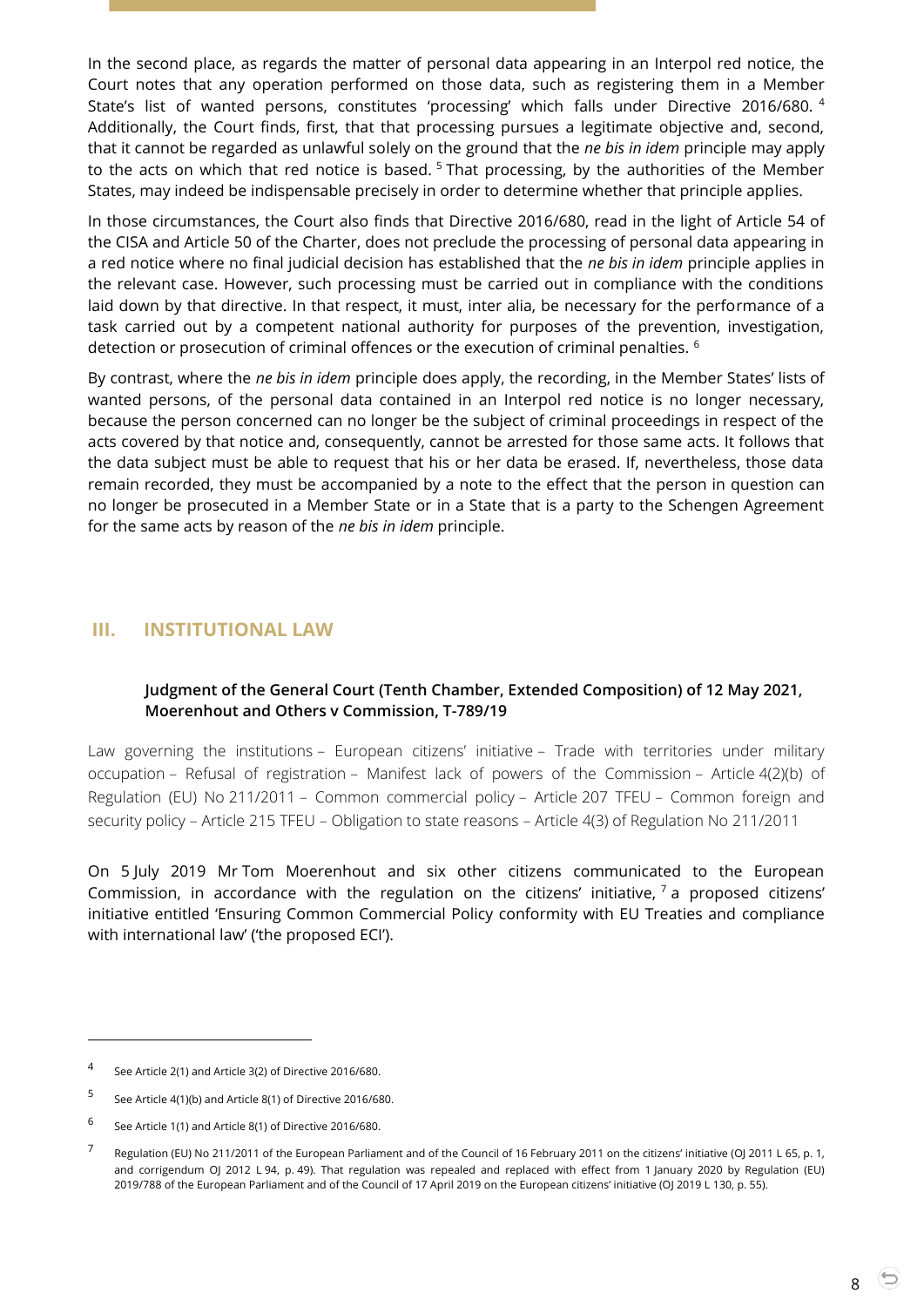In accordance with the requirements laid down in that regulation,  $8$  the subject matter and the objectives of the proposed initiative, along with the provisions of the Treaties considered relevant by the citizens for the proposed action, were provided. In accordance with its subject matter, the proposed initiative sought the adoption of provisions regulating commercial transactions with an Occupant's entities based or operating in occupied territories by withholding products originating from there from entering the EU market. In that regard, the applicants referred to various provisions of the Treaties, the Charter of Fundamental Rights of the European Union, several regulations and Court of Justice judgments, and provisions and sources of international law.

By decision of 4 September 2019  $9$  ('the contested decision'), the Commission refused to register the proposed ECI. The reason it gave for that refusal was that a legal act covering the subject matter of the proposed ECI could be adopted only on the basis of Article 215 TFEU, which requires that a decision be adopted which provides for the interruption or reduction, in part or completely, of economic and financial relations with the third country concerned. However, the Commission found that it did not have the power to submit a proposal for a legal act on that basis.

By its judgment, delivered in extended composition, the General Court annuls the contested decision because it does not contain enough information to make it possible for the applicants to know the reasons for the refusal to register the proposed ECI and for the General Court to exercise its power of review of the lawfulness of that refusal. That decision does not comply with the duty to state reasons arising from the Treaty  $10$  and the regulation on the citizens' initiative.  $11$  The General Court accordingly explains the extent of the Commission's duty to state reasons when it refuses to register a proposed ECI which has been submitted under that regulation.

#### *The General Court's assessment*

The General Court notes that the objectives of the regulation on the citizens' initiative are to reinforce European citizenship, enhance the democratic functioning of the European Union, encourage the participation of citizens in democratic life, and make the European Union more accessible. It states that the attainment of those objectives would be seriously compromised if a decision refusing a proposed ECI does not have a full statement of reasons.

Under that regulation, <sup>12</sup> a proposed citizens' initiative is to be registered by the Commission provided that that proposed initiative does not manifestly fall outside the framework of the Commission's powers to submit a proposal for a legal act of the European Union for the purpose of implementing the Treaties. In the present case, the General Court finds that the contested decision does not state sufficient reasons for the Commission's lack of competence to submit a proposal able to respond to the subject matter and objectives of the proposed ECI. After reiterating the principles of the duty to state reasons for acts of the institutions, the General Court describes the factors which had to be taken into consideration in order for the contested decision to have an sufficient statement of reasons concerning the Commission's lack of competence for the purpose of the regulation on the citizens' initiative.

In the first place, the General Court observes that simply referring to Article 215 TFEU, on restrictive measures, does not make it possible to understand why the Commission considered that the proposed action came exclusively within the scope of the Common Foreign and Security Policy (CFSP). The Commission did not explain why it considered that the measure envisaged by the proposed ECI

-

9

<sup>8</sup> Article 4(1) of Regulation No 211/2011.

<sup>9</sup> Commission Decision (EU) 2019/1567 of 4 September 2019 on the proposed citizens' initiative entitled 'Ensuring Common Commercial Policy conformity with EU Treaties and compliance with international law' (OJ 2019 L 241, p. 12).

<sup>10</sup> Article 296 TFEU.

<sup>11</sup> Second subparagraph of Article 4(3) of Regulation No 211/2011.

<sup>12</sup> Article 4(2)(b) of Regulation No 211/2011.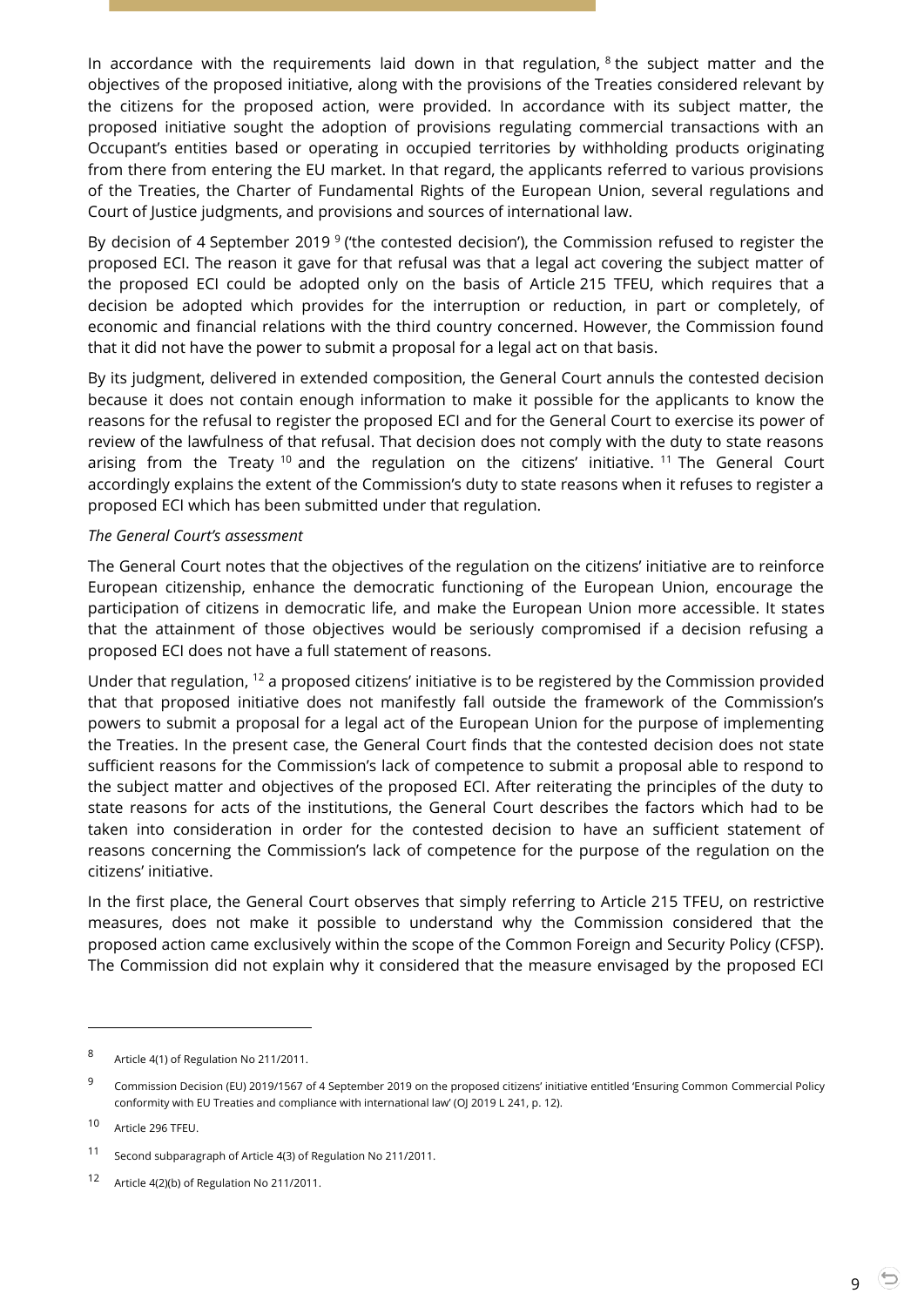had to be categorised as aiming at an act providing for the interruption or reduction of commercial relations with one or more third countries for the purposes of Article 215(1) TFEU.

In the second place, it observes that the assessment of whether the statement of reasons is sufficient must take account of the relevant context. In their proposed ECI, the applicants referred, explicitly and repeatedly, to the common commercial policy and to provisions relating to that area, such as Article 207 TFEU. In the present case, it was therefore for the Commission to explain the reasons which led it to conclude, implicitly in the contested decision, that the measure aimed at by the proposed ECI, in the light of its subject matter and objectives, did not fall within the scope of the common commercial policy and could not, therefore, be adopted on the basis of Article 207 TFEU. That assessment was of fundamental importance in the Commission decision refusing to register the proposed ECI since, unlike the CFSP, the common commercial policy is an area in which the Commission has the power to draw up a proposal for an EU act on the basis of Article 207 TFEU.

In the third place, the General Court states that the adequacy or otherwise of the statement of reasons for the contested decision must also be assessed in the light of the objectives of the provisions of the Treaties <sup>13</sup> and the regulation on the citizens' initiative, consisting in encouraging the participation of citizens in democratic life and making the European Union more accessible. On account of those objectives, the Commission was obliged to make clear the reasons justifying the refusal to register the proposed ECI. In the absence of a full statement of reasons, the Commission's objections to the admissibility of the proposed ECI could seriously compromise the possible submission of a new proposed ECI.

Consequently, the General Court annuls the contested decision owing to an inadequate statement of reasons.

# <span id="page-9-1"></span><span id="page-9-0"></span>**IV. FREE MOVEMENT OF GOODS**

#### **Judgment of the Court (Third Chamber) of 20 May 2021, Renesola UK, C-209/20**

[Link to the complete text of the judgment](https://curia.europa.eu/juris/document/document.jsf?text=&docid=241462&pageIndex=0&doclang=en&mode=lst&dir=&occ=first&part=1&cid=13016871)

Reference for a preliminary ruling – Customs union – Assessment of validity – Implementing Regulation (EU) No 1357/2013 – Determination of the country of origin of solar modules assembled in a third country from solar cells manufactured in another third country – Regulation (EEC) No 2913/92 – Community Customs Code – Article 24 – Origin of goods whose production involved more than one third country – Concept of 'last substantial processing or working'

In 2016, the Commissioners for Her Majesty's Revenue and Customs (United Kingdom) imposed antidumping and countervailing duties on Renesola UK Ltd ('Renesola') in respect of the import, into the United Kingdom, of solar modules assembled in India from solar cells originating in China. Their imposition was founded, in particular, on Implementing Regulation No 1357/2013, <sup>14</sup> which has the effect of rendering those duties applicable, inter alia, to solar modules and panels produced in third countries other than China from solar cells coming from China, by classifying solar modules whose

<sup>13</sup> Article 11(4) TEU and the first paragraph of Article 24 TFEU.

<sup>14</sup> Commission Implementing Regulation (EU) No 1357/2013 of 17 December 2013 amending Regulation (EEC) No 2454/93 laying down provisions for the implementation of Council Regulation (EEC) No 2913/92 establishing the Community Customs Code (OJ 2013 L 341, p. 47) ('Implementing Regulation No 1357/2013').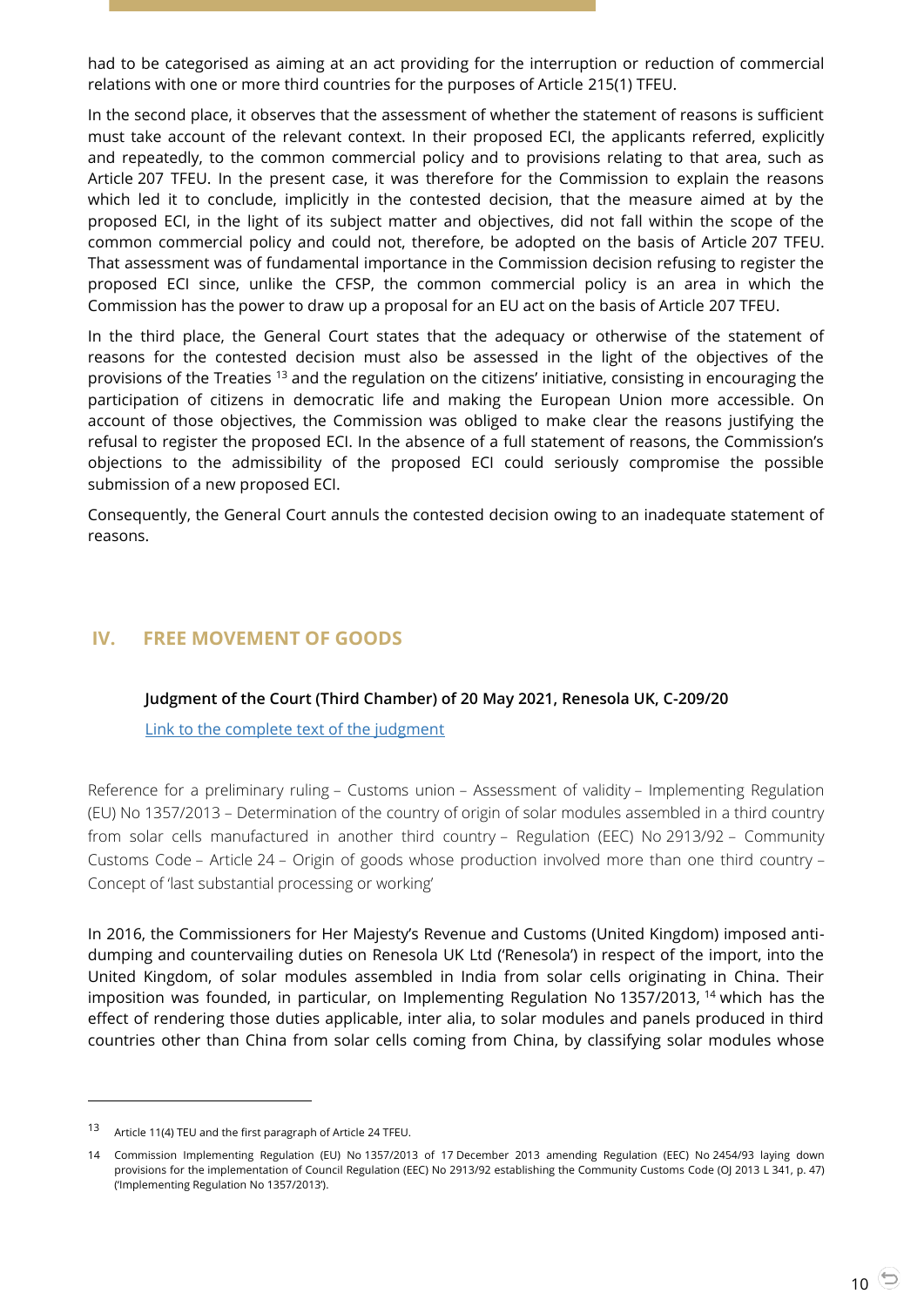production involved more than one country as originating in the country from which their constituent solar cells come. That classification of origin is based on the principle set out in Article 24 of the Community Customs Code, <sup>15</sup> according to which the country of origin is determined by the last, substantial, economically justified processing or working of a product in an undertaking equipped for that purpose and resulting in the manufacture of a new product or representing an important stage of manufacture.

Renesola contested the imposition of those duties in legal proceedings on the ground that Implementing Regulation No 1357/2013 was invalid and that, in the light of Article 24 of the Community Customs Code, the solar modules at issue should be regarded as originating in India. The Upper Tribunal (Tax and Chancery Chamber) (United Kingdom), before which an appeal was brought, decided to make a reference to the Court on the validity of Implementing Regulation No 1357/2013 in so far as it determines the country of origin of solar modules in the light of the criteria set out in Article 24 of the Community Customs Code. That tribunal takes the view that the assembly of solar modules carried out in India using solar cells produced in China must be regarded as a technically complex and delicate process that enables products possessing specific properties to be obtained, with the result that the solar modules at issue should be regarded as products which underwent their last substantial processing in India and, on that basis, as being products originating in that country and not in China.

In its judgment, the Court confirms the validity of Implementing Regulation No 1357/2013, holding in particular that the assessment of the European Commission is free of any error of law or manifest error of assessment and, furthermore, that the adoption of that regulation is justified by the objective of coherent and uniform implementation of not only EU customs rules but also EU anti-dumping rules.

## *Findings of the Court*

 $\overline{a}$ 

First of all, the Court points out that the Community Customs Code empowers the Commission to take any measure which is necessary or useful for its implementation. In particular, on the basis of Articles 247 and 247a of the Community Customs Code, the Commission may adopt implementing measures, such as Implementing Regulation No 1357/2013, for the purposes of interpretation and application of the abstract criteria set out in Article 24 of that code. Thus, where there are one or more specific categories of goods whose production involved more than one country, the country in which those goods must be regarded as originating may be specified by means of an implementing measure, provided that the criteria set out in Article 24 of the code are fulfilled and that the country selected consequently constitutes the country in which the goods underwent their 'last substantial processing or working'. The Court explains in particular that the term 'last substantial processing or working' refers to the production stage during which the use to which the goods are to be put is established and they acquire specific properties and composition, which they did not possess previously, and which are not required to undergo significant qualitative changes subsequently.

The Court observes, next, that an implementing measure adopted by the Commission must be justified by objectives such as those of ensuring legal certainty or the uniform application of EU customs rules. Finally, the reasons stated for such a measure must enable the EU judicature to review its legality, whether in the context of a direct action or of a reference for a preliminary ruling.

In the present instance, the Court holds, first, relying upon recitals 1, 3 and 4 of Implementing Regulation No 1357/2013, that the objective of coherent and uniform implementation of EU customs and anti-dumping rules, in the course of which anti-dumping and countervailing duties are laid down, justifies the adoption of that regulation.

<sup>15</sup> Council Regulation (EEC) No 2913/92 of 12 October 1992 establishing the Community Customs Code (OJ 1992 L 302, p. 1), as amended by Regulation (EC) No 2700/2000 of the European Parliament and of the Council of 16 November 2000 (OJ 2000 L 311, p. 17) ('the Community Customs Code').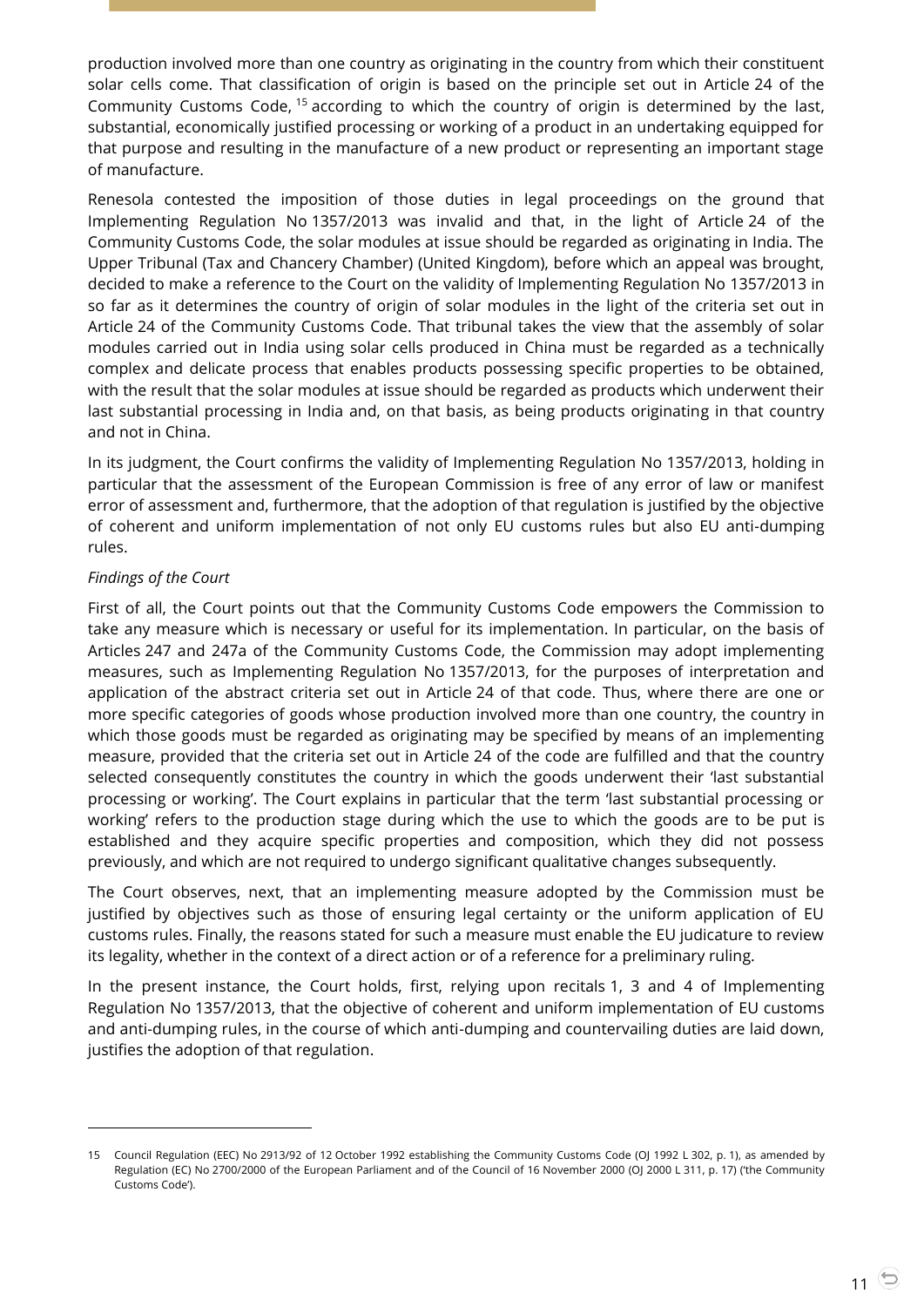Second, as regards the reasons stated for that regulation, the Court holds that the Commission set out to the requisite legal standard the grounds which led it to specify the origin of the solar modules and panels, grounds which enable the operators concerned to understand and contest the Commission's reasoning and the Court to assess the validity of the regulation at issue.

Third and last, the Court reviews the Commission's reasoning relating to the determination of the country of origin of the products at issue in the light of the criterion of the 'last substantial processing or working' set out in Article 24 of the Community Customs Code. In that regard, the Court states that the Commission did not commit any error of law or manifest error of assessment. In particular, the Court upholds the Commission's assessment that the ability to capture solar energy, and the ability then to convert it into electricity, constitute fundamental properties of the solar cells, modules and panels and determine the use to which they are to be put, so that the processing of silicon wafers into solar cells possesses an importance greater than that of the improvements made in the subsequent stage of assembling solar cells in solar modules or panels and thus constitutes the 'last substantial processing' of those various products for the purposes of Article 24 of the Community Customs Code.

# <span id="page-11-1"></span><span id="page-11-0"></span>**V. ASYLUM POLICY**

## **Judgment of the Court (Fourth Chamber) of 20 May 2021, L. R., C-8/20**

[Link to the complete text of the judgment](https://curia.europa.eu/juris/document/document.jsf?text=&docid=241463&pageIndex=0&doclang=en&mode=lst&dir=&occ=first&part=1&cid=13018585)

Reference for a preliminary ruling – Area of freedom, security and justice – Border controls, asylum and immigration – Asylum policy – Directive 2013/32/EU – Common procedures for granting and withdrawing international protection – Application for international protection – Grounds of inadmissibility– Article 2(q) – Concept of 'subsequent application' – Article 33(2)(d) – Rejection by a Member State of an application for international protection as inadmissible due to the rejection of a previous application made by the person concerned in a third State with which the European Union has concluded an agreement on the criteria and mechanisms for establishing the State responsible for examining an application for asylum lodged in one of the States parties to that agreement – Final decision taken by the Kingdom of Norway

In 2008, L.R., an Iranian national, lodged an application for asylum in Norway. His application was rejected and he was surrendered to the Iranian authorities. In 2014, L.R. lodged a further application in Germany. In so far as the Dublin III Regulation, <sup>16</sup> which allows the Member State responsible for examining an application for international protection to be determined, is also implemented by Norway, <sup>17</sup> the German authorities contacted the authorities of that country requesting it to take charge of L.R. However, those authorities refused to do so, taking the view that Norway was no longer responsible for examining his application, in accordance with the Dublin III Regulation.  $18$ Subsequently, the German authorities rejected L.R.'s application for asylum as inadmissible, taking

<sup>16</sup> Regulation (EU) No 604/2013 of the European Parliament and of the Council of 26 June 2013 establishing the criteria and mechanisms for determining the Member State responsible for examining an application for international protection lodged in one of the Member States by a third-country national or a stateless person (OJ 2013 L 180, p. 31, 'the Dublin III Regulation').

<sup>17</sup> Pursuant to the Agreement between the European Community and the Republic of Iceland and the Kingdom of Norway concerning the criteria and mechanisms for establishing the State responsible for examining a request for asylum lodged in a Member State or in Iceland or Norway – Declarations (OJ 2001 L 93, p. 40; 'the Agreement between the European Union, Iceland and Norway').

<sup>18</sup> See Article 19(3) of the Dublin III Regulation.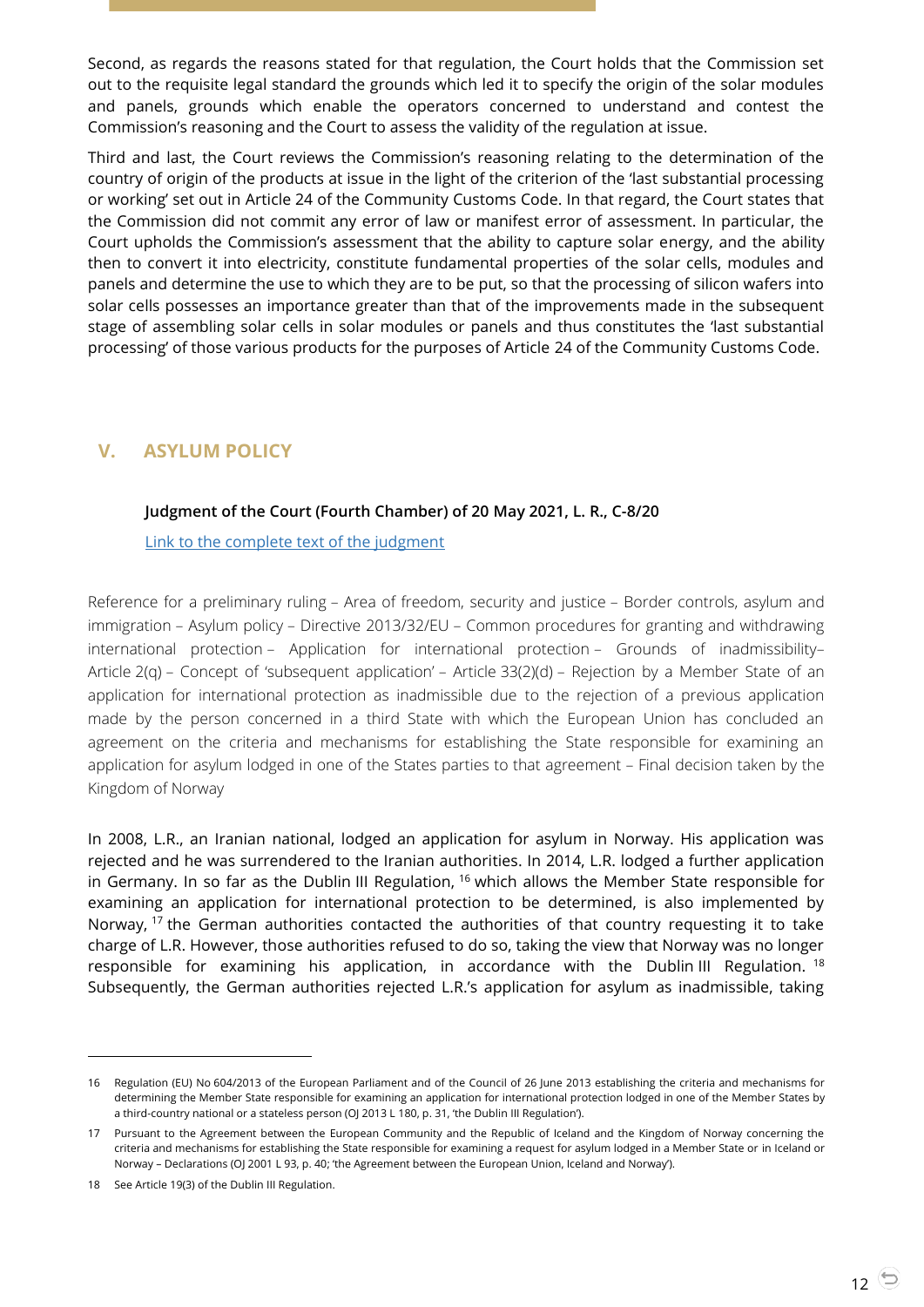the view that it was a 'second application' and that in such a case the necessary conditions for the initiation of a further asylum procedure were not met. L.R. then brought an action against that decision before the Schleswig-Holsteinisches Verwaltungsgericht (Administrative Court, Schleswig-Holstein, Germany).

In that context, that court decided to seek the guidance of the Court of Justice as regards the concept of 'subsequent application', defined in Directive 2013/32 ('the Procedures Directive'). <sup>19</sup> Member States may reject a subsequent application as inadmissible where it does not refer to any new elements or findings. <sup>20</sup>

To the Administrative Court, Schleswig-Holstein, it is apparent from the Procedures Directive that an application for international protection may not be classified as a 'subsequent application' where the first procedure, which led to a rejection, took place not in another EU Member State but in a third State. Nevertheless, in that court's view, that directive should be interpreted more broadly, in the light of Norway's participation in the Common European Asylum System, pursuant to the Agreement between the European Union, Iceland and Norway, with the result that the Member States are not obliged to conduct a complete first asylum procedure in a situation such as that at issue.

In its judgment, the Court does not share that view and rules that EU law  $^{21}$  precludes legislation of a Member State which provides for the possibility of rejecting an application for international protection as inadmissible on the ground that the person concerned had made a previous application seeking the grant of refugee status in a third State implementing the Dublin III Regulation in accordance with the Agreement between the European Union, Iceland and Norway and that application had been rejected.

#### *Findings of the Court*

The Court recalls that a 'subsequent application' is defined in the Procedures Directive as a 'further application for international protection made after a final decision has been taken on a previous application'. <sup>22</sup> It follows clearly from that directive,  $^{23}$  first, that an application addressed to a third State cannot be understood as an 'application for international protection' and, second, that a decision taken by a third State cannot fall within the definition of 'final decision'. Therefore, the existence of a previous decision of a third State rejecting an application seeking the grant of refugee status does not permit the classification as a 'subsequent application' of an application for international protection made to a Member State by the person concerned after that previous decision has been adopted.

The Court adds that the existence of an agreement between the European Union, Iceland and Norway is irrelevant in that regard. While, pursuant to that agreement, Norway is to implement certain provisions of the Dublin III Regulation, that is not the case with regard to the provisions of Directive 2011/95 ('the Qualification Directive')  $24$  or the Procedures Directive. In addition, in a situation such as that at issue, it is true that the Member State to which the person concerned has made a further application for international protection may, where appropriate, request Norway to take back that person. However, where such taking back is not possible or does not take place, the Member State concerned is not entitled to regard the further application as a 'subsequent application', which would allow it to declare it inadmissible, as the case may be. Furthermore, even assuming that the

<sup>19</sup> Article 2(q) of Directive 2013/32/EU of the European Parliament and of the Council of 26 June 2013 on common procedures for granting and withdrawing international protection (OJ 2013 L 180, p. 60; 'the Procedures Directive').

<sup>20</sup> See Article 33(2)(d) of the Procedures Directive.

<sup>21</sup> More specifically, Article 33(2)(d) of the Procedures Directive, read in conjunction with Article 2(q) thereof.

<sup>22</sup> Article 2(q) of the Procedures Directive.

<sup>23</sup> Article 2(b) and (e) of the Procedures Directive.

<sup>24</sup> Directive 2011/95/EU of the European Parliament and of the Council of 13 December 2011 on standards for the qualification of third-country nationals or stateless persons as beneficiaries of international protection, for a uniform status for refugees or for persons eligible for subsidiary protection, and for the content of the protection granted (OJ 2011 L 337, p. 9).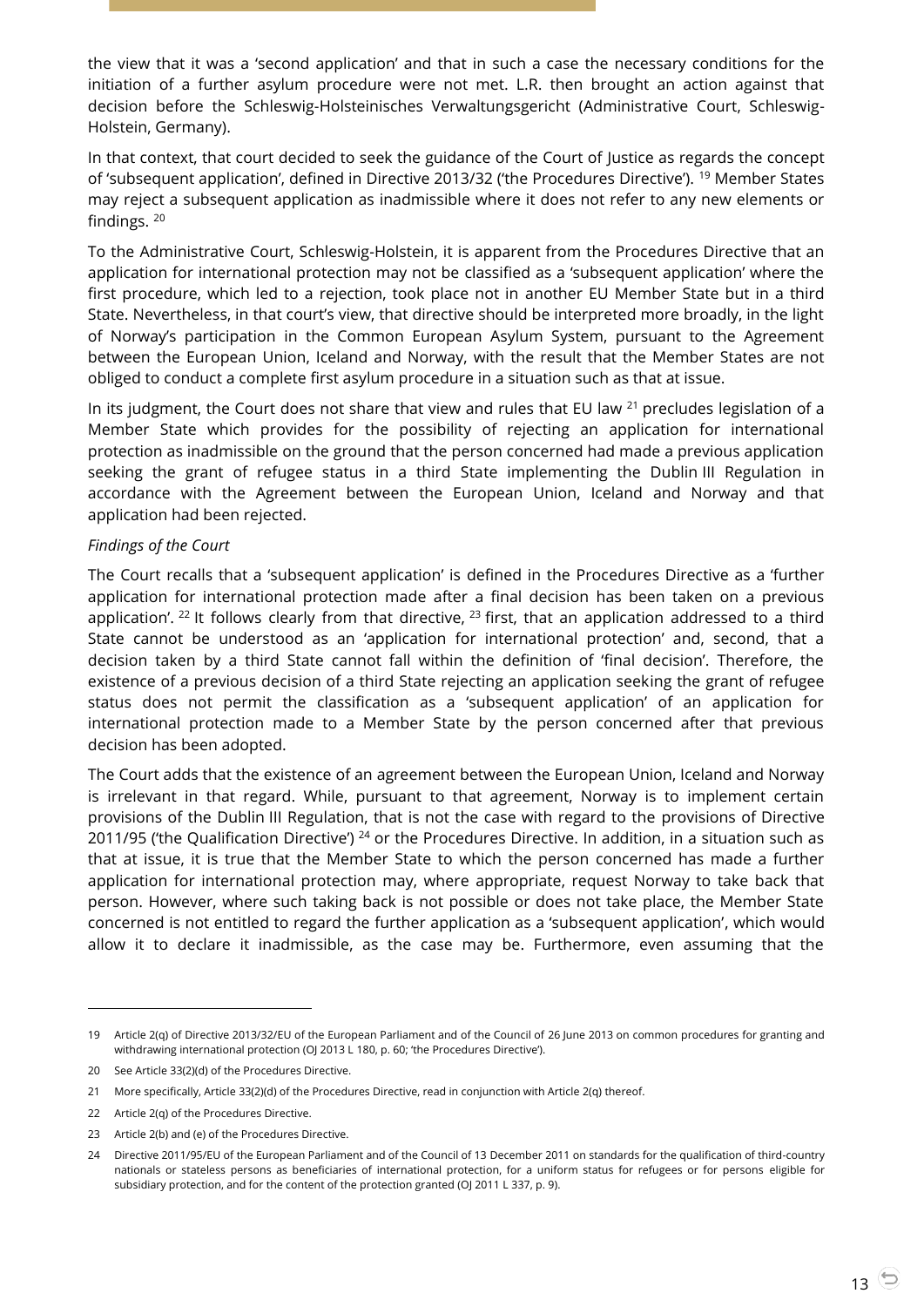Norwegian asylum system provides for a level of protection for asylum seekers equivalent to that under EU law, that fact cannot lead to a different conclusion. First, it is clear from the wording of the provisions of the Procedures Directive that currently, a third State cannot be treated in the same way as a Member State for the purpose of applying the ground of inadmissibility in question. Second, such treatment cannot depend, on the risk of affecting legal certainty, on an assessment of the specific level of protection of asylum seekers in the third State concerned.

# <span id="page-13-1"></span><span id="page-13-0"></span>**VI. TRANSPORTS**

 $\overline{a}$ 

# **Judgment of the Court (Third Chamber) of 20 May 2021, X (Véhicules-citernes GPL), C-120/19**

[Link to the complete text of the judgment](https://curia.europa.eu/juris/document/document.jsf?text=&docid=241464&pageIndex=0&doclang=en&mode=lst&dir=&occ=first&part=1&cid=13029037)

Reference for a preliminary ruling – Inland transport of dangerous goods – Directive 2008/68/EC – Article 5(1) – Concept of 'construction requirement' – Prohibition on laying down more stringent construction requirements – Authority of a Member State requiring a service station to be supplied with liquefied petroleum gas (LPG) only from road tankers fitted with a particular heat-resistant lining not provided for by the European Agreement concerning the International Carriage of Dangerous Goods by Road (ADR) – Unlawfulness – Decision legally unchallengeable by a category of persons – Strictly limited possibility of obtaining the annulment of such a decision where there is clear conflict with EU law – Principle of legal certainty – Principle of effectiveness

X, a Netherlands resident living in the vicinity of a service station which sells, inter alia, liquefied petroleum gas (LPG), wishes to put an end to that sale on grounds of safety. She therefore requested the College van burgemeester en wethouders van de gemeente Purmerend (Board of the Mayor and Aldermen of the municipality of Purmerend, Netherlands) to withdraw the environmental licence issued to that service station. Although it rejected that request, the Board took a decision by which it imposed two additional requirements on that service station regarding the way it is supplied with LPG. One of those requirements provides that that supply must henceforth be carried out solely by road tankers that are fitted with a particular heat-resistant lining capable of delaying the 'boiling liquid expanding vapour explosion' scenario by at least 75 minutes after the start of a fire.

Taking the view that the additional requirements imposed by the administrative decision should be annulled on the ground that they could not be implemented because they were incompatible with Directive 2008/68, <sup>25</sup> X brought an action before the rechtbank Noord-Holland (District Court, North Holland, Netherlands). After that action was dismissed, X brought an appeal before the Raad van State (Council of State, Netherlands).

In those circumstances, that court stayed the proceedings in order to refer questions to the Court on the interpretation of Article 5(1) of Directive 2008/68. <sup>26</sup> First, it asks whether that provision precludes a requirement such as that relating to the particular heat-resistant lining at issue. Second, it seeks to

<sup>25</sup> Directive 2008/68/EC of the European Parliament and of the Council of 24 September 2008 on the inland transport of dangerous goods (OJ 2008 L 260, p. 13), as amended by Commission Directive 2014/103/EU of 21 November 2014 (OJ 2014 L 335, p. 15).

<sup>26</sup> Under that provision, 'Member States may on grounds of transport safety apply more stringent provisions, with the exception of construction requirements, concerning the national transport of dangerous goods by vehicles, wagons and inland waterway vessels registered or put into circulation within their territory'.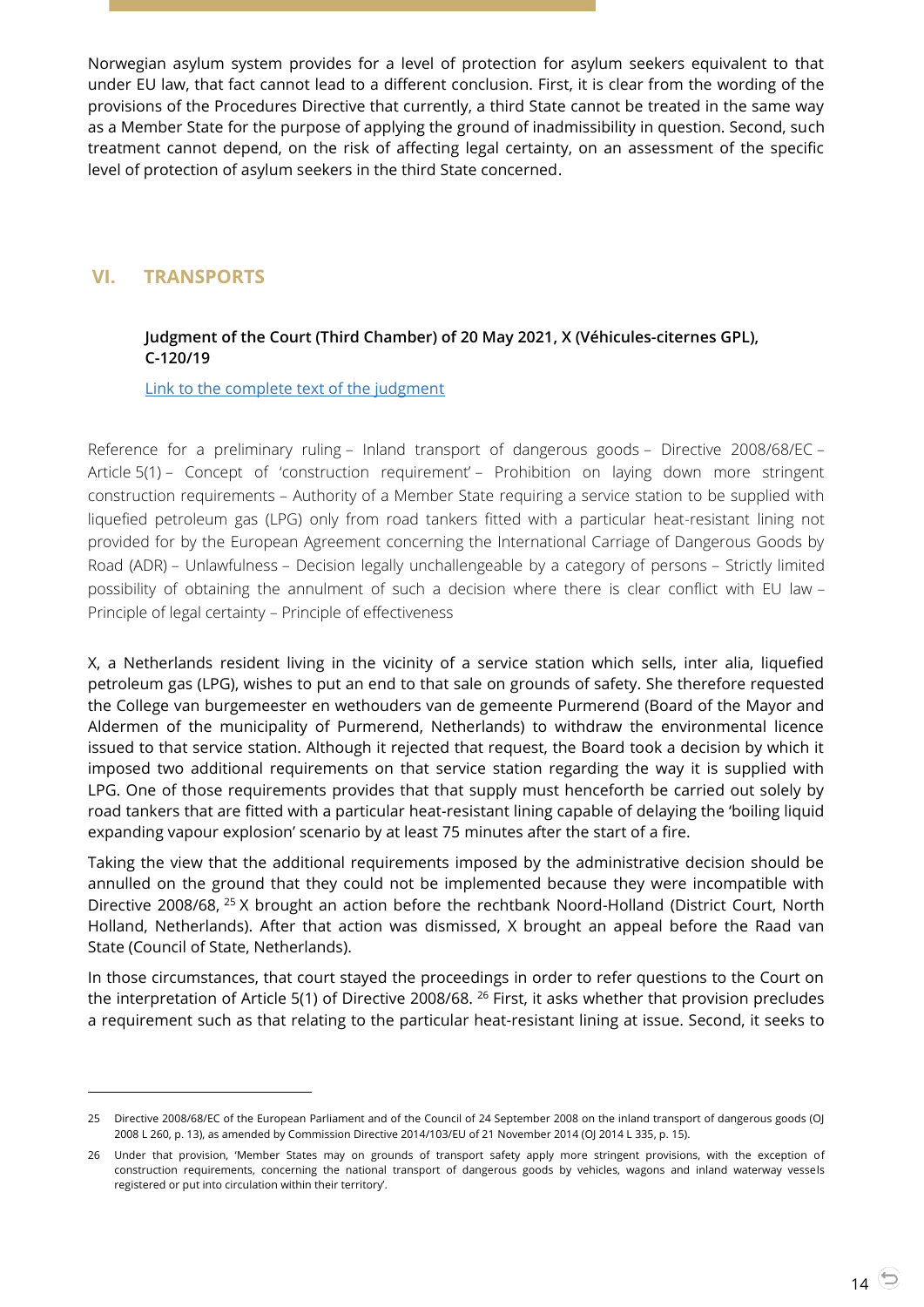ascertain whether the principle of effectiveness, under which a national procedural provision must not make the application of EU law impossible or excessively difficult, precludes a rule of Netherlands law which provides that, in order for a requirement contrary to EU law, imposed by an administrative decision which is legally unchallengeable by a category of persons, to be annulled on the ground that it would be unenforceable if it were implemented by a subsequent decision, the person must establish that it is clearly contrary to EU law.

# *Findings of the Court*

 $\overline{a}$ 

In the first place, the Court notes that it is clear from the wording of Article 5(1) of Directive 2008/68 that, as regards the national transport of dangerous goods carried out inter alia by vehicles registered or put into circulation within their territory, Member States may not apply more stringent construction requirements on grounds of transport safety. Although Directive 2008/68 does not define the concept of 'construction requirements', it provides that the transport of dangerous goods must be carried out in compliance with the conditions laid down in the European Agreement concerning the International Carriage of Dangerous Goods by Road. <sup>27</sup> In the present case, given that the ADR contains 'construction requirements', that concept must be understood by reference to the corresponding requirements contained in the ADR. However, none of the construction requirements provided for by the ADR corresponds to a requirement for a heat-resistant lining such as that at issue in the main proceedings. Accordingly, such a lining constitutes a more stringent construction requirement, prohibited by Article 5(1) of Directive 2008/68.

The Court adds that that provision, which imposes a clear, general and absolute prohibition, precludes any measure taken by a Member State, including a measure adopted by a municipal authority in the form of an individual administrative decision, which would run counter to that prohibition, even if that measure only indirectly imposed a construction requirement on the operators of road tankers ensuring the supply of LPG to the addressee of that measure. In addition, the use by the national authorities of instruments introduced to ensure that road tankers transporting LPG comply with the requirement relating to the particular heat-resistant lining cannot justify an administrative decision imposing a construction requirement prohibited by Article 5(1) of Directive 2008/68.

Furthermore, the Court points out that Article 1(5) of Directive 2008/68 also does not allow Member States to lay down more stringent construction requirements than those provided for by the ADR. Under that provision, a Member State may prohibit or regulate the inland transport of dangerous goods strictly for reasons other than safety during transport. Construction requirements are intended to increase transport safety. Accordingly, Member States cannot lay down, pursuant to Article 1(5) of that directive, transport safety rules other than those laid down in that directive and in Annexes A and B to the ADR, otherwise they would risk jeopardising the dual objective of harmonising safety rules and ensuring the proper functioning of the common transport market.

In the second place, the Court examines the compatibility with EU law of the national procedural rule of the 'clearness test', which allows an individual to obtain a finding that a requirement in a final administrative decision cannot be enforced and to obtain, as a consequence, the annulment of that requirement, on condition that a clear conflict between that requirement and EU law is established. According to the Court, that rule seeks to strike a fair balance between the principles of legal certainty and of legality under EU law, by giving preponderant weight to the finality of the requirement in question in order to safeguard legal certainty, while allowing, under strict conditions, exceptions thereto. In the light of that objective, the principle of effectiveness does not, in principle, preclude such a rule. However, in order to ensure that that objective is actually achieved, the clearness test should not be applied so strictly that the condition of clear incompatibility with EU law renders illusory

<sup>27</sup> European Agreement concerning the International Carriage of Dangerous Goods by Road, concluded at Geneva on 30 September 1957 ('ADR'), in the version in force on 1 January 2015.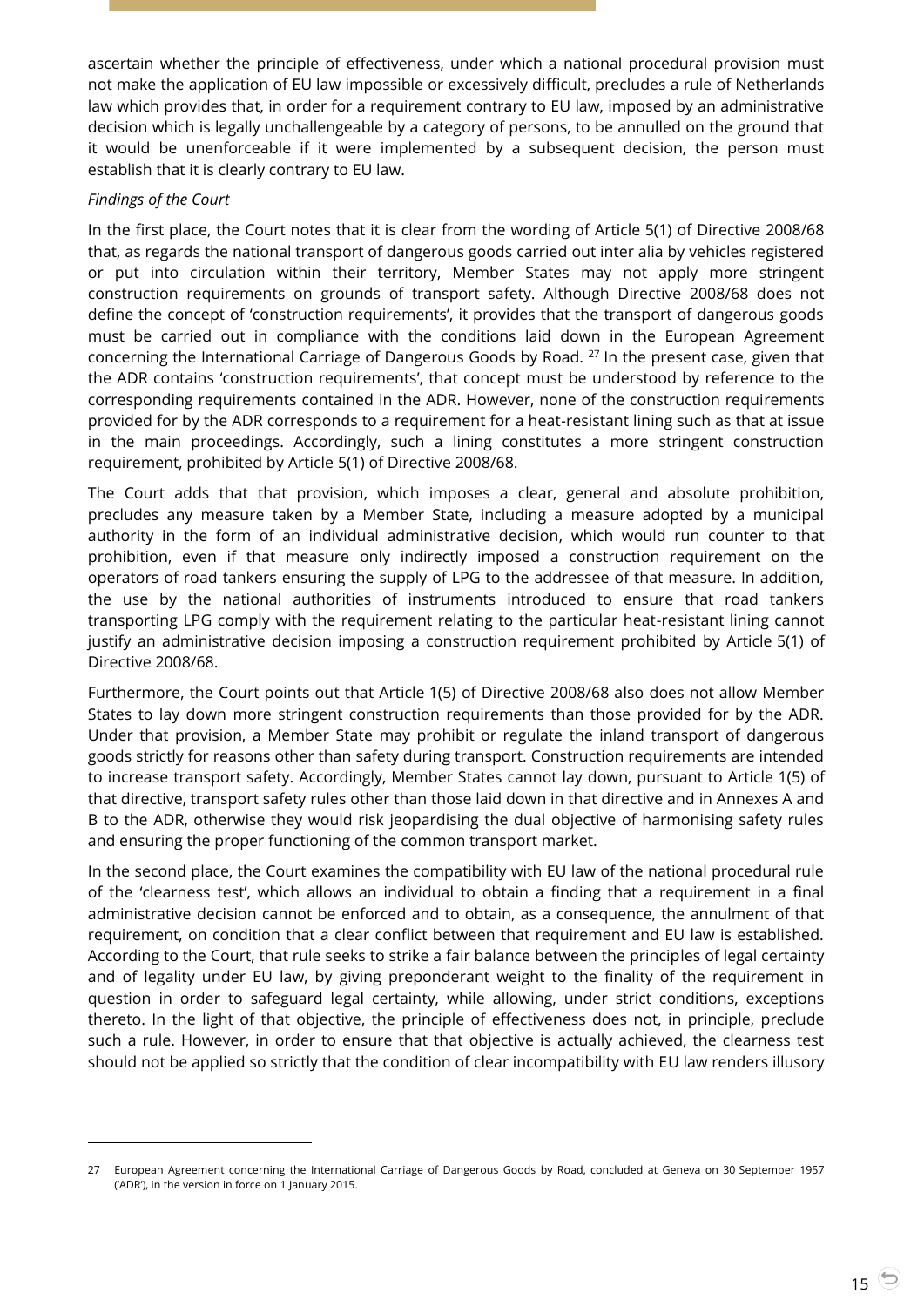in practice the possibility, for an individual, of obtaining the effective annulment of the requirement at issue.

# <span id="page-15-1"></span><span id="page-15-0"></span>**VII. STATE AID**

## **Judgment of the General Court (Second Chamber, Extended Composition) of 12 May 2021, Luxembourg v Commission, T-516/18 and T-525/18**

State aid – Aid implemented by Luxembourg in favour of ENGIE – Decision declaring the aid incompatible with the internal market and unlawful and ordering its recovery – Tax rulings – State resources – Advantage – Combined effect of two tax measures – Participation exemption regime – Taxation of profit distributions – Abuse of law – Selectivity – Reference framework – Finding of a derogation – Comparability of situations – Parent-subsidiary arrangement – Group of companies – Recovery – Indirect harmonisation – Procedural rights – Obligation to state reasons

Between 2008 and 2014, the Luxembourg tax authorities adopted two sets of tax rulings ('the contested tax rulings') in connection with intra-group financing structures relating to the transfer of activities between companies of the Engie group resident in Luxembourg.

In broad outline, the transactions carried out under each structure are implemented in three successive stages. First, a holding company transfers shares to a subsidiary. Secondly, in order to finance the shares transferred, that subsidiary takes out an interest-free mandatorily convertible loan (ZORA) with an intermediary. Besides the fact that the loan granted generates no periodic interest, the subsidiary that has received the ZORA repays the loan, upon its conversion, by issuing shares the amount of which is equivalent to the nominal amount of the loan, plus a premium representing, in essence, all of the profits made by the subsidiary during the term of the loan (ZORA accretions). Thirdly, the intermediary finances the loan granted to the subsidiary by entering into a prepaid forward sale contract with the holding company under which the holding company pays to the intermediary an amount equal to the nominal amount of the loan in exchange for the acquisition of the rights to the shares that the subsidiary will issue on conversion of the ZORA. Therefore, if the subsidiary makes profits during the life of the ZORA, the holding company will own the right to all the shares issued, which will incorporate the value of any profits made as well as the nominal amount of the loan.

Those structures were endorsed by the contested tax rulings. For tax purposes, under the contested tax rulings, only the subsidiary is taxed on a margin agreed with the Luxembourg tax administration. After requesting information about the contested tax rulings from the Luxembourg authorities, the Commission initiated a formal investigation procedure at the end of which it determined that the result of the structures approved by the tax administration is that almost all of the profits made by the subsidiaries established in Luxembourg have not been taxed. Consequently, in a decision adopted in 2018 ('the contested decision'), the Commission concluded that the contested tax rulings constitute illegal State aid that is incompatible with the internal market, which must be recovered from the recipients by the Luxembourg authorities.

Luxembourg (Case T-516/18) and the Engie group companies (Case T-525/18) brought an action for annulment of the contested decision before the General Court of the European Union.

In its judgment, the General Court approves the Commission's approach, when presented with a complex intra-group financing structure, which entails looking at the economic and fiscal reality, rather than a formalistic approach that takes in isolation each of the transactions under the structure. In addition, the General Court finds that the Commission was right to determine that a selective advantage was conferred as a result of the non-application of national provisions relating to abuse of law.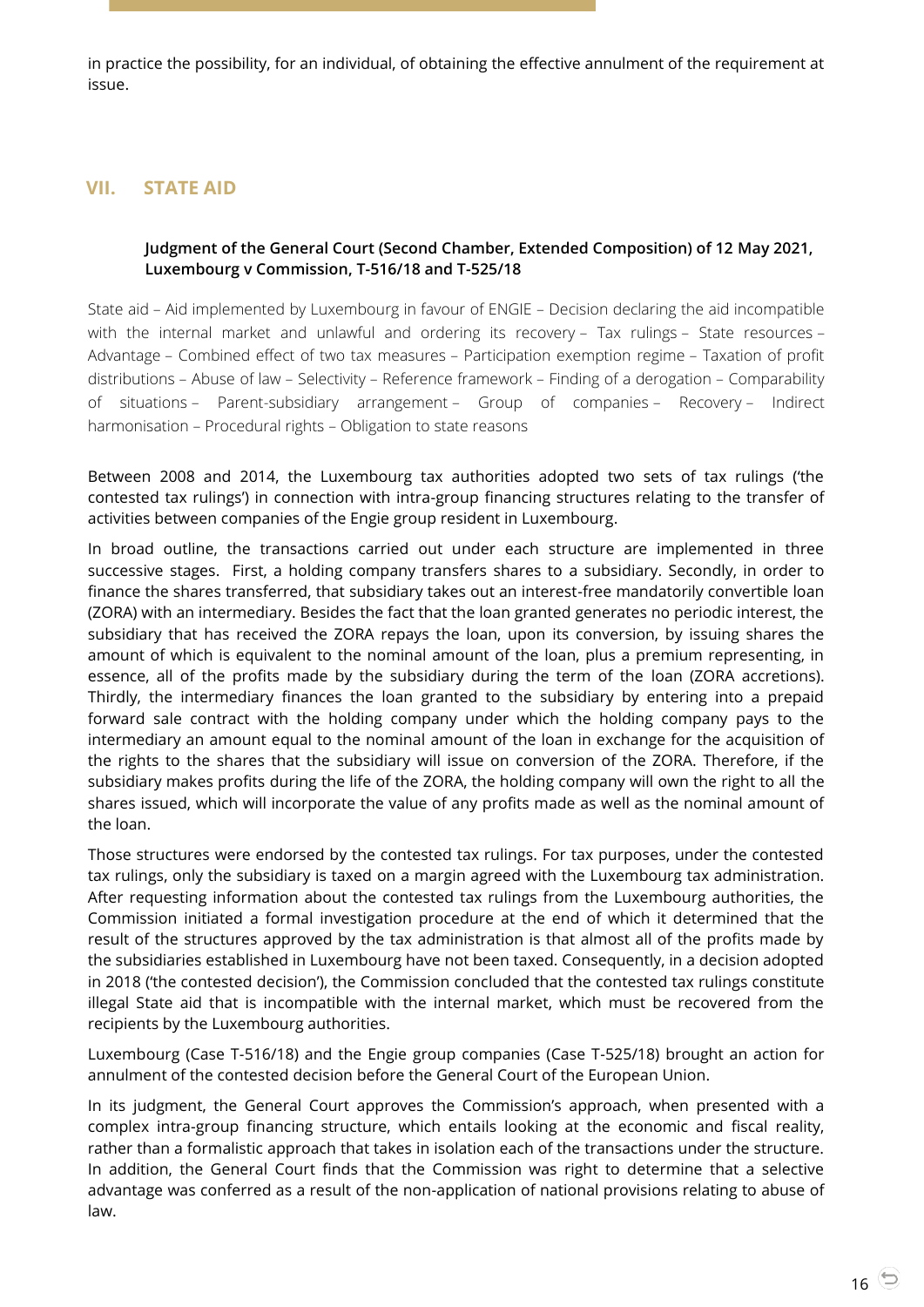#### *The General Court's assessment*

Direct taxation being a matter that falls within the exclusive competence of the Member States, the General Court noted that, when examining whether the contested tax rulings comply with State aid rules, the Commission did not engage in any 'tax harmonisation in disguise' but exercised the power conferred on it by EU law. Since the Commission is competent to ensure compliance with Article 107 TFEU, it cannot be accused of having exceeded its powers when it examined the contested tax rulings in order to ascertain whether they constitute State aid and, if so, whether that State aid is compatible with the internal market. In the present case, the General Court notes that, when investigating whether the contested tax rulings comply with State aid rules, the Commission carried out an assessment only of 'normal' taxation, defined by Luxembourg tax law as applied by the Luxembourg tax authorities.

The General Court also rejects the pleas alleging, in essence, errors of assessment and of law in the identification of a selective advantage giving rise to State aid.

When examining those pleas, the General Court, first of all, rejects the arguments alleging confusion of the conditions for finding an advantage and for demonstrating the selectivity of the contested tax rulings. In that regard, the General Court points out that, having regard to the fiscal nature of the contested tax rulings, those two conditions may be assessed simultaneously. In tax matters, the examination of an advantage overlaps with the examination of selectivity in so far as, for those two conditions to be satisfied, it must be shown that the contested tax measure leads to a reduction in the amount of tax which would normally have been payable by the recipient of the measure under the ordinary tax regime and, therefore, applicable to other taxpayers in the same situation. In the present case, the General Court notes that the Commission sought to demonstrate that the contested tax rulings led to a reduction in the amount of tax which would normally have been payable under the ordinary tax regime and that, consequently, those measures constitute a derogation from tax rules applicable to other taxpayers in the same factual and legal situation.

Next, the General Court rejects the arguments relating to the absence of a selective advantage at the level of the holding companies in the light of a narrow reference framework established on the basis of Luxembourg tax provisions relating to the taxation of profit distributions and the participation exemption. <sup>28</sup> As regards the definition of that reference framework, after stating that it is apparent from an analysis of those tax provisions that the participation exemption is applicable only to income which has not been deducted from the taxable income of subsidiaries, the General Court finds that the Commission did not err in law in determining that the participation exemption at the level of a parent company is dependent on the taxation at the level of its subsidiary of profits distributed by that subsidiary. As regards the identification of a derogation from the defined reference framework, the General Court states that, contrary to a formalistic approach that entails taking in isolation each of the transactions that make up the sophisticated financing structure, it is important to go beyond the legal form in order to look at the economic and fiscal reality of the structure. In the present case, the General Court notes that the contested tax rulings approve various transactions which constitute a system for implementing, in a circular and interdependent fashion, the transfer of a business activity and its financing between three companies belonging to the same group. Those transactions were designed to be implemented in three successive but interdependent stages, involving the intervention of a holding company, an intermediary and a subsidiary. In those circumstances, the General Court considers that the Commission was entitled to determine that the Luxembourg tax administration derogated from the reference framework by confirming the exemption, at the level of the holding companies, of participations which correspond, from an economic perspective, to an amount that was deducted, as part of an intra-group financing structure, as expenses at the level of the subsidiaries.  $^{29}$ 

<sup>28</sup> Articles 164 and 166 of the loi concernant l'impôt sur le revenu (Law on income tax).

 $29$  The ZORA accretions were deducted by the subsidiary as expenses.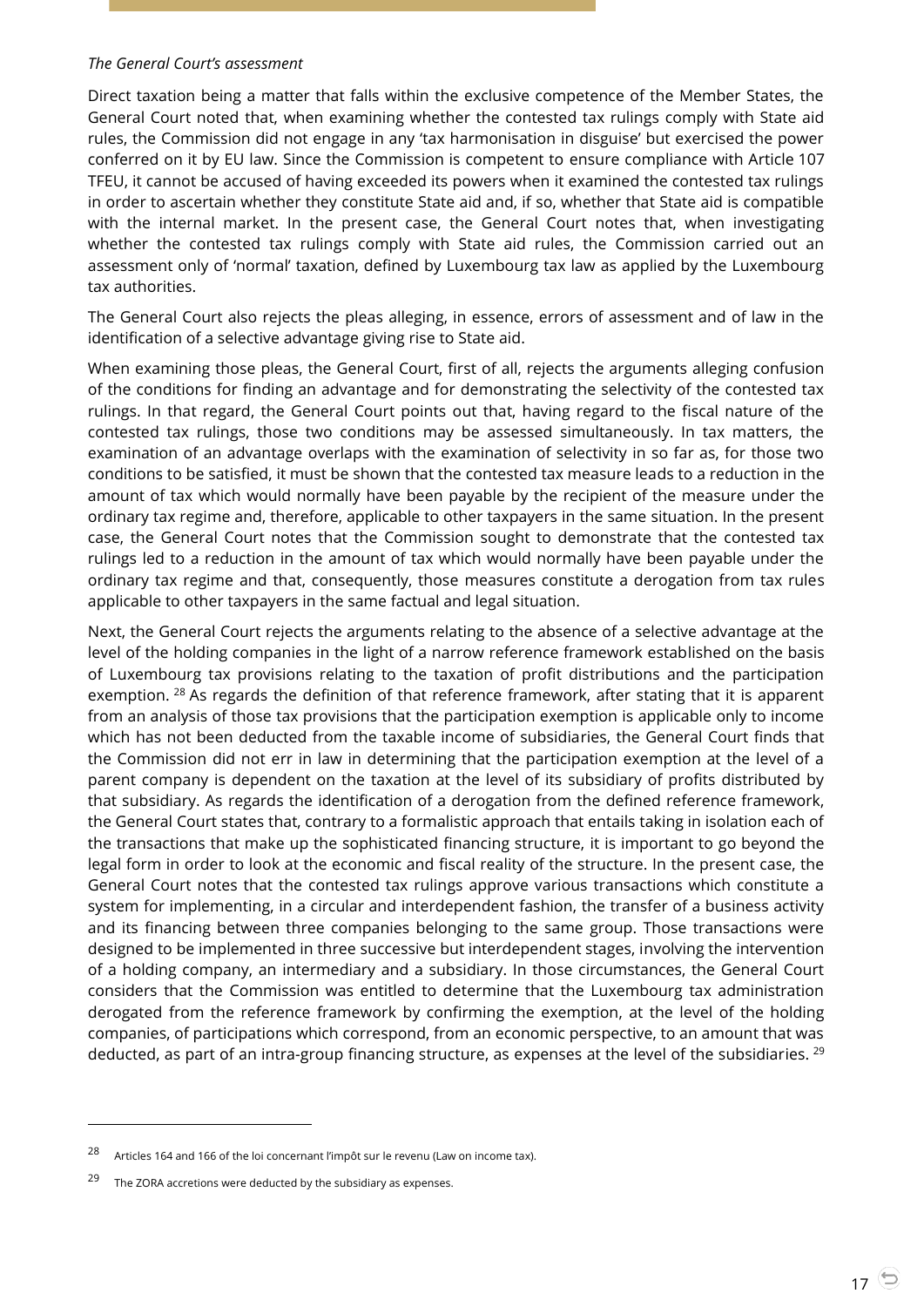In the light of the links established by the Commission within that structure, the General Court finds that the Commission did not err in law by looking at the combined effect, at the level of the holding companies, of the deductibility of income at the level of a subsidiary and the subsequent exemption of that income at the level of its parent company.

After rejecting the arguments alleging, first, that the Commission had not established an infringement of the national tax provisions and, secondly, that no companies had been identified which would be refused identical tax treatment for an identical financing structure, the General Court concludes that the Commission has demonstrated the selectivity of the contested tax rulings in the light of the narrow reference framework.

In the contested decision, the Commission also investigated the selectivity of the contested tax rulings in the light of the provision relating to abuse of law, as an integral part of the Luxembourg corporate income tax system. In view of the unprecedented nature of the reasoning seeking to demonstrate the selectivity of the contested tax rulings, the General Court considers it appropriate to examine the merits of the arguments that were put forward against it. In that regard, in so far as the Commission ascertained that the criteria laid down by Luxembourg law in order to find that there has been an abuse of law were met,  $30$  the General Court finds that it cannot be disputed that the Engie group received preferential tax treatment owing to the non-application, in the contested tax rulings, of the provision relating to abuse of law. In the light of the objective pursued by the provision relating to abuse of law, namely to combat abusive practices in tax matters, Engie and, in particular, the holding companies are in the same factual and legal situation as all Luxembourg taxpayers, who cannot reasonably expect to benefit as well from the non-application of the provision relating to abuse of law in cases where the conditions for its application have been satisfied. Consequently, the General Court holds that the Commission demonstrated to the requisite legal standard a derogation from the reference framework comprising the provision relating to abuse of law.

# <span id="page-17-0"></span>**Judgment of the General Court (Seventh Chamber, Extended Composition) of 12 May 2021, Luxembourg v Commission, T-816/17 and T-318/18**

[Link to the complete text of the judgment](https://curia.europa.eu/juris/document/document.jsf?text=&docid=241188&pageIndex=0&doclang=en&mode=lst&dir=&occ=first&part=1&cid=13032368)

-

State aid – Aid implemented by Luxembourg in favour of Amazon – Decision declaring the aid incompatible with the internal market and unlawful and ordering its recovery – Tax ruling – Transfer pricing – Selective tax advantage – Transfer pricing arrangement – Functional analysis

From 2006, the Amazon group pursued its commercial activities in Europe through two companies established in Luxembourg, namely Amazon Europe Holding Technologies SCS ('luxscs'), a Luxembourg limited partnership, the partners of which were US entities of the Amazon group, and Amazon EU Sàrl ('luxopco'), a wholly owned subsidiary of luxscs.

Between 2006 and 2014, luxscs held the intangible assets necessary for the Amazon group's activities in Europe. To that end, it concluded various agreements with US entities of the Amazon group, namely licence and assignment agreements for pre-existing intellectual property with Amazon Technologies, Inc. (ATI) ('the Buy-In agreements') and an agreement for the sharing of costs linked to the development of those intangible assets ('the cost-sharing agreement') with ATI and a second entity, A9.com, Inc. Under those agreements, luxscs obtained the right to exploit certain intellectual

 $30$  The conditions for finding an abuse of law are, first, use of a private law legal form, secondly, a reduction in the tax burden, thirdly, use of an inappropriate legal form and, fourthly, the absence of non-tax related reasons.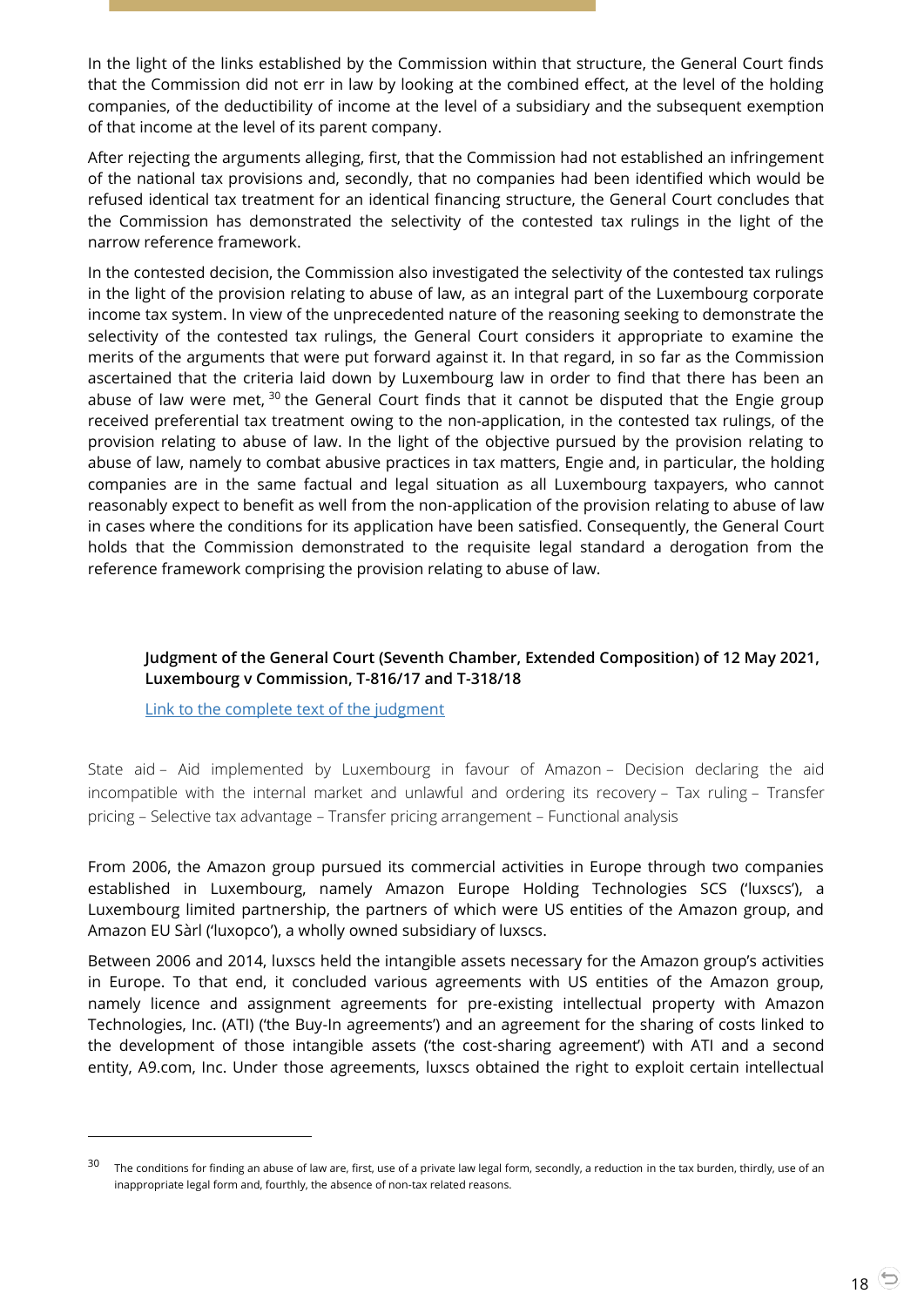property rights, consisting essentially of technology, customer data and trade marks and to sublicence those intangible assets. On that basis, luxscs concluded, inter alia, a licence agreement with luxopco, as the principle operator of the Amazon group's business in Europe. Under that agreement, luxopco undertook to pay a royalty to luxscs in return for the use of the intangible assets.

On 6 November 2003, in response to a request from the Amazon group, the Luxembourg tax authorities granted that group a tax ruling ('the tax ruling'). The Amazon group had requested confirmation of the treatment of luxopco and luxscs for the purposes of Luxembourg corporate income tax. As regards, more specifically, the determination of luxopco's annual taxable income, the Amazon group had proposed that the 'arm's length' royalty to be paid by luxopco to luxscs should be calculated according to the transactional net margin method ('the TNMM'), using luxopco as 'the tested party'.

The tax ruling, first, confirmed that luxscs was not subject to Luxembourg corporate income tax because of its legal form and, secondly, endorsed the method of calculating the annual royalty to be paid by luxopco to luxscs under the abovementioned licence agreement.

In 2017, the European Commission found that, in so far as it had endorsed the 'arm's length' nature of the method of calculating the royalty to be paid by luxopco to luxscs, that tax ruling, and its annual implementation from 2006 to 2014, constituted State aid for the purpose of Article 107 TFEU, in this case operating aid which is incompatible with the internal market.  $31$  More specifically, the Commission found an advantage in favour of luxopco, considering essentially that the royalty paid by luxopco to luxscs during the relevant period - calculated in accordance with the method endorsed in the tax ruling - was too high, with the result that luxopco's remuneration and, consequently, its tax base were artificially reduced. In that respect, the Commission's decision was based on a primary finding and three subsidiary findings. The primary finding concerned an error as regards the 'tested party' for the purposes of applying the TNMM. The three subsidiary findings concerned, respectively, an error in the choice of the TNMM as such, an error in the choice of the profit level indicator as a relevant parameter for the application of the TNMM and an error consisting in the inclusion of a ceiling mechanism in the context of the TNMM. Having found, ultimately, that the tax ruling had been implemented by Luxembourg without having been notified to the Commission in advance, the Commission ordered the recovery, from luxopco, of that aid which was unlawful and incompatible with the internal market.

Luxembourg and the Amazon group each brought an action seeking the annulment of that decision. In their actions, they contested, inter alia, each of the findings on which the Commission based its reasoning as regards the existence of an advantage.

In its judgment delivered today, the General Court of the European Union upholds, in essence, the applicants' pleas and arguments contesting both the primary and subsidiary findings of an advantage and consequently annuls the contested decision in its entirety.

Relying on the principles previously set out concerning the implementation of the criteria of 'State aid' in the context of tax rulings, the General Court provides important clarifications as regards the scope of the Commission's burden of proof in establishing the existence of an advantage where the level of taxable income of an integrated company belonging to a group is determined by the choice of transfer pricing method.

<sup>31</sup> Commission Decision (EU) 2018/859 of 4 October 2017 on State aid SA.38944 (2014/C) (ex 2014/NN) implemented by Luxembourg to Amazon (OJ 2018 L 153, p. 1).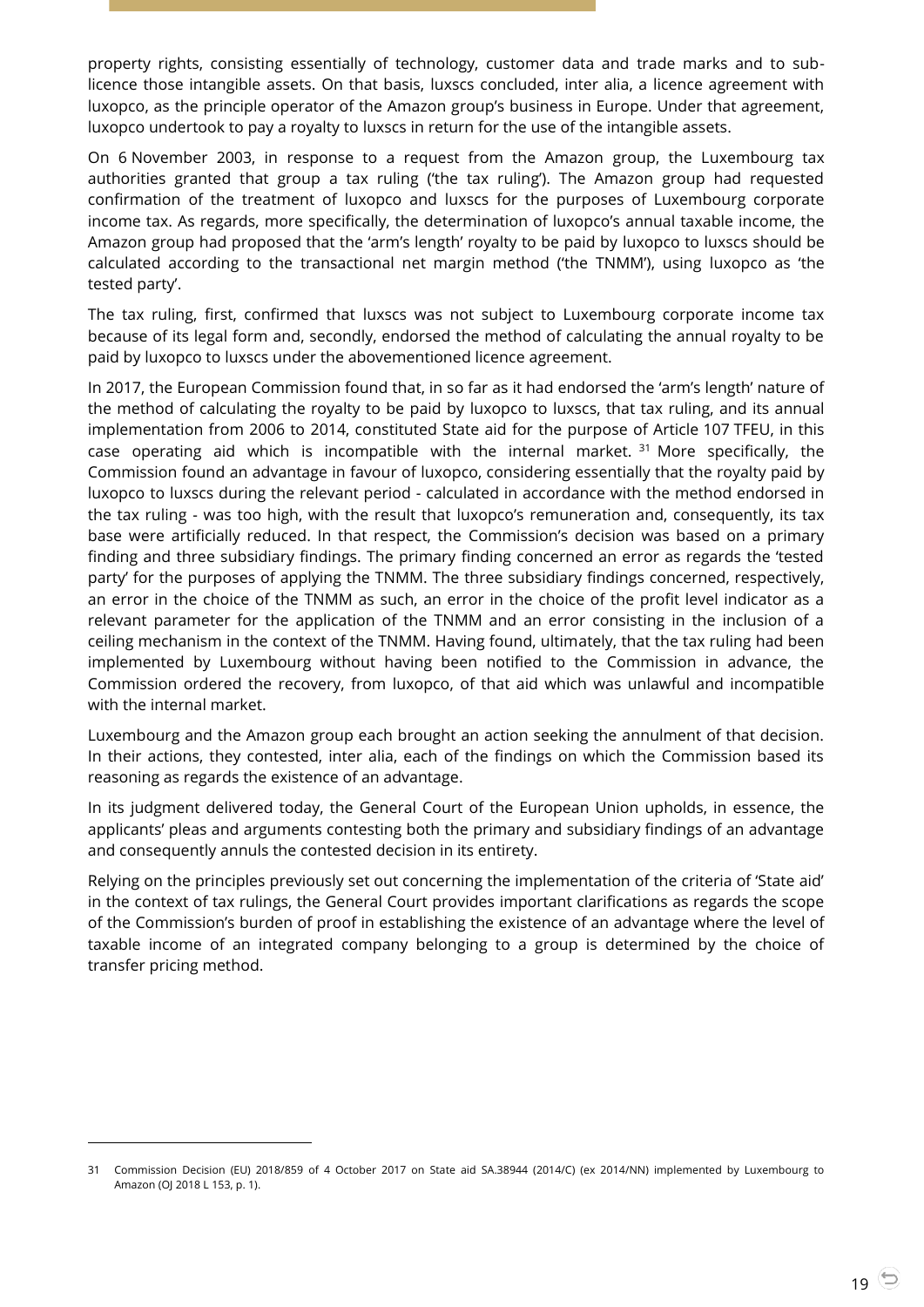#### *Assessment of the General Court*

The General Court notes, first of all, the settled case-law according to which, in examining tax measures in the light of the EU rules on State aid, the very existence of an advantage may be established only when compared with 'normal' taxation, with the result that, in order to determine whether there is a tax advantage, the position of the recipient as a result of the application of the measure at issue must be compared with his or her position in the absence of the measure at issue and under the normal rules of taxation.

In that respect, the General Court observes that the pricing of intra-group transactions carried out by an integrated company in that group is not determined under market conditions. However, where national tax law does not make a distinction between integrated undertakings and stand-alone undertakings for the purposes of their liability to corporate income tax, it may be considered that that law is intended to tax the profit arising from the economic activity of such an integrated undertaking as though it had arisen from transactions carried out at market prices. In those circumstances, when examining a fiscal measure granted to such an integrated company, the Commission may compare the tax burden of that undertaking resulting from the application of that fiscal measure with the tax burden resulting from the application of the normal rules of taxation under national law of an undertaking, placed in a comparable factual situation, carrying on its activities under market conditions.

In addition, the General Court points out that, in examining the method of calculating an integrated company's taxable income endorsed by a tax ruling, the Commission can find an advantage only if it demonstrates that the methodological errors which, in its view, affect the transfer pricing do not allow a reliable approximation of an arm's length outcome to be reached, but rather lead to a reduction in the taxable profit of the company concerned compared with the tax burden resulting from the application of normal taxation rules.

In the light of those principles, the General Court then examines the merits of the Commission's analysis in support of its finding that, by endorsing a transfer pricing method that did not allow a reliable approximation of an arm's length outcome to be reached, the tax ruling at issue granted an advantage to luxopco.

In that context, the General Court holds, in the first place, that the primary finding of an advantage is based on an analysis which is incorrect in several respects. Thus, first, in so far as the Commission relied on its own functional analysis of luxscs in order to assert, in essence, that contrary to what was taken into account in granting the tax ruling at issue, that company was merely a passive holder of the intangible assets in question, the General Court considers that analysis to be incorrect. In particular, according to the General Court, the Commission did not take due account of the functions performed by luxscs for the purposes of exploiting the intangible assets in question or the risks borne by that company in that context. Nor did it demonstrate that it was easier to find undertakings comparable to luxscs than undertakings comparable to luxopco, or that choosing luxscs as the tested entity would have made it possible to obtain more reliable comparison data. Consequently, contrary to its findings in the contested decision, the Commission did not, according to the General Court, establish that the Luxembourg tax authorities had incorrectly chosen luxopco as the 'tested party' in order to determine the amount of the royalty.

Secondly, the General Court holds that, even if the 'arm's length' royalty should have been calculated using luxscs as the 'tested party' in the application of the TNMM, the Commission did not establish the existence of an advantage since it was also unfounded in asserting that luxscs's remuneration could be calculated on the basis of the mere passing on of the development costs of the intangible assets borne in relation to the Buy-In agreements and the cost sharing agreement without in any way taking into account the subsequent increase in value of those intangible assets.

Thirdly, the General Court considers that the Commission also erred in evaluating the remuneration that luxscs could expect, in the light of the arm's length principle, for the functions linked to maintaining its ownership of the intangible assets at issue. Contrary to what appears from the contested decision, such functions cannot be treated in the same way as the supply of 'low value adding' services, with the result that the Commission's application of a mark-up most often observed in relation to intra-group supplies of a 'low value adding' services is not appropriate in the present case.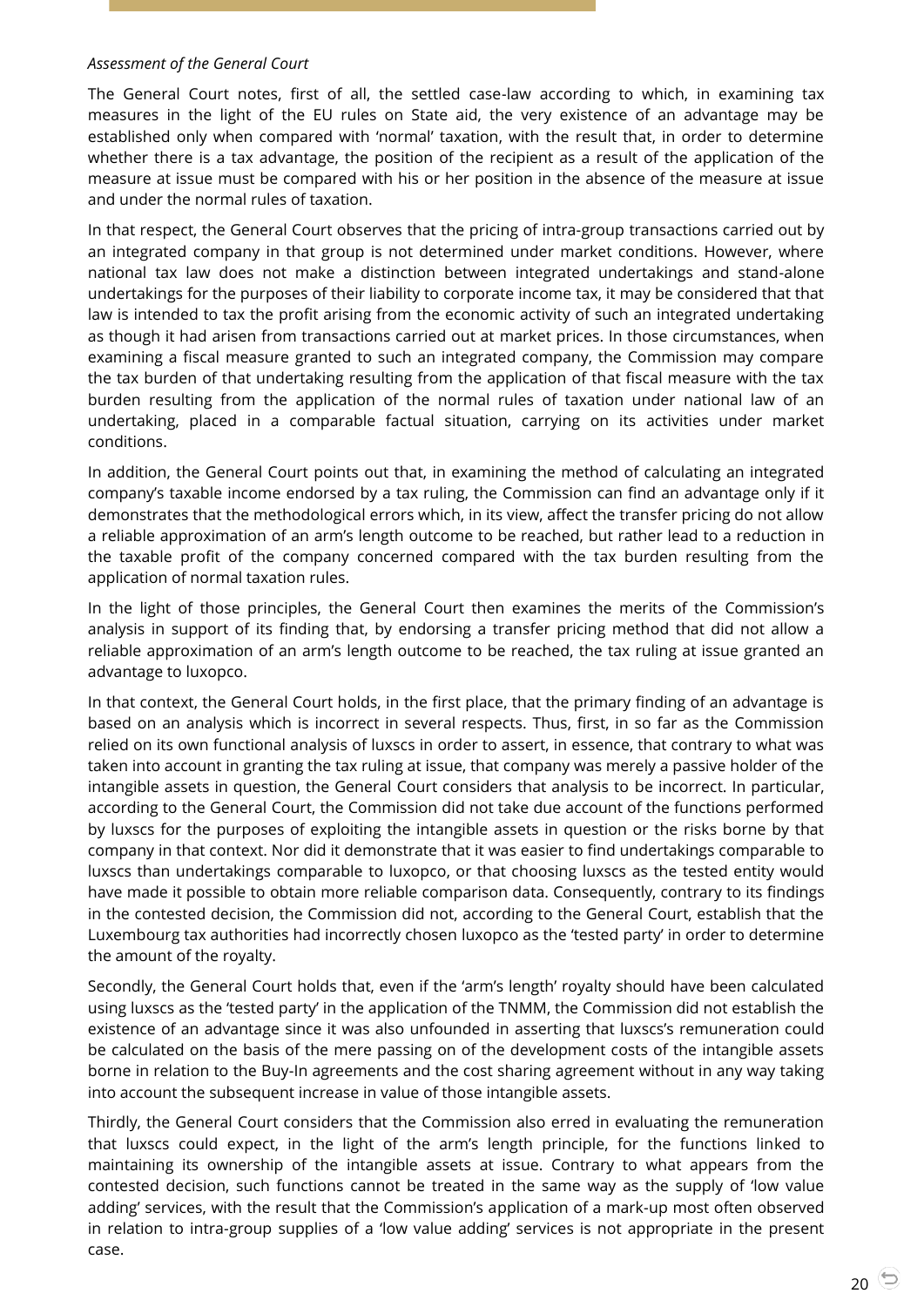In view of all the foregoing considerations, the General Court concludes that the elements put forward by the Commission in support of its primary finding are not capable of establishing that luxopco's tax burden was artificially reduced as a result of an overpricing of the royalty.

In the second place, after examining the three subsidiary findings of an advantage, the General Court concludes that the Commission also failed to establish, in that context, that the methodological errors identified had necessarily led to an undervaluation of the remuneration that luxopco would have received under market conditions and, accordingly, the existence of an advantage consisting of a reduction of its tax burden. More specifically, although the Commission could validly consider that certain functions performed by luxopco in connection with the intangible assets went beyond mere 'management' functions, it nevertheless did not justify to the requisite legal standard the methodological choice it inferred from this. Nor did it demonstrate why luxopco's functions, as identified by the Commission, should necessarily have led to a higher remuneration for luxopco. Likewise, as regards both the choice of the most appropriate profit level indicator and the ceiling mechanism endorsed by the tax ruling at issue for the purposes of determining luxopco's taxable income, even if they were erroneous, the Commission did not satisfy the evidential requirements it is required to meet.

On those grounds, the General Court concludes that none of the findings set out by the Commission in the contested decision are sufficient to demonstrate the existence of an advantage for the purposes of Article 107(1) TFEU, with the result that the contested decision must be annulled in its entirety.

# <span id="page-20-0"></span>**Judgment of the General Court (Tenth Chamber, Extended Composition) of 19 May 2021, Ryanair v Commission (TAP; Covid-19), T-465/20**

[Link to the complete text of the judgment](https://curia.europa.eu/juris/document/document.jsf?text=&docid=241442&pageIndex=0&doclang=en&mode=lst&dir=&occ=first&part=1&cid=13034858)

 $\overline{a}$ 

State aid – Portuguese air transport market – Aid provided by Portugal to TAP owing to the COVID-19 pandemic – State loan – Decision not to raise any objections – Point 22 of the Guidelines on State aid for rescuing and restructuring non-financial undertakings in difficulty – Company belonging to a group – Intrinsic difficulties not resulting from an arbitrary allocation of costs within the group – Difficulties which are too serious to be dealt with by the group itself – Duty to state reasons – Maintenance of the effects of the decision

In June 2020, the Portuguese Republic notified the Commission of State aid for the airline Transportes Aéreos Portugueses SGPS SA ('the beneficiary'), the parent company and 100% shareholder in TAP Air Portugal. The notified aid, the maximum budget of which is EUR 1.2 billion, concerns a loan agreement concluded between, in particular, the Portuguese Republic as lender, TAP Air Portugal as borrower and the beneficiary as guarantor. By that measure, the Portuguese Republic intended to keep the beneficiary in operation for six months, between July 2020 and December 2020.

Finding that the notified scheme constituted State aid within the meaning of Article 107(1) TFEU, the Commission appraised it by reference to Article 107(3)(c) TFEU <sup>32</sup> and its Guidelines on State aid for

Under that provision, aid to facilitate the development of certain economic activities or of certain economic areas, where such aid does not adversely affect trading conditions to an extent contrary to the common interest, may be considered to be compatible with the internal market.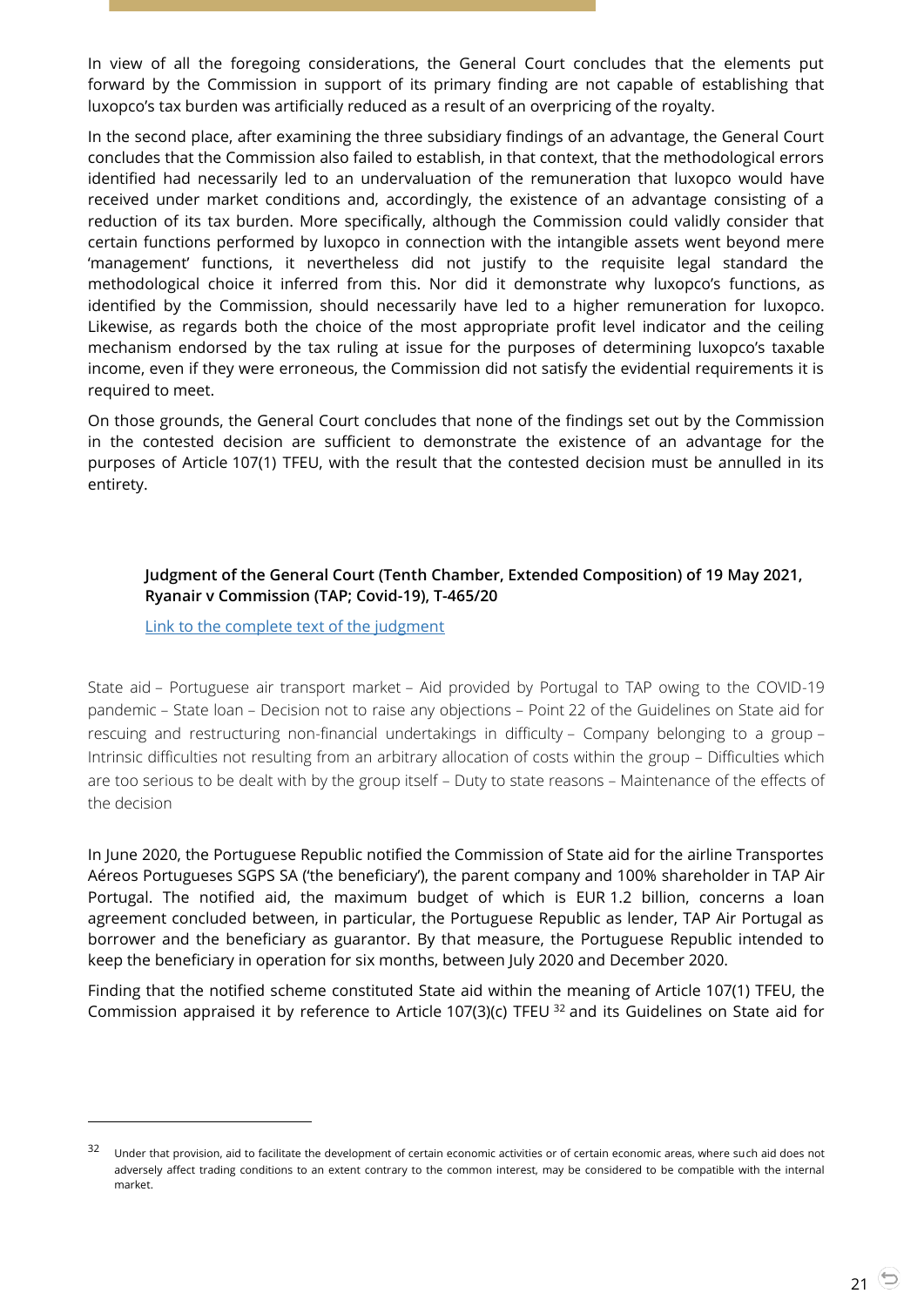rescuing and restructuring non-financial undertakings in difficulty.<sup>33</sup> By decision of 10 June 2020, the Commission declared the measure at issue to be compatible with the internal market.<sup>34</sup>

The General Court (Tenth Chamber, Extended Composition) has upheld an action brought by the airline Ryanair for annulment of that decision, while suspending the effects of the annulment pending the adoption of a new decision by the Commission. In its judgment, the Court clarifies the scope of the Commission's duty to state reasons when, pursuant to the guidelines on aid to undertakings in difficulty, it declares aid granted to a company belonging to a group to be compatible with the internal market under Article 107(3)(c) TFEU.

#### *The Court's assessment*

In support of its action for annulment, Ryanair alleged, inter alia, a breach by the Commission of the duty to state reasons, in that it failed to set out the reasons for regarding the notified measure as compatible with the internal market.

In that regard, the Court states, first of all, that point 22 of the guidelines on aid to undertakings in difficulty<sup>35</sup> sets out three cumulative conditions which must be satisfied in order for rescue aid granted to a company belonging to a group to be classified as compatible with the internal market under Article 107(3)(c) TFEU. In accordance with point 22, it falls to the Commission to examine, first, whether the beneficiary of the aid belongs to a group, secondly, whether the difficulties faced by the beneficiary are intrinsic and are not the result of an arbitrary allocation of costs within the group and, thirdly, whether those difficulties are too serious to be dealt with by that group itself. Those conditions aim at preventing a group of undertakings from being able to have the State bear the cost of a rescue operation for one of the undertakings belonging to the group, when that undertaking is in difficulty and the group itself has created those difficulties or has the means to deal with them.

In the light of those considerations, the Court observes that, in the contested decision, the Commission neither found nor specified whether the beneficiary belonged to a group within the meaning of point 22 of those guidelines. It failed to carry out any analysis at all in that regard and to specify the relationship between the beneficiary and its shareholder companies.  $36$ 

Furthermore, if the beneficiary, along with its shareholder companies, did belong to a group, within the meaning of point 22 of the guidelines on aid to undertakings in difficulty, the Court finds that the Commission had not substantiated in any way its assertions, first, that the beneficiary's difficulties were intrinsic and were not the result of an arbitrary allocation of costs to the benefit of its shareholders or other subsidiaries and, secondly, that those difficulties were too serious to be dealt with by its controlling shareholders or other shareholders. The Commission had, in fact, merely provided details on the beneficiary's financial situation and the difficulties caused by the COVID-19 pandemic.

In view of those shortcomings in the statement of reasons for the contested decision, the Court is not in a position either to determine whether the conditions laid down in point 22 of the guidelines on aid to undertakings in difficulty were satisfied in the present case, or whether the Commission was entitled to conclude that there were no serious difficulties in assessing the compatibility of the aid in

<sup>33</sup> OJ 2014 C 249, p. 1; 'the guidelines on aid to undertakings in difficulty'.

<sup>34</sup> Commission Decision C(2020) 3989 final of 10 June 2020 on State aid SA.57369 (2020/N) – COVID-19 – Portugal – Aid to TAP (OJ 2020 C 228, p. 1; 'the contested decision').

<sup>&</sup>lt;sup>35</sup> Point 22 of the guidelines on aid to undertakings in difficulty states: 'A company belonging to or being taken over by a larger business group is not normally eligible for aid under these guidelines, except where it can be demonstrated that the company's difficulties are intrinsic and are not the result of an arbitrary allocation of costs within the group, and that the difficulties are too serious to be dealt with by the group itself.'

<sup>&</sup>lt;sup>36</sup> On the date the contested decision was adopted, half of the shares in the beneficiary were held by Participações Públicas SGPS SA, which managed the Portuguese State's shareholdings. Atlantic Gateway SGPS Lda held 45% of the beneficiary's shares while 5% of the shares were owned by other shareholders.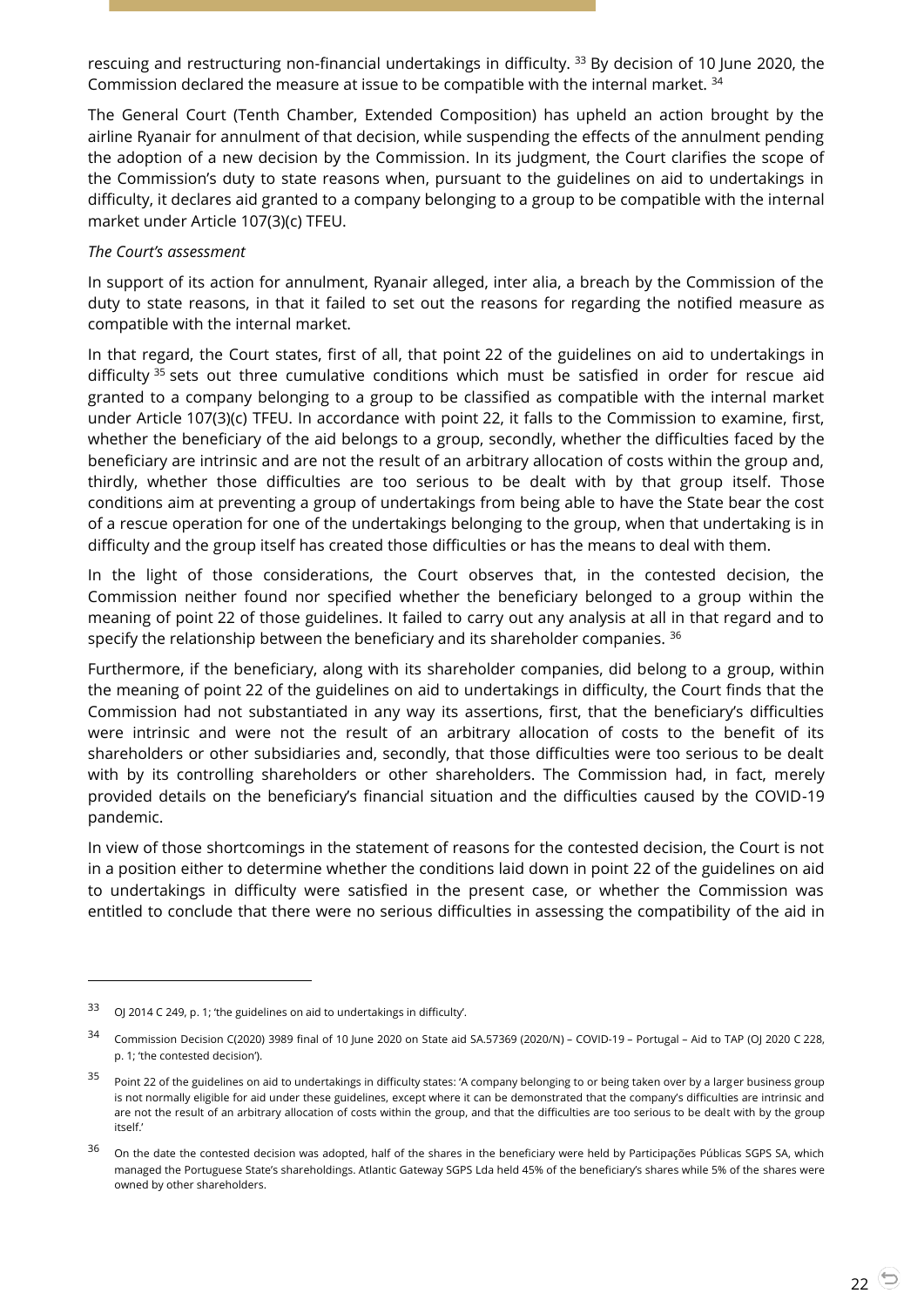question with the internal market and was right not to initiate the formal investigation procedure provided for in Article 108(2) TFEU.

Consequently, the Court rules that the Commission failed to state the reasons for the contested decision to the requisite legal standard and that that inadequacy of the statement of reasons requires annulment of the decision.

The Court, in applying the second paragraph of Article 264 TFEU, considers that there are overriding considerations of legal certainty which justify limiting the temporal effect of the annulment of the contested decision. The Court observes, first, that the application of the aid measure at issue is part of a process which is still ongoing and which consists of various successive phases,  $37$  and, secondly, that the immediate calling into question of the receipt of the sums of money envisaged by the aid measure would have particularly damaging consequences for Portugal's economy and its air services, in an economic and social context which has already been affected by the serious disturbance in the economy caused by the COVID-19 pandemic. In those circumstances, the Court decides to suspend the effects of the annulment of the contested decision pending the adoption of a new decision by the Commission. In that regard, the Court states, however, that if the Commission decides to adopt that new decision without initiating the formal investigation procedure for the purpose of Article 108(2) TFEU, that suspension of the effects of the annulment may not exceed two months from the date of delivery of the judgment. If, on the other hand, the Commission decides to initiate the formal investigation procedure, the suspension will be maintained for a further reasonable period.

# <span id="page-22-0"></span>**Judgment of the General Court (Tenth Chamber, Extended Composition) of 19 May 2021, Ryanair v Commission (Espagne; Covid-19), T-628/20**

[Link to the complete text of the judgment](https://curia.europa.eu/juris/document/document.jsf?text=&docid=241443&pageIndex=0&doclang=en&mode=lst&dir=&occ=first&part=1&cid=13038114)

 $\overline{a}$ 

State aid – Spain – Recapitalisation measures to support undertakings that are systemic and strategic for the Spanish economy in response to the COVID-19 pandemic – Decision not to raise any objections – Temporary Framework for State aid – Measure aimed at remedying a serious disturbance in the economy of a Member State – Measure aimed at the whole of the economy of a Member State – Principle of nondiscrimination – Freedom to provide services and freedom of establishment – Proportionality – Criterion requiring that the beneficiaries of the aid are established in Spain – Failure to weigh the beneficial effects of the aid against its adverse effects on trading conditions and the maintenance of undistorted competition – Article 107(3)(b) TFEU – Concept of 'aid scheme' – Obligation to state reasons

In July 2020, Spain notified the European Commission of an aid scheme to establish a solvency support fund for strategic Spanish undertakings which are experiencing temporary difficulties due to the impact of the COVID-19 pandemic. That support fund is authorised to adopt various recapitalisation measures in favour of non-financial undertakings that are established in Spain and have their principal places of business there, which are considered systemic or strategic for the

<sup>&</sup>lt;sup>37</sup> The Court finds, in that regard, that the measure at issue was granted for an initial period of six months, which has already elapsed, after which the Portuguese Republic was to communicate to the Commission, in accordance with point 55(d) of the guidelines on aid to undertakings in difficulty, either proof that the loan had been reimbursed in full, a restructuring plan or a liquidation plan.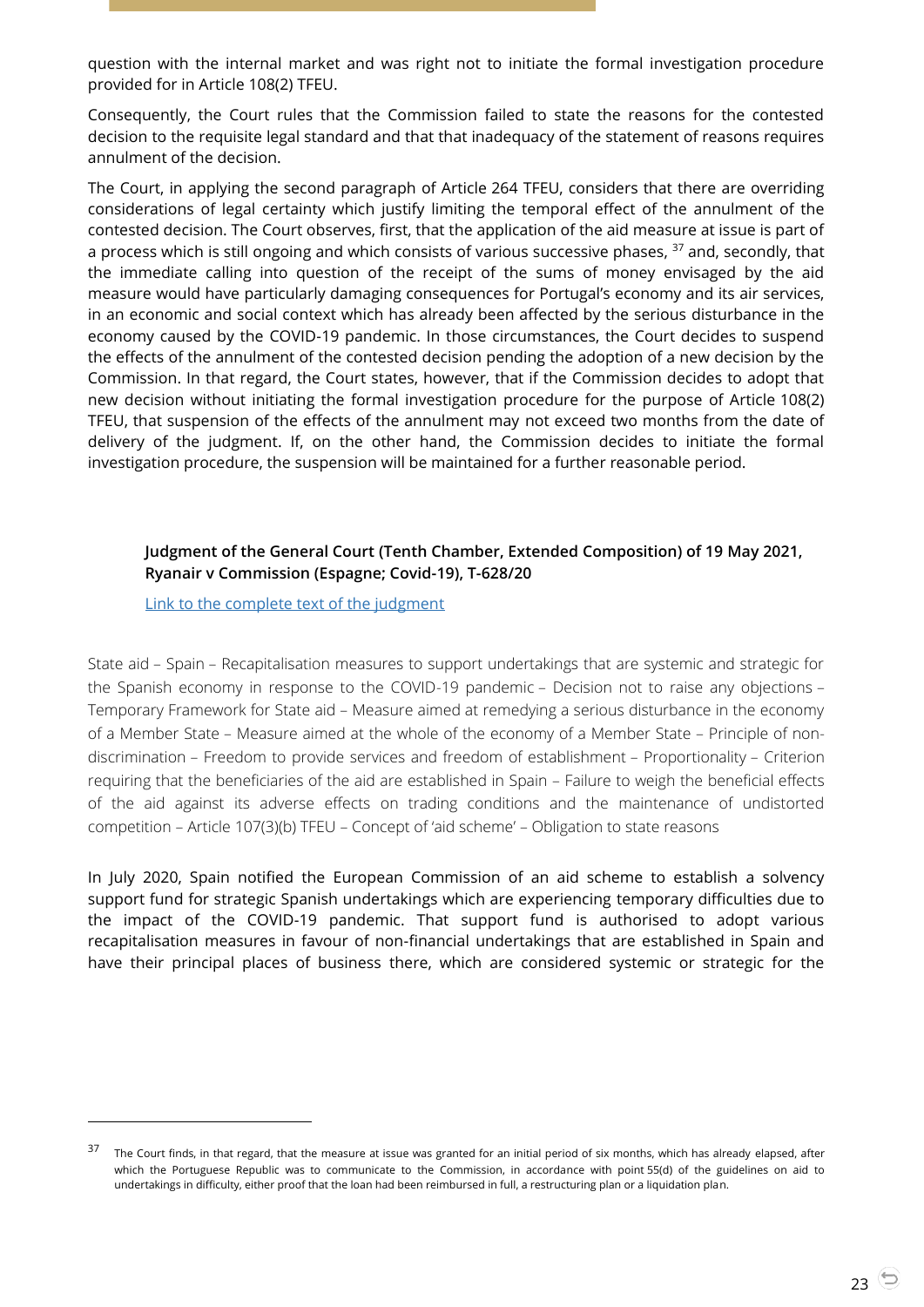Spanish economy.<sup>38</sup> The budget for that aid scheme, financed by the State budget, was fixed at EUR 10 billion until 30 June 2021.

Taking the view that the notified scheme constituted State aid within the meaning of Article 107(1) TFEU, the Commission assessed it in the light of its Communication of 19 March 2020, entitled 'Temporary Framework for State aid measures to support the economy in the current COVID-19 outbreak'. <sup>39</sup> By decision of 31 July 2020, the Commission declared the notified scheme compatible with the internal market in accordance with Article 107(3)(b) TFEU.  $40$  Under that provision, aid to remedy a serious disturbance in the economy of a Member State may, under certain conditions, be considered to be compatible with the internal market.

The airline Ryanair brought an action for annulment of that decision, which is nevertheless dismissed by the Tenth Chamber, Extended Composition, of the General Court of the European Union. In that context, the Court examines the compatibility with the internal market of the State aid scheme adopted to address the consequences of the COVID-19 pandemic in the light of Article 107(3)(b) TFEU. <sup>41</sup> The Court also clarifies the relationship between the rules on State aid and the principle of non-discrimination on grounds of nationality laid down in the first paragraph of Article 18 TFEU and the concept of an 'aid scheme' within the meaning of Article 1(d) of Regulation 2015/1589. <sup>42</sup>

#### *Findings of the Court*

 $\overline{a}$ 

In the first place, the Court reviews the Commission's decision in the light of the principle of nondiscrimination, by ascertaining whether the difference in treatment introduced by the aid scheme at issue, in that it benefits only undertakings that are established in Spain and have their principal places of business there, is justified by a legitimate aim and whether it is necessary, appropriate and proportionate in order to attain it. The Court also examines the effect of the first paragraph of Article 18 TFEU which prohibits any discrimination on grounds of nationality within the scope of application of the Treaties, and without prejudice to any special provisions contained therein. Since Article 107(3)(b) TFEU is, according to the Court, among the special provisions laid down by the Treaties, the Court examines whether the scheme at issue may be declared compatible with the internal market under that provision.

In that regard, the Court confirms, first, that the objective of the scheme at issue satisfies the conditions laid down in Article 107(3)(b) TFEU in so far as it is seeks to remedy the serious disturbance in the Spanish economy caused by the COVID-19 pandemic. Furthermore, the Court adds that the criterion of the strategic and systemic importance of the beneficiaries of the aid properly reflects the objective of the aid scheme at issue.

<sup>38</sup> In order to benefit from the aid scheme at issue, the undertakings concerned must, in any event, fulfil a number of cumulative eligibility criteria required by that scheme and, accordingly, must show: (i) that they are at risk of ceasing operations or having serious difficulties remaining in business in the absence of temporary public support, (ii) that a forced cessation of their activities would have a high negative impact on economic activity or employment at national or regional level, (iii) that their medium- to long-term viability is demonstrated in the application by a viability plan to overcome the crisis situation and describing the planned use of the public support, (iv) that they have a planned schedule of reimbursement of the State support through the Fund, (v) that they were not in difficulty on 31 December 2019, (vi) that sources of private funding from banks and financial markets are either not available or are accessible at costs that would prevent them from becoming viable.

<sup>39</sup> Communication C/2020/1863 (OJ 2020 C 91 I, p. 1), amended on 3 April 2020 (OJ 2020 C 112 I, p. 1), 13 May 2020 (OJ 2020 C 164, p. 3) and 29 June 2020 (OJ 2020 C 218, p. 3).

<sup>40</sup> Decision C(2020) 5414 final on State Aid SA.57659 (2020/N) – Spain COVID-19 – Recapitalisation fund.

<sup>41</sup> In its judgment of 17 February 2021, Ryanair v Commission (T-238/20, (EU:T:2021:91), the Court carried out a similar assessment of the legality of a State aid scheme adopted by Sweden in order to address the consequences of the COVID-19 pandemic on the Swedish air transport market (see CP 16/21). In its judgment of 14 April 2021, Ryanair v Commission (Finnair I; Covid-19) (T-388/20, EU:T:2021:196), the Court also examined, on the basis of Article 107(3)(b) TFEU, an individual aid measure adopted by Finland in the context of the COVID-19 pandemic (see CP 53/21).

<sup>42</sup> Under Article 1(d) of Council Regulation (EU) 2015/1589 of 13 July 2015 laying down detailed rules for the application of Article 108 [TFEU] (OJ 2015 L 248, p. 9), aid scheme means 'any act on the basis of which, without further implementing measures being required, individual aid awards may be made to undertakings defined within the act in a general and abstract manner and any act on the basis of which aid which is not linked to a specific project may be awarded to one or several undertakings for an indefinite period of time [or] for an indefinite amount'.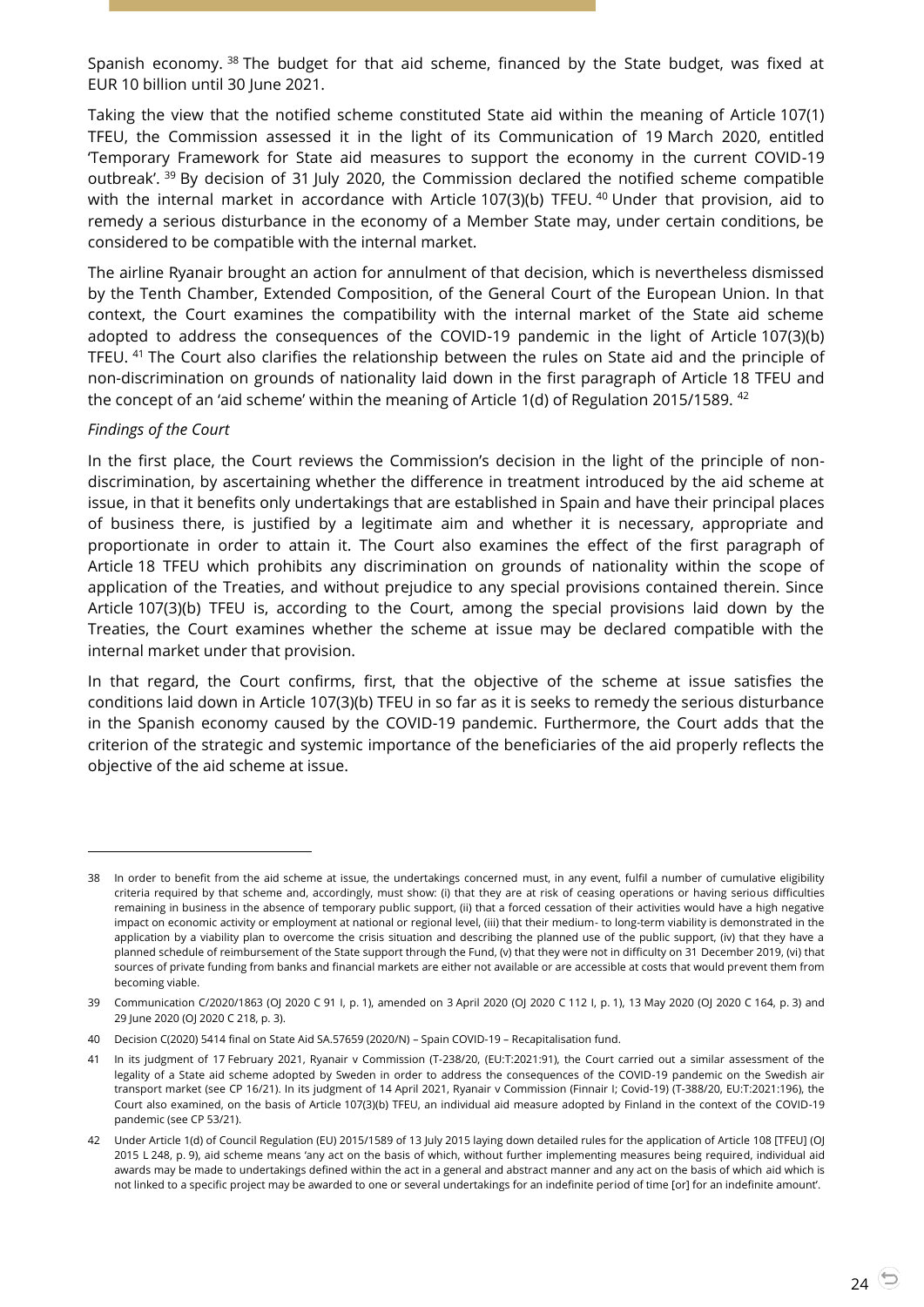The Court also finds that the restriction of the scheme at issue to non-financial undertakings which are of systemic or strategic importance for the Spanish economy, which are established in Spain and have their principal places of business in its territory, is both appropriate and necessary in order to achieve the objective of remedying the serious disturbance in the Spanish economy. According to the Court, both the eligibility criteria for the scheme and the conditions for the grant of aid, consisting of the Spanish State temporarily acquiring an interest in the capital of the undertakings concerned, and the *ex post* restrictions laid down by that scheme vis-à-vis the beneficiaries of the aid, <sup>43</sup> bear witness to Spain's willingness to support undertakings which are genuinely and enduringly linked to the Spanish economy. That approach is consistent with the objective of the scheme which is to remedy the serious disturbance in the Spanish economy with a view to the medium- and long-term development of that economy.

As regards the proportionality of the aid scheme, the Court finds that, by laying down conditions for granting the benefit of a general and multisectoral aid scheme without distinction as to the economic sector concerned, Spain could legitimately rely on eligibility criteria designed to identify undertakings which are both systemically or strategically important for its economy and have durable and stable links to it. A different eligibility criterion, including undertakings operating in Spain as mere service providers, could not have ensured the need for a stable and durable link of the beneficiaries of the aid to the Spanish economy, which underlies the aid scheme at issue.

Having regard to those findings, the Court confirms that the objective of the aid scheme at issue satisfies the requirements of the derogation laid down in Article 107(3)(b) TFEU and that the conditions for granting the aid do not go beyond what is necessary to achieve that objective. Thus, that scheme does not infringe the principle of non-discrimination or the first paragraph of Article 18 TFEU.

In the second place, the Court examines the Commission's decision in the light of the freedom to provide services and the freedom of establishment set out in Article 56 TFEU and Article 49 TFEU respectively. In that regard, the Court points out that the freedom to provide services does not apply as such to the field of transport, which is governed by a special legal regime, to which Regulation No 1008/2008 <sup>44</sup> belongs. The very purpose of that regulation is to define the conditions for the application, in the air transport sector, of the principle of freedom to provide services. That being said, Ryanair had not, in any event, established how being deprived of access to recapitalisation measures covered by the scheme at issue would deter it from establishing itself in Spain or from providing services to and from Spain.

In the third place, the Court rejects the plea according to which the Commission allegedly infringed the obligation to weigh the beneficial effects of the aid against its adverse effects on trading conditions and the maintenance of undistorted competition. In that regard, the Court notes that such a balancing exercise is not required by Article 107(3)(b) TFEU, contrary to what is laid down in Article 107(3)(c) TFEU and that, in the circumstances of the present case, such a balancing exercise would have no *raison d'être* as its result is presumed to be positive.

In the fourth place, as regards the allegedly incorrect classification of the measure at issue as an 'aid scheme', the Court rules that the provisions of Spanish law constituting the legal basis of the measure at issue <sup>45</sup> constitute acts of general application which govern all the characteristics of the aid measure at issue. In fact, those provisions enable, in themselves, without further implementing

-

<sup>43</sup> Those entail, inter alia, transparency and accountability obligations on the national authorities regarding the use of the aid at issue and, as long as they have not repaid the aid obtained in part or in full, beneficiaries are prohibited from taking excessive risks or pursuing aggressive commercial expansion financed by the aid, from carrying out certain mergers or acquisitions and making dividend payments.

<sup>44</sup> Regulation (EC) No 1008/2008 of the European Parliament and of the Council of 24 September 2008 on common rules for the operation of air services in the Community (OJ 2008 L 293, p. 3).

<sup>45</sup> In particular, Real Decreto-ley 25/2020, de 3 de julio, de medidas urgentes para apoyar la reactivación económica y el empleo (« BOE » núm. 185, de 6 de julio de 2020) and the Acuerdo del Consejo de Ministros sobre el funcionamiento del Fondo de Apoyo a la Solvencia de las Empresas Estratégicas (Orden PCM/679/2020 de 23 de julio 2020, « BOE » núm. 201, de 24 de julio de 2020).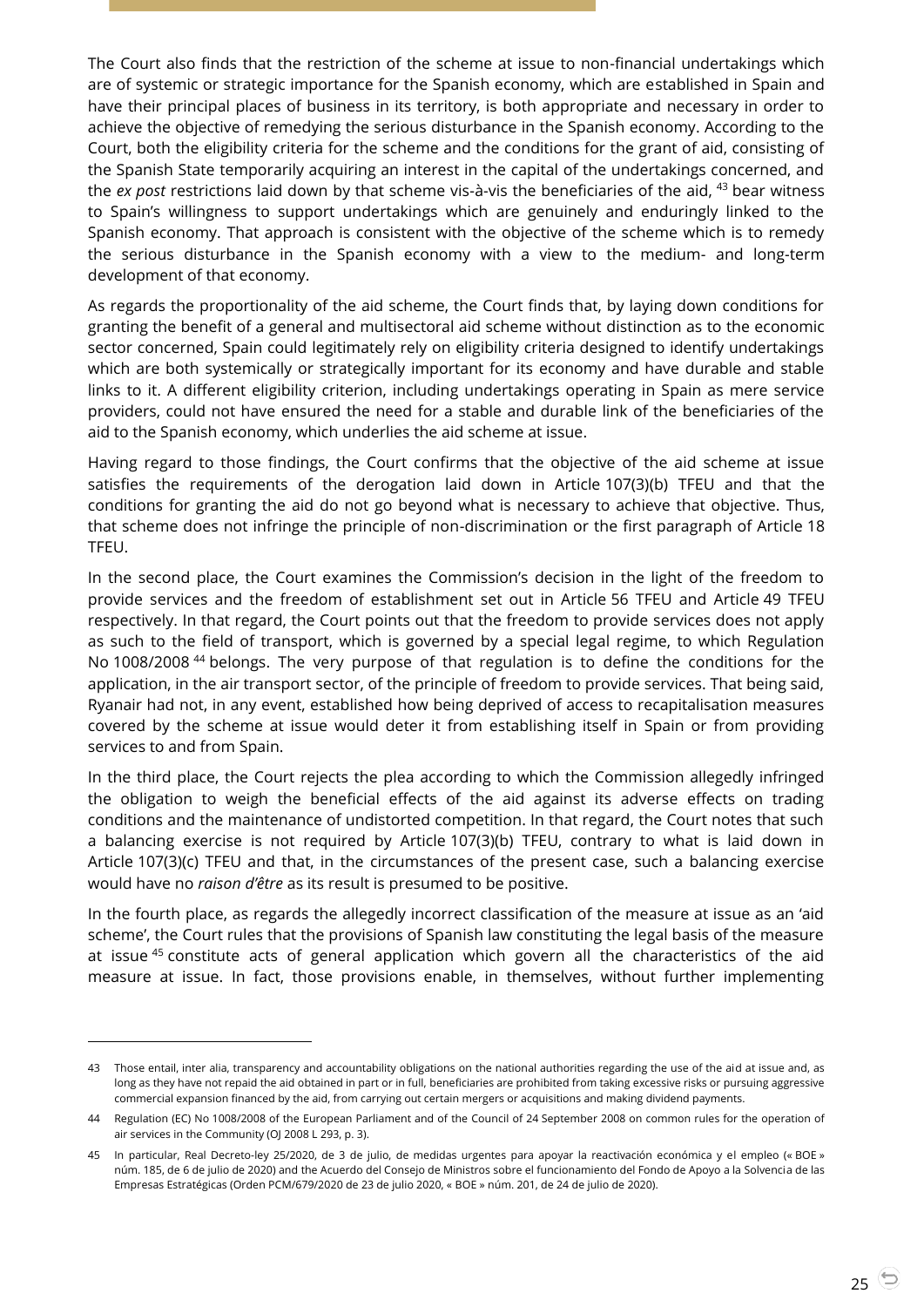measures being required, both the individual grant of aid to the undertakings which have applied for it and define, in a general and abstract manner, the beneficiaries of the aid. Consequently, the Court concludes that Commission was able to classify, without committing an error of law, the aid at issue as an aid scheme, pursuant to Article 1(d) of Regulation 2015/1589.

Lastly, the Court rejects as unfounded the pleas alleging an infringement of the obligation to state reasons and finds that there is no need to examine the merits of the plea alleging an infringement of procedural rights under Article 108(2) TFEU.

# <span id="page-25-0"></span>**Judgment of the General Court (Tenth Chamber, Extended Composition) of 19 May 2021, Ryanair v Commission (KLM; Covid-19), T-643/20**

[Link to the complete text of the judgment](https://curia.europa.eu/juris/document/document.jsf?text=&docid=241444&pageIndex=0&doclang=en&mode=lst&dir=&occ=first&part=1&cid=13043377)

 $\overline{a}$ 

State aid – Netherlands – State guarantee for loans and subordinated loan by the State to KLM amid the COVID-19 pandemic – Temporary Framework for State aid measures – Decision not to raise any objections – Decision declaring the aid compatible with the internal market – Aid granted previously to another company in the same group of companies – Duty to state reasons – Maintenance of the effects of the decision

In June 2020, the Kingdom of the Netherlands notified the European Commission of State aid for the airline KLM, a subsidiary of the Air France–KLM holding company. The notified aid, with a total budget of EUR 3.4 billion, consisted, first, of a State guarantee for a loan to be granted by a consortium of banks and, secondly, a State loan. By that measure, the Kingdom of the Netherlands intended to provide temporary liquidity needed by KLM to deal with the adverse effects of the COVID-19 pandemic. Bearing in mind KLM's importance for the country's economy and air transport connectivity, the Kingdom of the Netherlands considered that the company's failure would have exacerbated the serious disturbance in its economy caused by that pandemic.

On 4 May 2020 the Commission had already declared individual aid granted by the French Republic to Air France, another subsidiary of the Air France–KLM holding company, in the form of a State guarantee and a shareholder loan, totalling EUR 7 billion, to be compatible with the internal market. 46 That aid measure was intended to finance Air France's immediate liquidity needs.

Finding that the aid notified in favour of KLM constituted State aid within the meaning of Article 107(1) TFEU, the Commission appraised it in the light of its communication of 19 March 2020 entitled 'Temporary Framework for State aid measures to support the economy in the current COVID-19 outbreak'. <sup>47</sup> By decision of 13 July 2020, the Commission declared that aid compatible with the internal market, in accordance with Article 107(3)(b) TFEU. <sup>48</sup> Under that provision, aid to remedy a serious disturbance in the economy of a Member State may, under certain circumstances, be considered to be compatible with the internal market.

The airline Ryanair brought an action for annulment of that decision, which is upheld by the Tenth Chamber (Extended Composition) of the General Court of the European Union after an expedited

<sup>46</sup> Commission Decision C(2020) 2983 final of 4 May 2020 on State aid SA.57082 (2020/N) – France – COVID-19: Temporary Framework [Article 107(3)(b) TFEU] – Guarantee and shareholder loan for Air France ('the Air France decision').

<sup>47</sup> Communication from the Commission on the Temporary Framework for State aid measures to support the economy in the current COVID-19 outbreak (OJ 2020 C 91 I, p. 1), amended on 3 April 2020 (OJ 2020 C 112 I, p. 1), 13 May 2020 (OJ 2020 C 164, p. 3) and 29 June 2020 (OJ 2020 C 218, p. 3) ('the Temporary Framework').

<sup>48</sup> Commission Decision C(2020) 4871 final of 13 July 2020 on State aid SA.57116 (2020/N) – The Netherlands – COVID-19: State loan guarantee and State loan for KLM (OJ 2020 C 355, p. 1; 'the contested decision').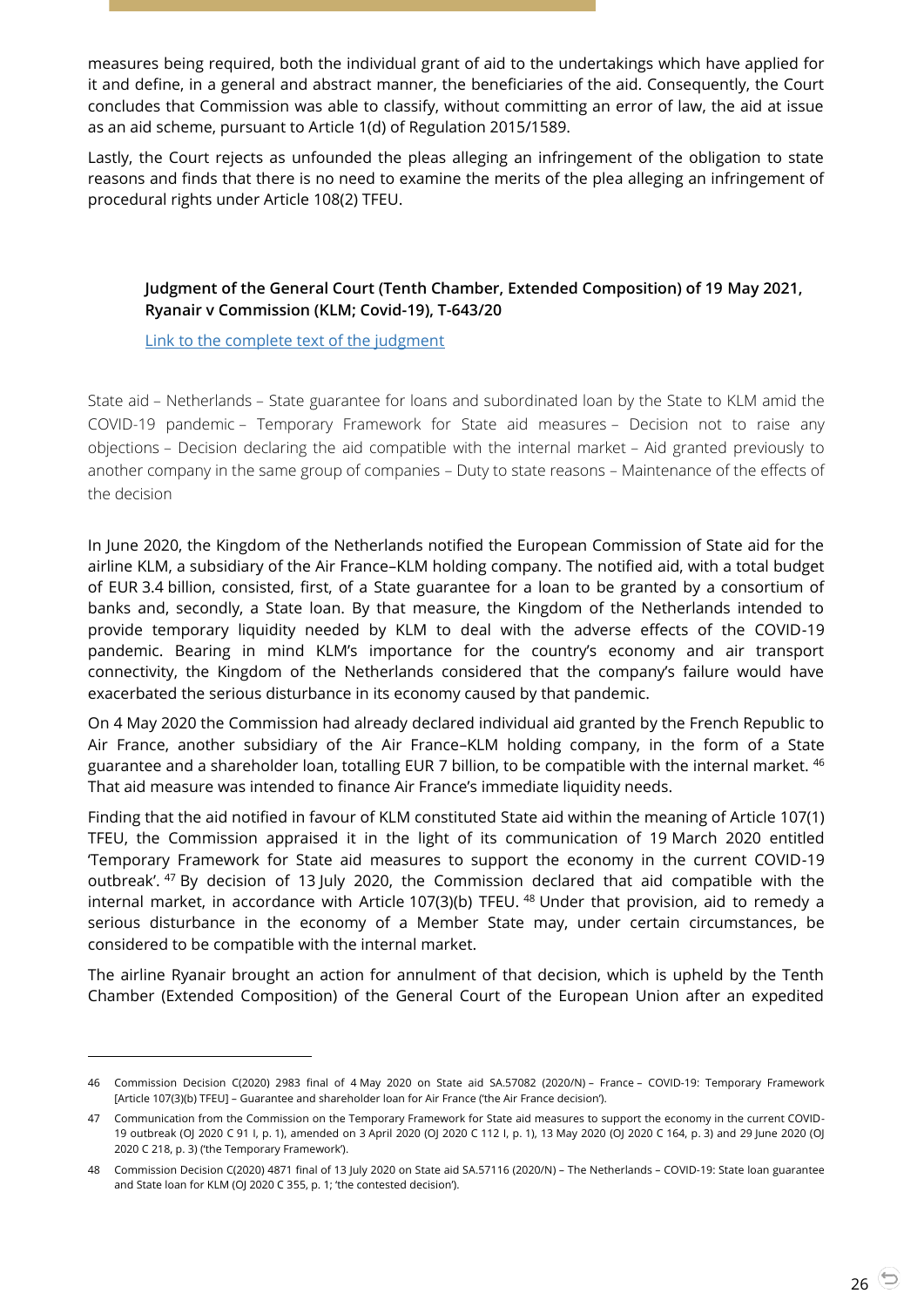procedure, although it suspends the effects of the annulment pending the adoption of a new decision by the Commission. In its judgment, the Court provides clarification on the scope of the Commission's duty to state reasons when it declares aid granted to the subsidiary of a holding company to be compatible with the internal market, where another subsidiary of the same holding company has already benefited from similar aid.

#### *The Court's assessment*

-

In support of its action for annulment, Ryanair alleged, inter alia, a breach by the Commission of the duty to state reasons, in that the Commission failed to set out the reasons why the aid previously granted to Air France had no impact on the assessment of whether the aid adopted for KLM was compatible with the internal market, even though Air France and KLM are two subsidiaries of the same holding company.

In that regard, the Court states, first of all, that the previously adopted decision on aid granted to Air France constitutes a contextual factor that has to be taken into consideration for the purpose of examining whether the contested decision's statement of reasons satisfies the requirements of Article 296 TFEU. In addition, where there are grounds to fear the effects on competition of an accumulation of State aid within the same group, the onus is on the Commission to exercise particular vigilance when examining the links between the companies belonging to that group, in order to determine whether those companies can regarded as forming one economic unit, and, therefore, a sole beneficiary, for the purposes of the application of State aid rules. <sup>49</sup>

In the light of those considerations, the Court observes that the contested decision does not contain any details as to the shareholder structure of Air France and KLM or any information about the functional, economic and organic links between the Air France–KLM holding company and its subsidiaries, even though it makes it apparent that the holding company is involved in the grant and administration of the aid envisaged for both KLM and Air France. Nor does the contested decision set out the possible existence of any kind of mechanism which would prevent the aid granted to Air France via the Air France–KLM holding company from benefiting KLM, through that same holding company, and vice versa.

In that context, the Court rejects as inadmissible the explanations put forward for the first time by the Commission at the hearing to demonstrate that the aid granted previously to Air France was not able to benefit KLM. Furthermore, while the Commission has a broad discretion in determining whether companies which form part of a group should be regarded as an economic unit for the purposes of applying the rules governing State aid, it nevertheless failed to set out, in the contested decision, in a sufficiently clear and precise fashion, all the relevant matters of fact and law to be taken into account in order to assess a complex situation, featuring the parallel grant of two State aid measures to two subsidiaries of the same holding company, which is, moreover, involved in the grant and administration of that aid.

In addition, in view of the inadequacy of the statement of reasons vitiating the contested decision, the Court was not able to verify the necessity and proportionality of the aid or compliance with the conditions for cumulation and the ceilings laid down in paragraph 25(d) and paragraph 27(d) of the Temporary Framework.<sup>50</sup> For the same reasons, the Court found that it was impossible to review

<sup>49</sup> In accordance with paragraph 11 of the Commission Notice on the notion of State aid as referred to in Article 107(1) of the Treaty on the Functioning of the European Union (OJ 2016 C 262, p. 1), several separate legal entities may be considered to form one economic unit for the purposes of the application of State aid rules. To that end, it is necessary to take into consideration the existence of a controlling share and the existence of other functional, economic and organic links.

<sup>50</sup> In accordance with paragraph 25(d)(i) of the Temporary Framework, State aid in the form of new public guarantees on loans is considered to be compatible with the internal market on the basis of Article 107(3)(b) TFEU provided that, for loans with a maturity beyond 31 December 2020, the total amount of loans per beneficiary is not more than double the annual wage bill of the beneficiary for 2019, or for the last year available. The same threshold applies to State aid in the form of subsidies to public loans, in accordance with paragraph 27(d)(i) of that framework.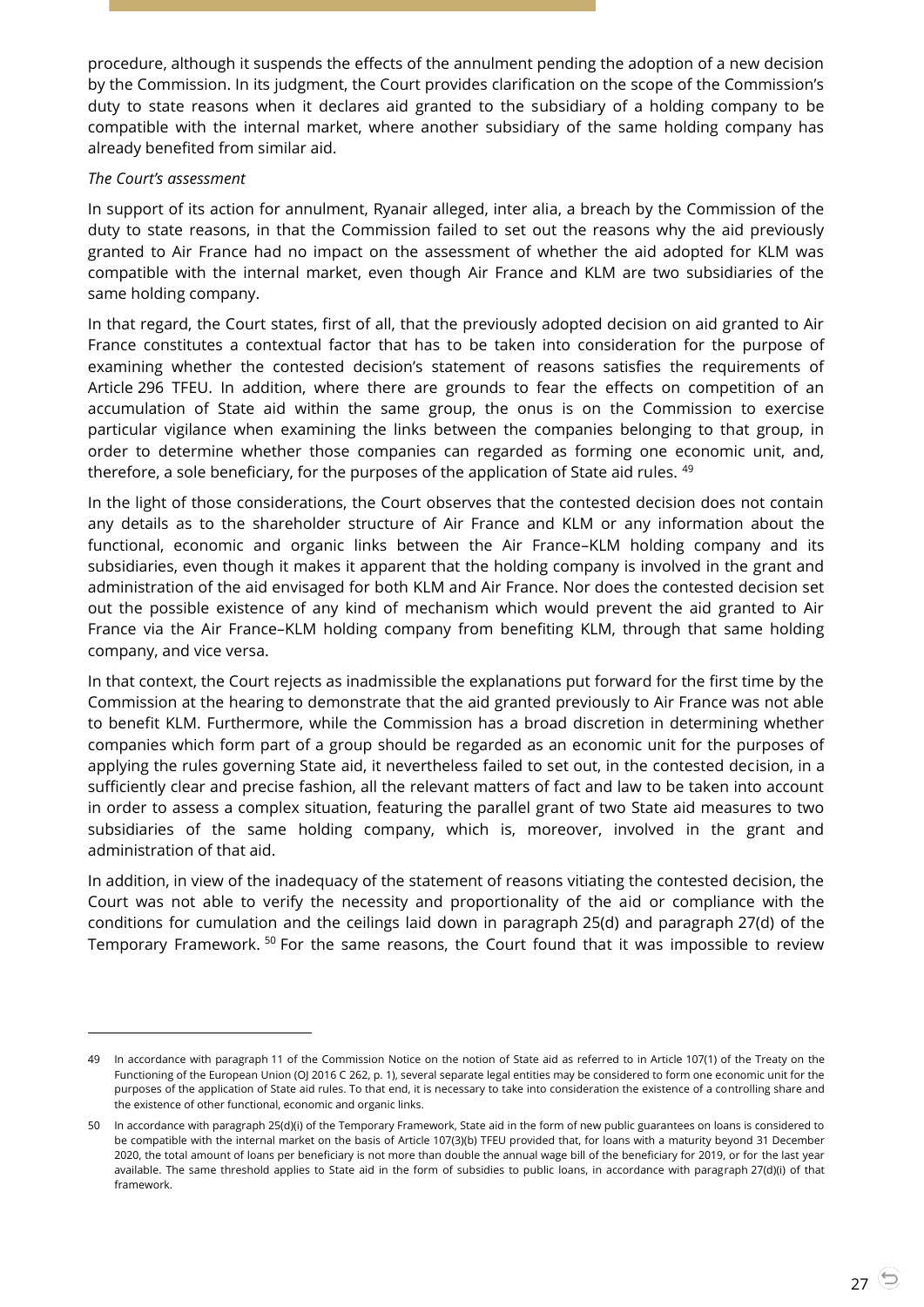whether the Commission was faced with serious difficulties in assessing the compatibility of the aid in question with the internal market.

Consequently, the Court rules that the Commission, by merely finding, first, that KLM was the beneficiary of the measure at issue and, secondly, that the Netherlands authorities had confirmed that the financing granted to KLM would not be used by Air France, failed to provide reasons for the contested decision to the requisite legal standard, and that that inadequacy of the statement of reasons requires that it be annulled.

However, given that the cause of that annulment is the inadequacy of the statement of reasons for the contested decision and that the immediate calling into question of the receipt of the sums of money envisaged by the notified aid measure would have had particularly damaging consequences for the Netherlands economy and air transport connectivity in an economic and social context which is already affected by the serious disturbance in the economy caused by the COVID-19 pandemic, the Court decides to suspend the effects of the annulment of the contested decision pending the adoption of a new decision by the Commission.

# <span id="page-27-1"></span><span id="page-27-0"></span>**VIII. ECONOMIC AND MONETARY POLICY**

# **Judgment of the Court (Third Chamber) of 6 May 2021, ABLV Bank v ECB, C-551/19 P and C-552/19 P**

[Link to the complete text of the judgment](https://curia.europa.eu/juris/document/document.jsf?text=&docid=240843&pageIndex=0&doclang=en&mode=lst&dir=&occ=first&part=1&cid=13046436)

 $\overline{a}$ 

Appeal – Economic and monetary union – Banking union – Regulation (EU) No 806/2014 – Resolution of credit institutions and certain investment firms in the framework of a Single Resolution Mechanism (SRM) and a Single Resolution Fund – Article 18 – Resolution procedure – Conditions – Entity failing or likely to fail – Declaration by the European Central Bank (ECB) that an entity is failing or is likely to fail – Preparatory measure – Act not open to judicial review – Inadmissibility

The appellants are ABLV Bank AS, a credit institution established in Latvia and the parent company of the ABLV group (Case C-551/19 P), and shareholders of ABLV Bank AS (Case C-552/19 P). ABLV Bank Luxembourg SA is a credit institution established in Luxembourg and is one of the subsidiaries of the ABLV group; ABLV Bank is the sole shareholder of ABLV Bank Luxembourg. Those two institutions were considered to be significant and, as such, were subject to supervision by the European Central Bank (ECB) as part of the single supervisory mechanism introduced by the Regulation on the Single Supervisory Mechanism <sup>51</sup> ('the SSM Regulation').

On 13 February 2018, the United States Department of the Treasury (United States of America) announced proposed measures to prevent the ABLV group from accessing the financial system in US dollars (USD). Following that announcement, the group found itself in difficulty, triggering the launch of an assessment as to whether a resolution should be adopted as provided for by the Regulation on the Single Resolution Mechanism <sup>52</sup> ('the SRM Regulation').

<sup>51</sup> Within the meaning of Article 6(4) of Council Regulation (EU) No 1024/2013 of 15 October 2013 conferring specific tasks on the European Central Bank concerning policies relating to the prudential supervision of credit institutions (OJ 2013 L 287, p. 63).

<sup>52</sup> Regulation (EU) No 806/2014 of the European Parliament and of the Council of 15 July 2014 establishing uniform rules and a uniform procedure for the resolution of credit institutions and certain investment firms in the framework of a Single Resolution Mechanism and a Single Resolution Fund and amending Regulation (EU) No 1093/2010 (OJ 2014 L 225, p. 1).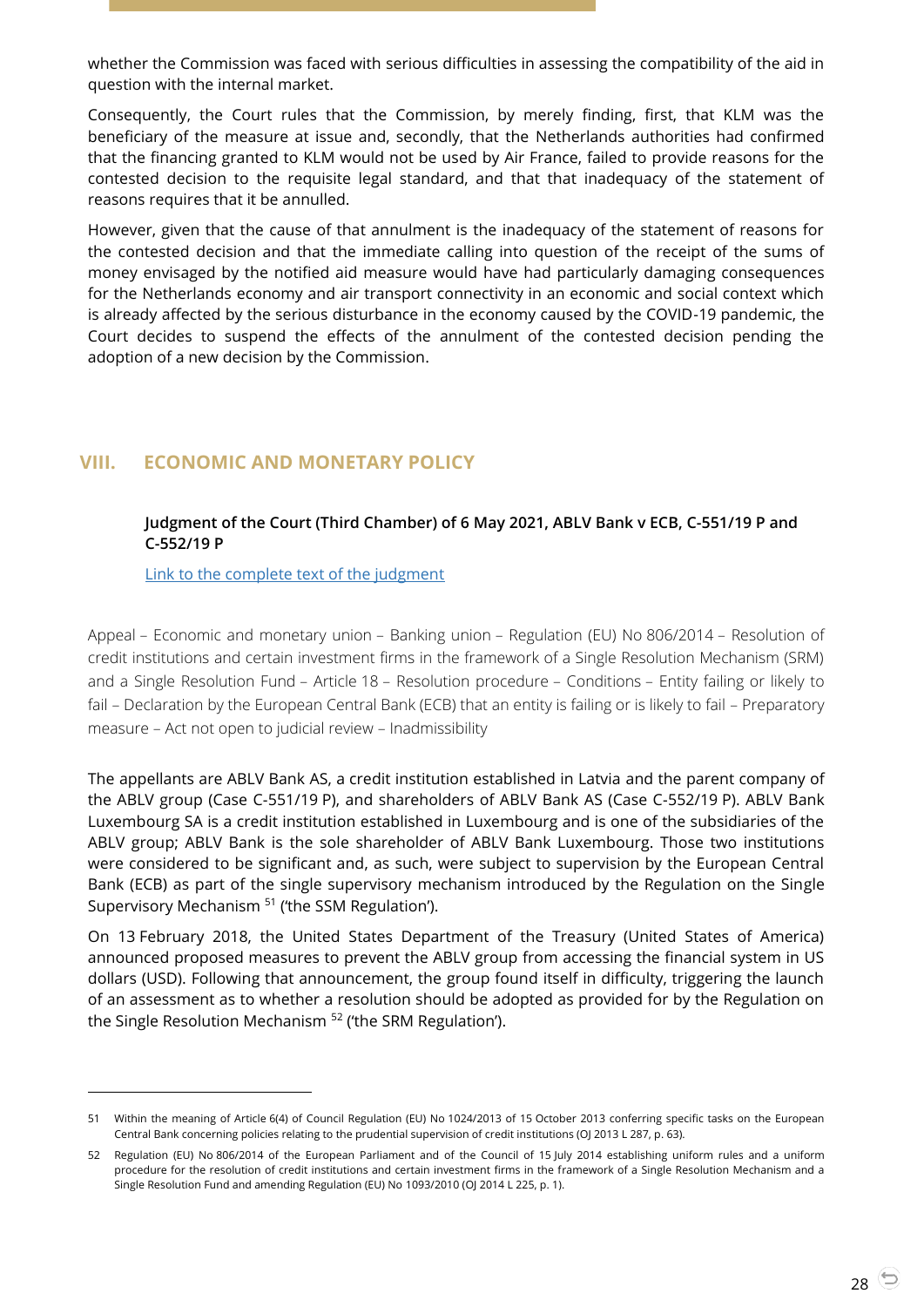The resolution procedure is a complex procedure which, depending on the case, may involve several European authorities, such as the ECB, the Single Resolution Board ('the SRB'), the European Commission and the Council of the European Union, as well as the national resolution authorities concerned.

In the present case, on 18 February 2018, the ECB requested the Finanšu un kapitāla tirgus komisija (Financial and Capital Markets Commission, Latvia), Latvia's national resolution authority, to impose a moratorium to enable ABLV Bank to stabilise its situation. It also invited the Commission de surveillance du secteur financier (Financial Sector Supervisory Commission, Luxembourg), Luxembourg's national resolution authority, to adopt similar measures with respect to ABLV Bank Luxembourg.

In accordance with the SRM Regulation, on 22 February 2018 the ECB sent to the SRB its draft assessment as to whether ABLV Bank and ABLV Bank Luxembourg were failing or were likely to fail. On 23 February 2018, it concluded that ABLV Bank and ABLV Bank Luxembourg were failing or were likely to fail. <sup>53</sup> On the same day, however, the SRB found that a resolution measure was not necessary in the public interest in the case of those banks. <sup>54</sup>

By applications of 3 May 2018 lodged at the General Court, <sup>55</sup> the appellants sought annulment of the acts of the ECB by which it was concluded that the banks were to be deemed to be failing or to be likely to fail. By orders of 6 May 2019, the General Court dismissed the actions as being inadmissible, finding that the contested acts were preparatory measures in the procedure designed to allow the SRB to take a decision. <sup>56</sup>

The Court of Justice dismisses the appellants' appeals. In its judgment, it distinguishes the functions of the SRB and the ECB.

#### *Findings of the Court*

By their first ground of appeal, the appellants submitted that, in order to assess the admissibility of the actions, the General Court should have taken account of the ECB's assessment of the banks' failure.

The Court considers that the General Court did not infringe the case-law according to which, in order to assess the admissibility of an action, it is necessary to analyse the substance of the contested act by reference to the objective criteria of its content, the context in which it was adopted and the powers of the institution which adopted it. Moreover, the General Court did not err in law when it also took account of the ECB's intention, albeit leaving that subjective criterion to play a complementary role.

According to the Court, it is incorrect to presume that all acts of the institutions are in the nature of a decision, unless it is clearly stated that that is not the case. Such a presumption would run counter to the case-law referred to by the Court. In response to the appellants' arguments, the Court notes that the ECB's assessment of the proportionality of the proposed measure is not sufficient evidence that that assessment is binding. Any measure must comply with the general principles of EU law, including the principle of proportionality, and the proportionality of a measure may therefore be analysed in an intermediate measure during an administrative procedure comprising several stages. As to the fact that the ECB communicates and publishes the acts in question, that does not mean that it intended to make them binding or that those acts are binding in their own right. As regards the ECB's statement regarding the inevitable liquidation of the credit institutions, the Court notes that such a liquidation

<sup>53</sup> According to point (a) of the first subparagraph of Article 18(1) of the SRM Regulation.

<sup>54</sup> Within the meaning of point (c) of the first subparagraph of Article 18(1) and Article 18(5) of the SRM Regulation.

<sup>55</sup> Cases T-281/18 and T-283/18.

<sup>56</sup> By applications also lodged at the General Court on 3 May 2018, the appellants brought actions for annulment of the decisions of the SRB of 23 February 2018 (T-280/18 and T-282/18). Those actions are pending before the General Court.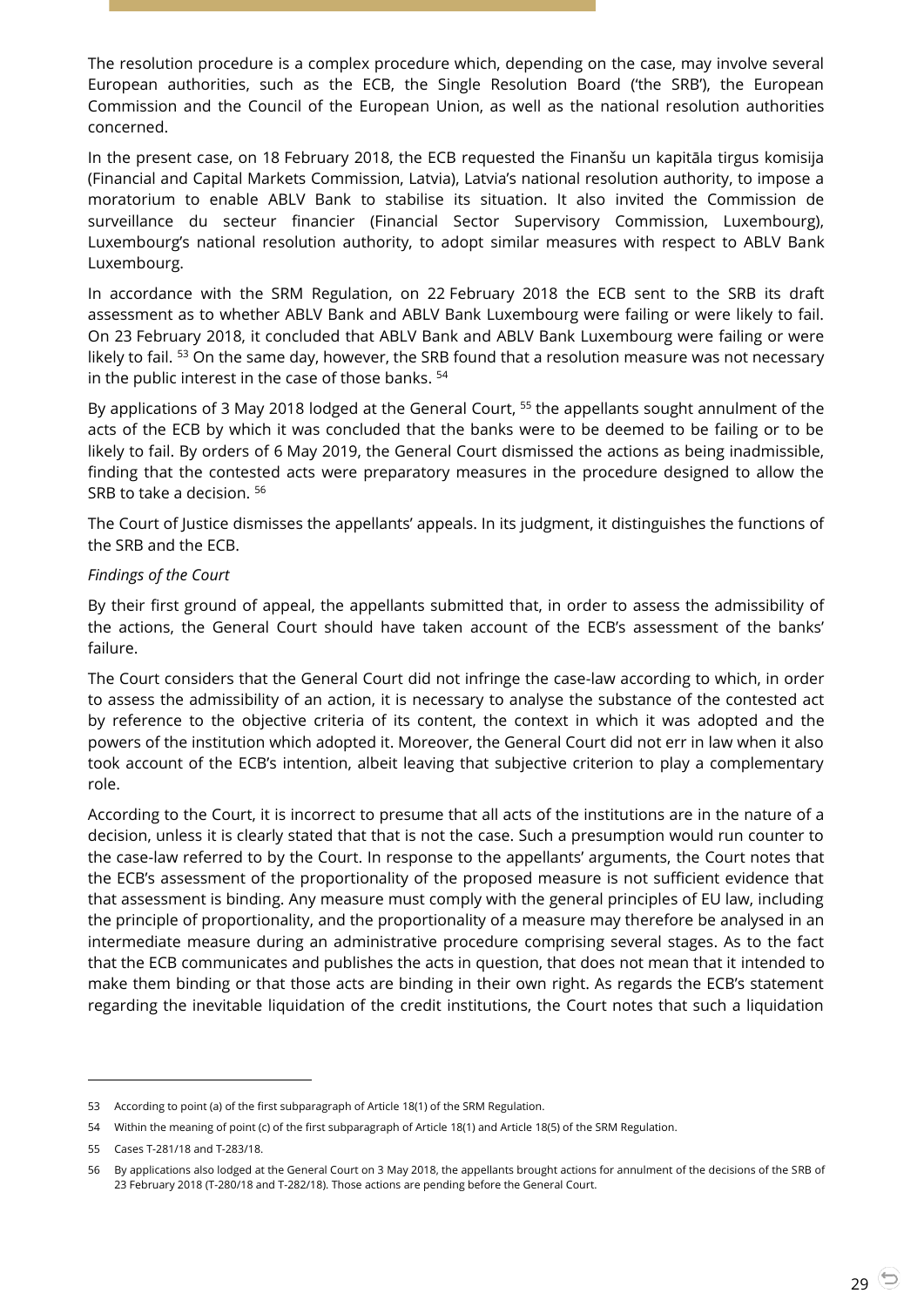did not arise because of the acts of the ECB, but by a decision of the shareholders following the SRB's decision that it was not necessary, in the public interest, to apply resolution schemes.

Before addressing the second ground of appeal, the Court sets out the characteristics of the SRM Regulation. One of the objectives of that regulation is to adopt decisions speedily, so that financial stability is not jeopardised. Recognition of the decisional nature of the assessment, by the ECB, as to whether an entity is failing or is likely to fail could significantly affect the speediness of that procedure. Furthermore, the Court notes that the fact that provision is made for judicial review only in respect of decisions of the SRB<sup>57</sup> would seem to confirm that the legislature did not intend to confer a decisionmaking power on the ECB in this area.

The Court notes that the SRB may adopt a resolution scheme only if three conditions are met <sup>58</sup>: the entity is failing or is likely to fail, there is no reasonable prospect that any measures other than resolution would prevent its failure within a reasonable timeframe, and a resolution action is necessary in the public interest.

The Court states that the ECB's assessment that an entity is failing or is likely to fail concerns only one of those conditions. It also notes that the ECB has a primary role in respect of the assessment because of its expertise and its access to supervisory information. However, the SRB may itself carry out the assessment as to whether an entity is failing or is likely to fail, for example where the ECB considers that there is no failure, and the SRB has exclusive competence to determine whether the three conditions are met. It is not bound by the ECB's assessment and may not agree with that assessment. On the contrary, it is for the SRB to correct an irregularity since it is against the SRB's decisions that provision is made for judicial remedies. <sup>59</sup>

According to the Court, the ECB has particular expertise as supervisory authority. However, the distinction between supervision and resolution of credit institutions has no bearing on the nature of the assessment as a preparatory measure: a measure withdrawing an entity's authorisation is therefore not equivalent to an assessment as to whether an entity is failing or is likely to fail.

-

<sup>57</sup> Article 86(2) of the SRM Regulation.

<sup>58</sup> Points (a) to (c) of the first subparagraph of Article 18(1) of the SRM Regulation.

<sup>59</sup> Article 86(2) of the SRM Regulation.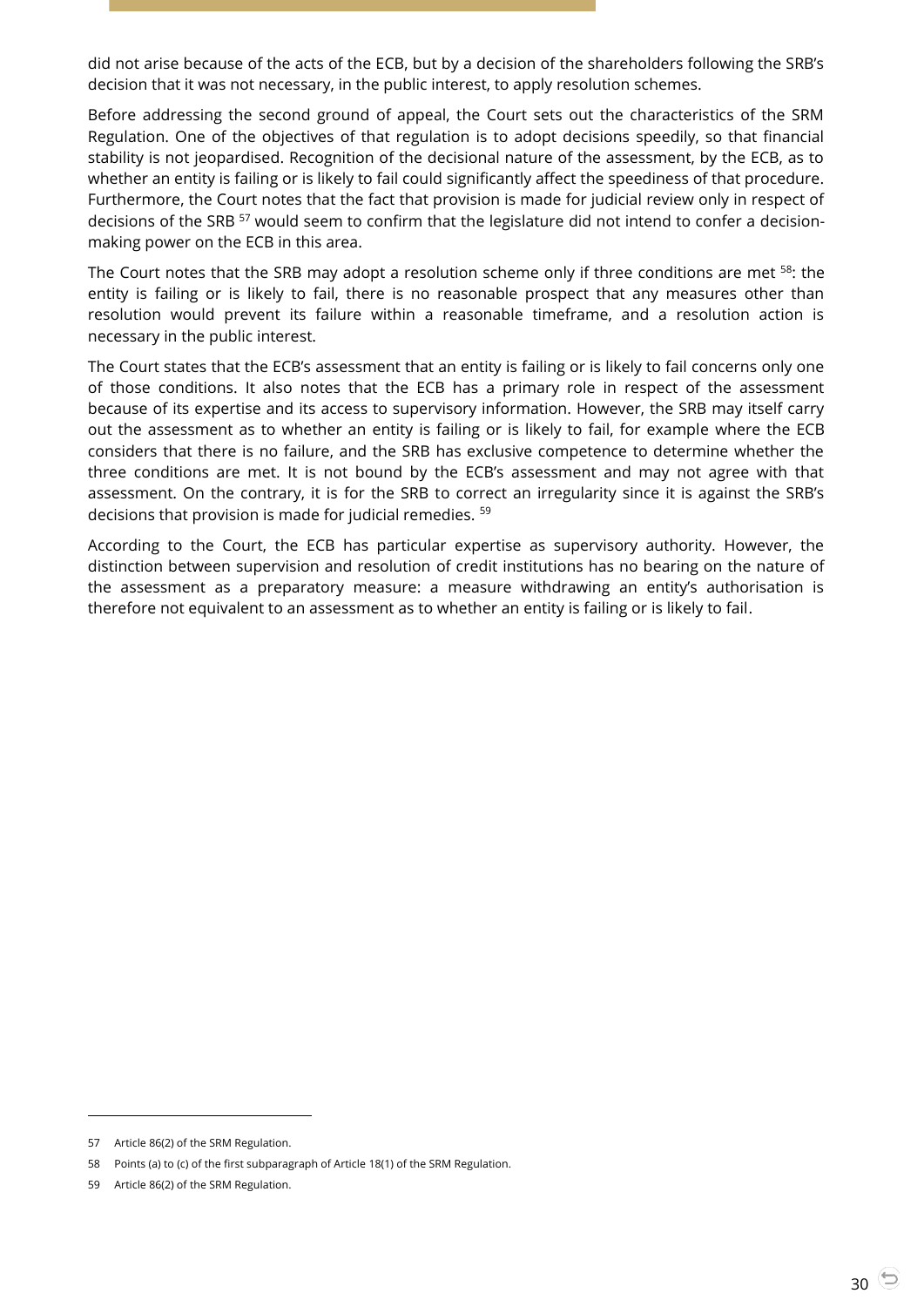# <span id="page-30-1"></span><span id="page-30-0"></span>**IX. PUBLIC HEALTH**

# **Judgment of the General Court (Seventh Chamber, Extended Composition) of 5 May 2021, Pharmaceutical Works Polpharma v EMA, T-611/18**

[Link to the complete text of the judgment](https://curia.europa.eu/juris/document/document.jsf?docid=240822&mode=lst&pageIndex=1&dir=&occ=first&part=1&text=&doclang=EN&cid=13063550)

Medicinal products for human use – Application for marketing authorisation for a generic version of the medicinal product Tecfidera – Decision of the EMA not to validate the application for marketing authorisation – Previous decision of the Commission taking the view that Tecfidera – Dimethyl fumarate was not covered by the same global marketing authorisation as Fumaderm – Plea of illegality – Admissibility – Previously authorised combination medicinal product – Subsequent marketing authorisation for a component of the combination medicinal product – Assessment of the existence of two different global marketing authorisations – Manifest error of assessment

The applicant, Pharmaceutical Works Polpharma S.A., is a pharmaceutical company that develops and markets various medicinal products, including generic medicinal products. In June 2018, the applicant submitted to the European Medicines Agency (EMA) an application for marketing authorisation for a generic version of the medicinal product Tecfidera, composed of a single active substance. <sup>60</sup>

By its decision of 30 July 2018 ('the contested decision'), the EMA refused that application on the basis of the assessments that appeared in the Commission's implementing decision of 2014 ('the implementing decision'), by which the Commission had granted the company Biogen Idec marketing authorisation for the medicinal product Tecfidera. <sup>61</sup> The EMA stated, inter alia, that, given that that reference medicinal product benefited from an eight-year period of data protection as from the date on which that authorisation was granted,  $62$  the applicant's application for authorisation would be accepted only when that period expired. In addition, the EMA noted that, in the implementing decision, the Commission had taken the view that Tecfidera was not covered by the same global marketing authorisation <sup>63</sup> as another medicinal product, Fumaderm, which had been authorised and placed on the market in Germany and which was composed of, inter alia, the same active substance as Tecfidera. The authorisation for Fumaderm was granted in 1994 and transferred to the same company Biogen Idec.

By its action brought before the General Court, the applicant raised a plea of illegality in respect of the implementing decision in so far as, in that decision, the Commission had taken the view that Tecfidera was not covered by the same global marketing authorisation as Fumaderm. In addition, the applicant sought annulment of the contested decision.

The General Court annuls the contested decision, while ruling, first, on the admissibility of the plea of illegality and, second, on the conditions under which the Commission may consider that a marketing authorisation for a medicinal product composed of a single active substance which forms part of the composition of a previously authorised combination medicinal product is not covered by the same global marketing authorisation as that combination.

<sup>60</sup> On the basis of Article 10(1) of Directive 2001/83/EC of the European Parliament and of the Council of 6 November 2001 on the Community code relating to medicinal products for human use (OJ 2001 L 311, p. 67).

<sup>61</sup> Commission Implementing Decision C(2014) 601 final of 30 January 2014 granting marketing authorisation for 'Tecfidera – Dimethyl fumarate', a medicinal product for human use, under Regulation (EC) No 726/2004 of the European Parliament and of the Council of 31 March 2004 laying down Community procedures for the authorisation and supervision of medicinal products for human and veterinary use and establishing a European Medicines Agency (OJ 2004 L 136, p. 1).

<sup>62</sup> Pursuant to Article 14(11) of Regulation No 726/2004.

<sup>63</sup> Within the meaning of Article 6(1) of Directive 2001/83.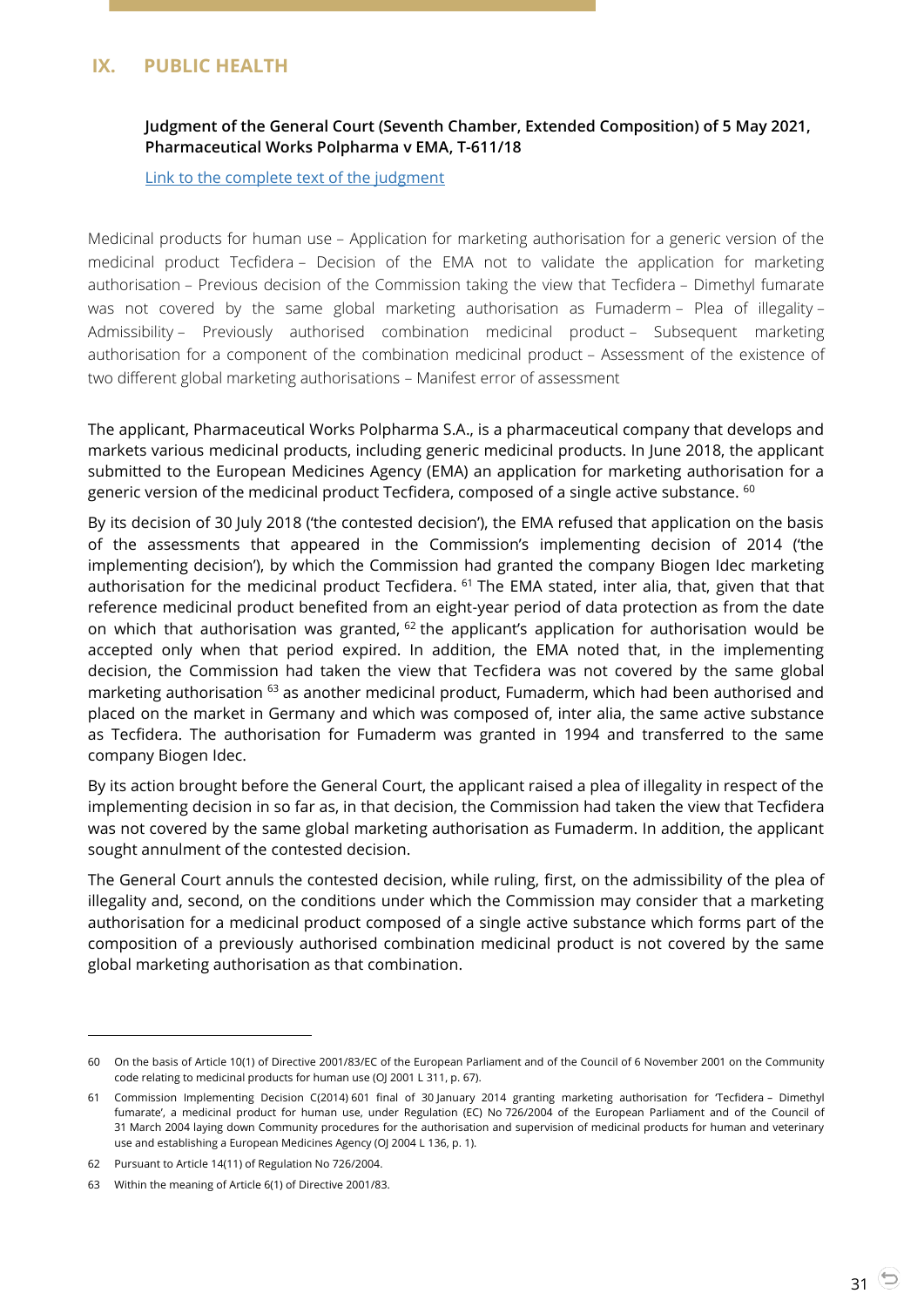#### *Findings of the Court*

In the first place, the Court finds that the plea of illegality raised by the applicant in respect of the implementing decision is admissible.

First of all, the Court classifies the implementing decision as an 'act of general application', <sup>64</sup> inasmuch as the implementing decision finds that Tecfidera does not belong to the same global marketing authorisation as Fumaderm, which had previously been authorised. That decision applies to objectively determined situations on account of the finding as to the characteristics of those two medicinal products. Moreover, that decision, in so far as it implies that a period of regulatory protection of the data relating to Tecfidera is applicable, is capable of producing legal effects with respect to any operator whose activities are linked to Tecfidera and, in particular, any operator that is capable of manufacturing a generic medicinal product derived from Tecfidera.

Next, the Court notes that, in order to demonstrate the unlawfulness of the implementing decision, the applicant is entitled to challenge the assessments that appear in the documents of the Committee for Medicinal Products for Human Use ('the CHMP')<sup>65</sup> relating to Tecfidera, which form the basis of, and are an integral part of the statement of reasons for, that decision. The Commission expressly relied on the CHMP's assessments in order to infer that Tecfidera and Fumaderm did not belong to the same global marketing authorisation.

Lastly, after carrying out a detailed analysis of the information in the file, the Court concludes that the applicant would not have been entitled to bring a direct action for annulment of the implementing decision because it did not satisfy the relevant criteria. In that regard, first, the Court states that that decision was not of individual concern to the applicant in so far as it concerned the applicant solely by reason of its objective capacity as a manufacturer of generic medicinal products, in the same way as any other economic operator in an identical situation. Second, the Court considers that the implementing decision entails implementing measures, in so far as that decision finds that Tecfidera does not belong to the same global marketing authorisation as Fumaderm, and that the contested decision, addressed to the applicant, constitutes one of those measures. In any event, the Court notes that the applicant's interest in seeking annulment of the implementing decision was not vested and current, but future and uncertain on the date on which it would have been entitled to bring an action for annulment of that implementing decision, in so far as it was not conceivable that it would submit an application for marketing authorisation for a generic medicinal product derived from Tecfidera on that date.

In the second place, the Court upholds the plea of illegality and finds that the contested decision, which is based on the implementing decision, is unfounded and must be annulled.

First of all, the Court observes that, in adopting the implementing decision, the Commission was faced, for the first time at EU level, with the question of whether or not an authorised combination medicinal product, on the one hand, and a component of that combination, on the other, belonged to the same global marketing authorisation. Furthermore, in answering the question of whether or not the marketing authorisation for Tecfidera, the only active substance of which was a component of Fumaderm, belonged to the same global marketing authorisation, the Commission had to take account of the fact that the EU law relating to combination medicinal products and the scientific knowledge available were significantly different from those applicable in 1994 when the national authority had granted authorisation for Fumaderm. The Commission was therefore fully entitled to request the CHMP to assess whether the only active substance in Tecfidera differed from Fumaderm, which contained, inter alia, that substance.

Next, the Court notes that, in particular cases of interest to the European Union, the Member States, the Commission, the applicant or the marketing authorisation holder may refer the matter to the

<sup>64</sup> Article 277 TFEU.

<sup>65</sup> Established by Article 5(1) of Regulation No 726/2004 and forming part of the EMA.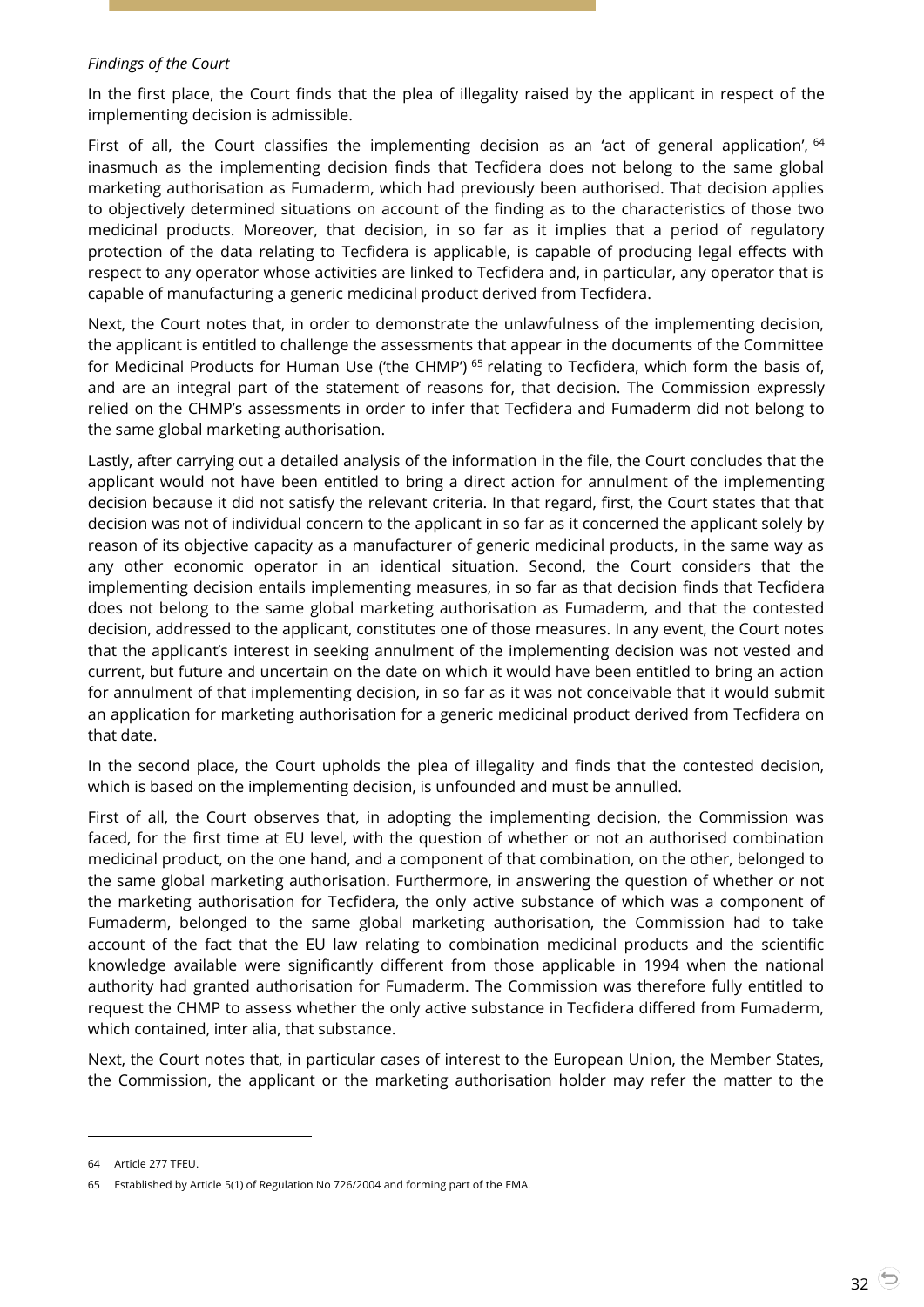CHMP, which is responsible for carrying out, at EU level, its own assessment of the medicinal product concerned, independent of that carried out by the national authorities. Thus, in the context of marketing-authorisation procedures for medicinal products, in particular at EU level, the EMA and the Commission have a particular function that differs from that of the national authorities. In that sense, the principle of mutual recognition does not preclude the CHMP from examining the assessments previously carried out by a national authority or from carrying out an independent assessment. That is the case where an application for marketing authorisation is submitted at EU level for a substance that forms part of the composition of a combination medicinal product authorised 15 years previously at national level. That is all the more true since the question of whether Tecfidera was covered by the same global marketing authorisation as Fumaderm, on which the EMA, through the CHMP, and then the Commission, took a decision, constituted a particular case of interest to the European Union in the light of the objectives pursued by Directive 2001/83, in general, and by the concept of global marketing authorisation, in particular.

Lastly, the Court notes that, when the implementing decision was adopted, the EMA and the Commission had, or could have had, data capable of rendering implausible the theory that the other active substance forming part of Fumaderm, but not of Tecfidera, played a role within Fumaderm. Thus, the Commission was not entitled to conclude that Tecfidera was covered by a different global marketing authorisation than Fumaderm, which had previously been authorised, without verifying or requesting the CHMP to verify the role played by that other active substance. Therefore, in the absence of such verification and in view of the fact that the Commission did not analyse all the relevant data which had to be taken into consideration in order to conclude that Tecfidera and Fumaderm were covered by separate global marketing authorisations, the implementing decision is vitiated by a manifest error of assessment.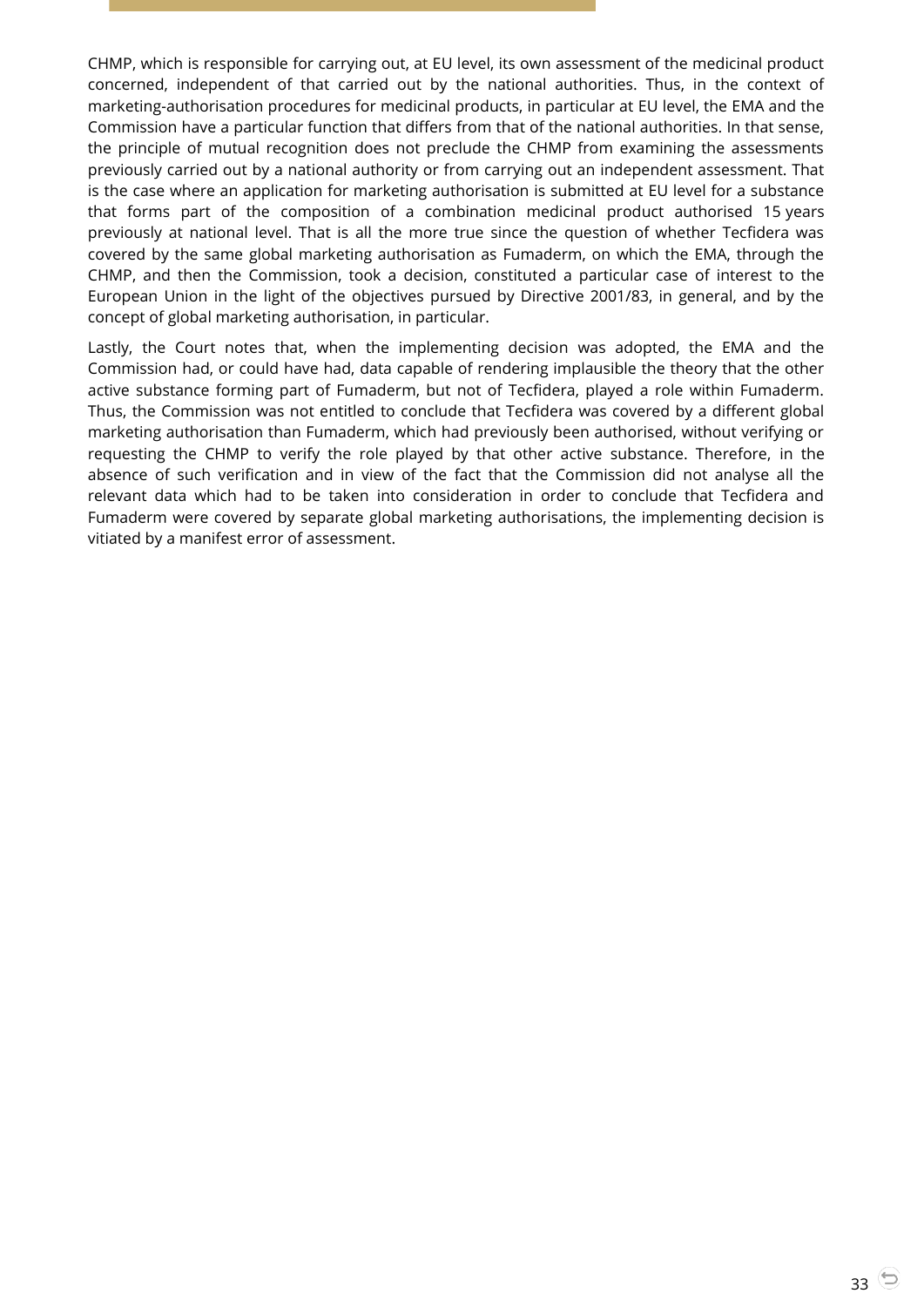# <span id="page-33-1"></span><span id="page-33-0"></span>**X. EUROPEAN CIVIL SERVICE**

# **Judgment of the General Court (Fourth Chamber) of 12 May 2021, Alba Aguilera and Others v EEAS, T-119/17 RENV**

Civil service – Officials – Members of the temporary staff – Members of the contract staff – Remuneration – EEAS staff posted to a third country – Article 10 of Annex X to the Staff Regulations – Annual assessment of the allowance for living conditions – Decision reducing the allowance for living conditions in Ethiopia from 30% to 25% – Regional coherence – Manifest errors of assessment

The applicants, Mr Ruben Alba Aguilera and others, are officials or agents of the European External Action Service (EEAS) who were posted to Ethiopia when the EEAS adopted the decision revising the amount of the allowance for living conditions ('the ALC') paid to agents posted to third countries with effect from 1 January 2016 ('the contested decision'). <sup>66</sup>

By that decision, the ALC rate applicable to EU staff posted to Ethiopia was reduced from 30% to 25% of the reference amount. That reduction resulted, for the applicants, in the loss of the benefit of rest leave. <sup>67</sup>

In order to challenge the reduction in the ALC rate, the applicants each lodged complaints against the contested decision, in so far as it reduces, with effect from 1 January 2016, the ALC paid to EU staff posted to Ethiopia. Since those complaints were not upheld, the applicants brought an action before the General Court seeking, in essence, annulment of the contested decision.

The Court annuls the contested decision and rules for the first time on the issue of the principle of regional coherence in order to fix the ALC in a place of employment.

#### *Findings of the Court*

 $\overline{a}$ 

First of all, the Court rules on the alleged obligation of the EEAS to adopt general implementing provisions concerning Article 10 of Annex X to the Staff Regulations of Officials of the European Union ('the Staff Regulations'), which refers to the ALC. In that regard, the Court considers that, on account of its wording, its objectives and the procedural safeguards which it lays down for the revision of the ALC, each year and after the opinion of the Staff Committee, that article, in so far as it governs the ALC, is not lacking in clarity or precision in order to prevent it from being applied arbitrarily and, therefore, does not require the adoption, exceptionally, of general implementing provisions.

Next, as regards the detailed rules for the application of Article 10 of Annex X to the Staff Regulations, the Court notes that the appointing authority has a broad discretion as regards the factors and elements to be taken into consideration when adjusting the remuneration of officials. As a consequence, the Court holds that the guidelines adopted by the EEAS and establishing the methodology for fixing, in particular, the ALC ('the Guidelines'), in so far as they take account of the principle of regional coherence, do not infringe Article 10 of Annex X to the Staff Regulations.

In that regard, the Court notes that the principle of regional coherence is intended, in accordance with the purpose of the ALC, to ensure the objectivity of the comparison between the living conditions in

<sup>66</sup> Decision ADMIN(2016)7 of the EEAS Director-General for Budget and Administration of 19 April 2016, fixing the allowance for living conditions referred to in Article 10 of Annex X to the Staff Regulations – Financial Year 2016.

<sup>67</sup> Article 8 of Annex X to the Staff Regulations, entitled 'Special and exceptional provisions applicable to officials serving in a third country', provides that 'by way of exception, the appointing authority may, by special reasoned decision, grant an official rest leave on account of particularly difficult living conditions at his place of employment. For each such place, the appointing authority shall determine the town(s) where rest leave may be taken'.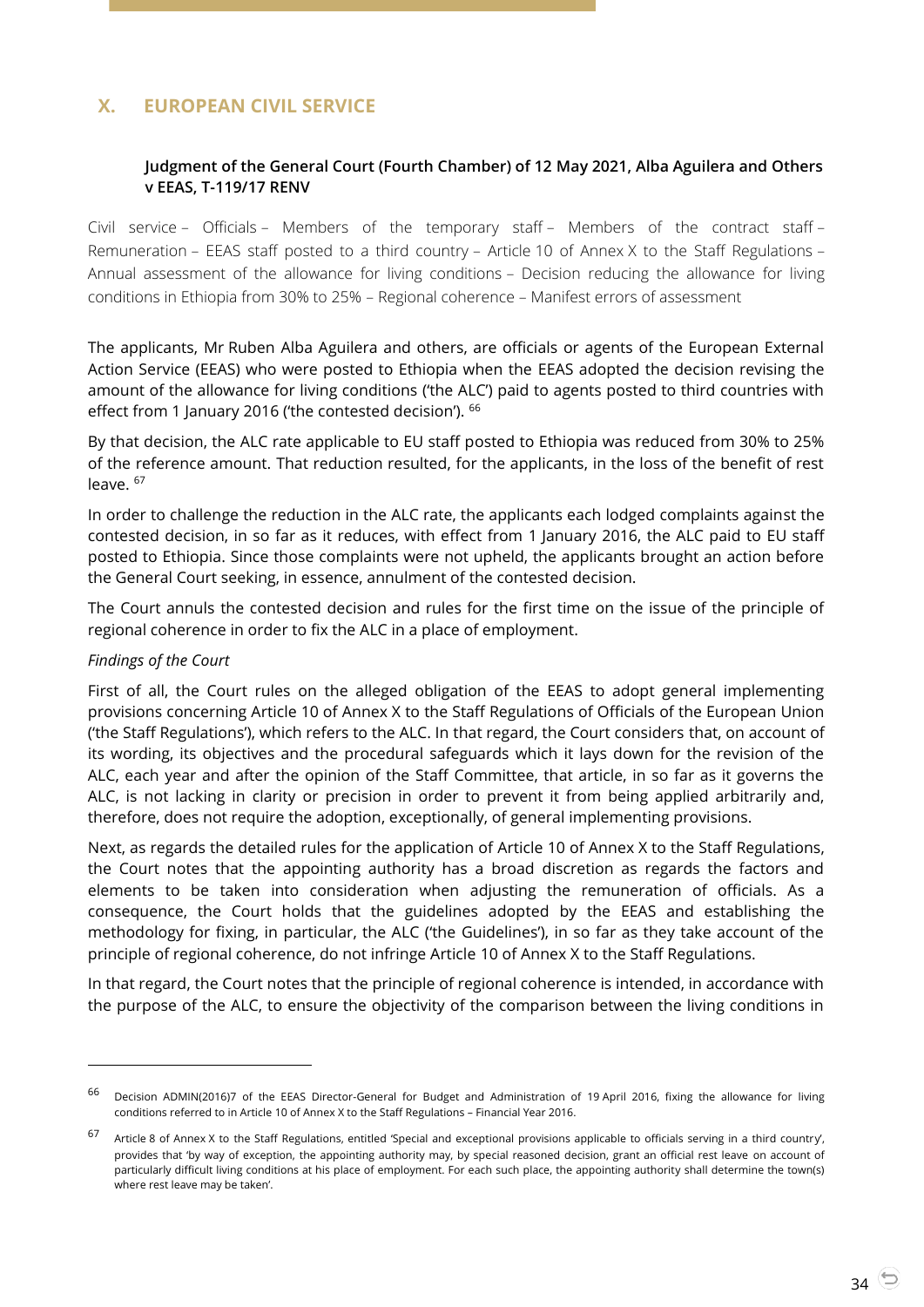the places of employment with those in the European Union, while respecting the purpose of the ALC. The application of that principle is intended to ensure that similar conditions obtaining in two countries situated in the same region are assessed in a similar manner.

Lastly, the General Court rules on the assessment made by the EEAS of the 'health and hospital environment' and the 'other local living conditions' parameters.

In that connection, the Court notes that the Guidelines provide that the score for the 'health and hospital environment' parameter is to be determined on the basis of the comparative Health Map established by International SOS, but does not require the levels on the scale used by that Health Map to correspond to the score to be given for that parameter. Accordingly, the EEAS's decision to award Ethiopia a score of four points out of a total of five does not exceed the limits of the discretion which the legislature intended to confer on the EEAS in fixing the ALC.

Finally, the General Court ruled on the 'public services' criterion which led to a change in the score awarded to the 'other local conditions' parameter. In that regard, taking into account, first, the applicants' arguments that the quality of the public services in Ethiopia did not improve between 2014 and 2015 and, second, the EEAS's failure to provide any explanation justifying the reduction in the score awarded to that criterion, the Court concludes that the EEAS made a manifest error of assessment with regard to the assessment of that criterion. That error is such as to justify the annulment of the contested decision, given that it was the 'public services' criterion that led to a reduction of one point in the score awarded to the 'other local conditions' parameter, so that the total score given to Ethiopia fell below the threshold of 14 points required for fixing the ALC rate at 30%.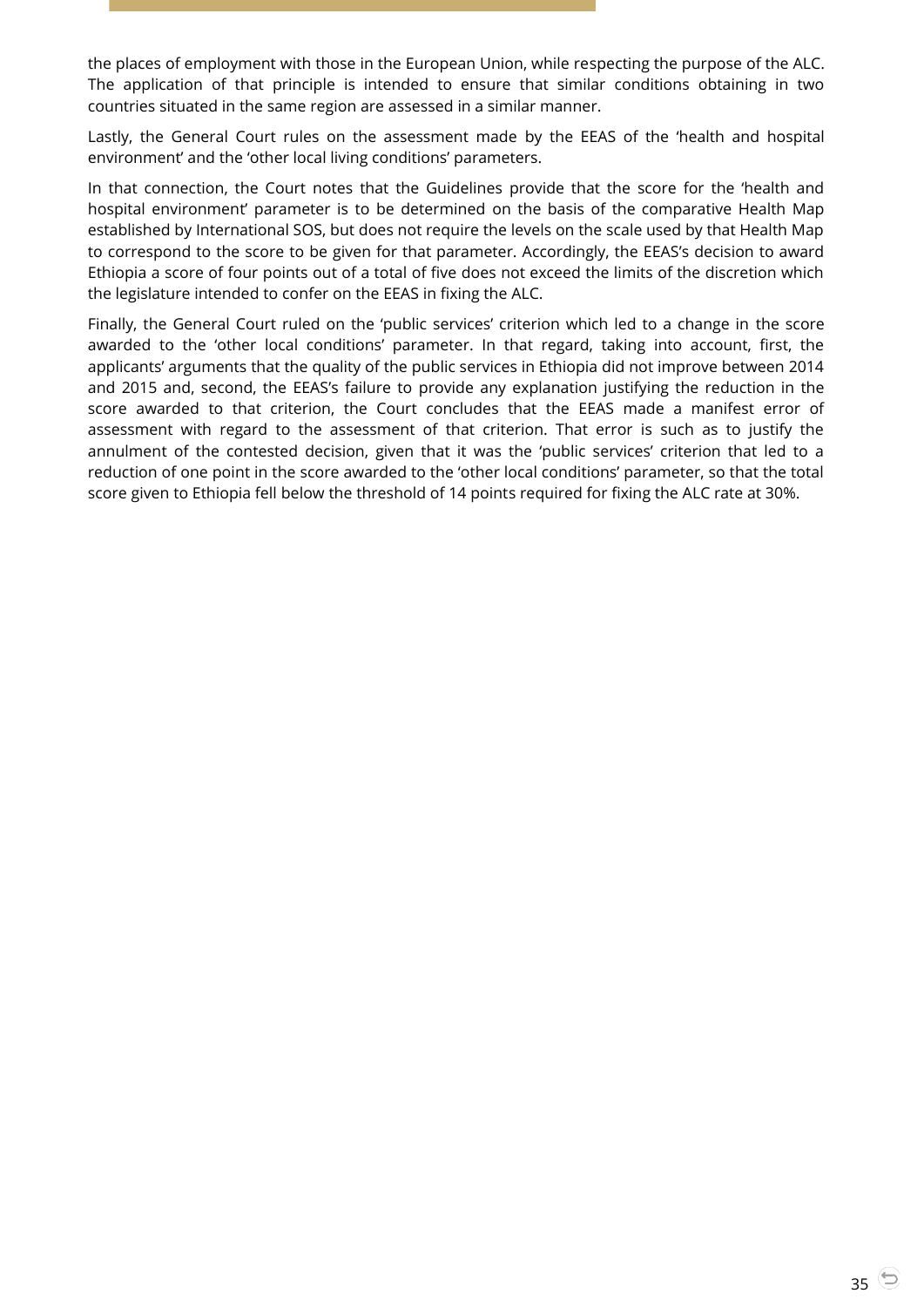# <span id="page-35-1"></span><span id="page-35-0"></span>**XI. JUDGMENTS PUBLISHED IN APRIL 2021**

# **Order of the General Court (Fourth Chamber) of 27 April 2021, Macías Chávez and Others v Spain and Parliament, T-719/20**

#### [Link to extracts of](https://curia.europa.eu/juris/document/document.jsf?text=&docid=240607&pageIndex=0&doclang=EN&mode=lst&dir=&occ=first&part=1&cid=1398453) the judgment

Action for failure to act and for damages – Institutional law – Parliament's Committee on Petitions – Petition concerning the infringement by the Spanish courts of EU law in the field of fundamental rights – Decision to declare the petition closed – Article 28 of the Rules of Procedure – Request for referral to a Chamber sitting in extended composition – Action in part brought before a court or tribunal manifestly lacking jurisdiction to hear it, in part manifestly inadmissible and in part manifestly lacking any foundation in law

Three Spanish nationals, R.A. Macías Chávez, F. Presencia, J.M. Castillejo ('the applicants') submitted a petition to the Committee on Petitions of the European Parliament ('the Committee') concerning the infringement by the Spanish courts of EU law in the field of fundamental rights. After examining that petition, the Committee took the decision to declare it closed.

The applicants, first, brought an action before the Court under Article 265 TFEU seeking a declaration that the Parliament had unlawfully failed to act on their petition and, second, made a claim based on Article 268 TFEU seeking compensation for the damage allegedly suffered by the applicants from that as well as from the conduct of the Kingdom of Spain.

By its order, the Court sets out, in the context of the examination of the request to refer the case back to a Chamber sitting in extended composition, the position adopted by each of the entities with jurisdiction to propose such a referral, that is to say, the President of the General Court, the Vice-President of the General Court and the Chamber hearing the case, respectively. It concludes that the action should be dismissed in part as being brought before a court or tribunal manifestly lacking jurisdiction to hear it, in part as being manifestly inadmissible and in part as manifestly lacking any foundation in law.

#### *Findings of the Court*

 $\overline{a}$ 

First of all, the Court recalls that referral of a case to a Chamber sitting in extended composition is an option and not an obligation, the use of which is subject to the criteria defined in Article 28 of the Rules of Procedure of the General Court. <sup>68</sup> In this case, neither the President nor the Vice-President of the General Court considered exercising that option. The Chamber hearing the case, for its part, considers that none of the criteria justifying the referral of a case to a Chamber sitting in extended composition, mentioned in Article 28 of the Rules of Procedure, <sup>69</sup> has been satisfied. The case-law on which the present order relies is well established and the applicants do not claim any legal difficulty justifying its being called into question. In addition, the fact that an institution and a Member State may be criticised in relation to fundamental rights, even those deemed 'absolute', does not constitute a special circumstance as such and does not confer significant weight on the case. Consequently, the

<sup>68</sup> Article 28(1) of the Rules of Procedure of the General Court provides that, 'whenever the legal difficulty or the importance of the case or special circumstances so justify, a case may be referred to the Grand Chamber or to a Chamber sitting with a different number of Judges'. Paragraph 2 of that article reads as follows: 'The Chamber seised of the case, the Vice-President of the General Court or the President of the General Court may, at any stage in the proceedings, either of its or his own motion or at the request of a main party, propose to the plenum that the case be referred as provided for in paragraph 1.'

<sup>69</sup> Article 28(1) of the Rules of Procedure of the General Court.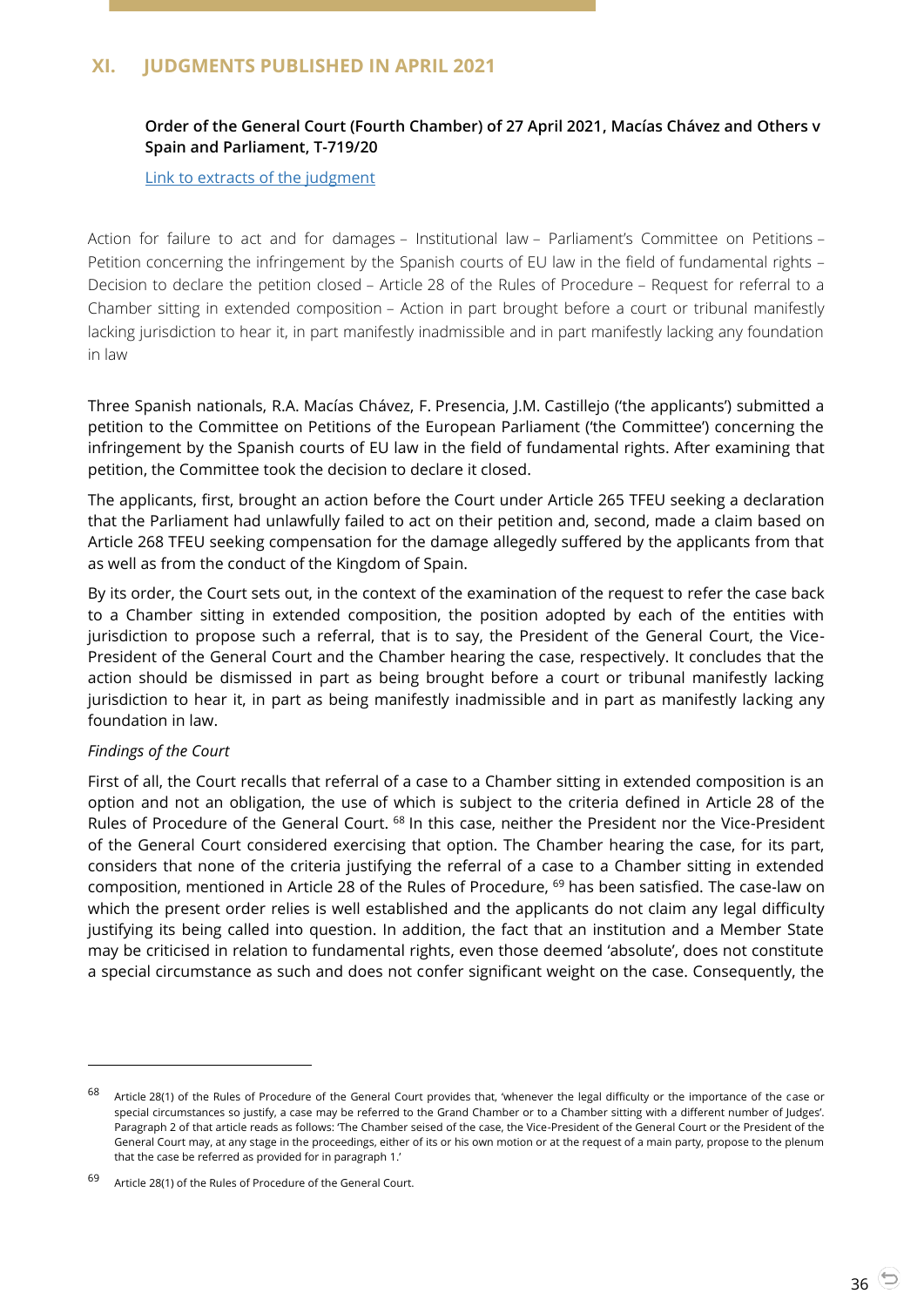Court concludes that there is no need to grant the request for referral to a Chamber sitting in extended composition submitted by the applicants.

The Court next recalls that an application for interim measures must be made by a separate document. <sup>70</sup> Accordingly, it dismisses as manifestly inadmissible the application for interim measures made by the applicants in the application.

Moreover, as regards the request for failure to act directed against the Parliament,  $71$  the Court finds, first, that the Committee in no way failed to rule on the petition submitted by the applicants, but, on the contrary, considered the petition to be admissible and took a position, deciding to declare it closed after having examined it. Second, it recalls that natural and legal persons may bring an action for failure to act against an institution only where that institution has failed to adopt a measure the legality of which those persons would be entitled to challenge by means of an action for annulment. In that respect, the Court emphasises that the Parliament has a broad discretion, of a political nature, as regards how that petition should be dealt with and that, accordingly, a decision taken in that regard is not a challengeable act and is beyond the scope of judicial review. Therefore, the Committee's decision to declare the applicants' petition closed does not constitute a challengeable act and, as a result, is beyond the scope of judicial review. For the same reason, the fact that, by that decision, the Committee did not take the action desired by the applicants on the petition cannot be challenged by means of an application for failure to act.

Finally, the Court rules, first, that it is not necessary to grant the request of the applicants seeking to obtain compensation for the damage allegedly suffered as a result of the follow-up by the Parliament on their petition. It emphasises that, since it is unable to find that a failure to act can be attributed to that institution, the non-contractual liability of the European Union cannot be engaged. Second, the Court recalls that it manifestly lacks jurisdiction to hear actions brought by natural or legal persons against Member States and thus claims directed against the Kingdom of Spain, whether they be claims seeking an order that that Member State pay compensation for the damage allegedly suffered by the applicants as a result of acts carried out by the Spanish courts or those seeking the adoption of declarations and control measures concerning that Member State.

# <span id="page-36-0"></span>**Judgment of the General Court (Eighth Chamber) of 14 April 2021, Verband Deutscher Alten und Behindertenhilfe and carepool Hannover v Commission, T-69/18**

State aid – Independent social action – Subsidies granted to associations in a regional working group for charity action – Rejection of a complaint – Decision not to raise any objections at the end of the preliminary examination stage – Action for annulment – Status of interested party – Safeguarding of procedural rights – Substantial effect on competitive position – Admissibility – No serious difficulties – No substantial alteration to existing aid

The *Land* of Lower Saxony (Germany) has implemented various measures for the benefit of entities in the field of independent social action, operating in that *Land*. Those national measures include financial support which has been granted since 1956, on the basis of legislation and regulations which have evolved over time, to independent umbrella charitable associations ('the financial support'). Those associations provide, through member associations, services which may be of an economic nature, such as outpatient, inpatient or mixed care, or of a non-economic nature, such as the support and accommodation of the homeless, spiritual support or support for refugees.

<sup>70</sup> Article 156(5) of the Rules of Procedure of the General Court.

<sup>71</sup> Third paragraph of Article 265 TFEU.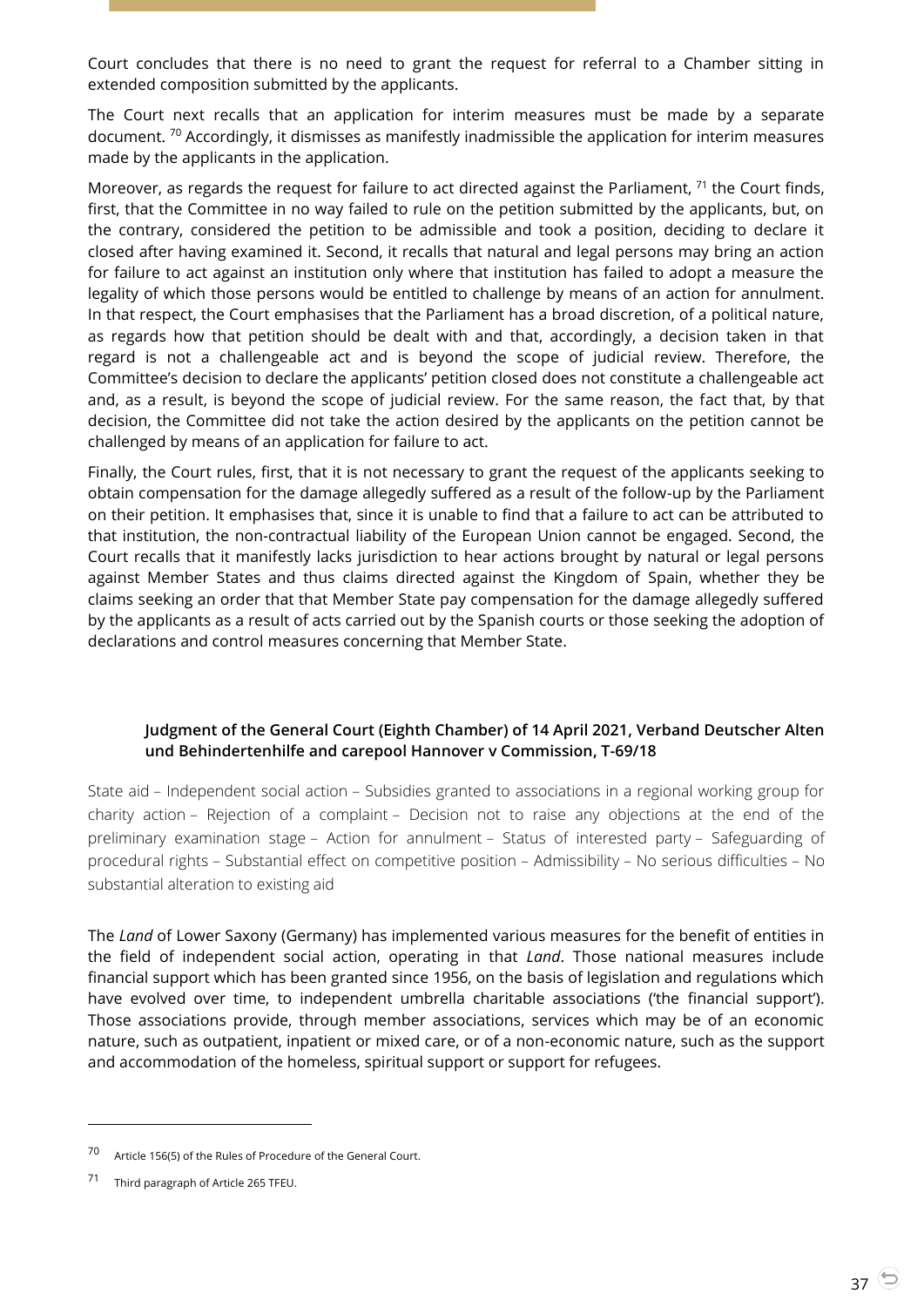The applicants, Verband Deutscher Alten- und Behindertenhilfe, Landesverband Niedersachsen/Bremen und Hamburg/Schleswig-Holstein ev and carepool Hannover gmbh, two private entities which provide certain services similar to those mentioned above or represent undertakings which provide such services, believe that they have suffered harm as a result of the financial support. Arguing that they were in competition with the charitable associations benefiting from that support, the applicants made two separate complaints to the European Commission, seeking, inter alia, to have that support classified as aid which was unlawful and incompatible with the internal market.

After examining the legislative changes which had taken place since 1956, and without opening the formal investigation procedure, the Commission, by decision of 23 November 2017, <sup>72</sup> considered that the substance of the financial support at issue had not been altered since 1956 and that, in so far as it constituted aid within the meaning of Article 107(1) TFEU, that support had to be classified as existing aid within the meaning of Article 1(b)(i) of the regulation laying down detailed rules for the application of Article 108 TFEU. <sup>73</sup>

The applicants brought an action for annulment against the contested decision, which was dismissed by the Eighth Chamber of the General Court. In its judgment, it closely examined whether the action was admissible inasmuch as those parties had contested the merits of that decision, in the light of the case-law resulting from the judgment in *Scuola Elementare Maria Montessori*. 74

#### *Findings of the General Court*

 $\overline{a}$ 

In the first place, inasmuch as the applicants' action sought to contest the Commission's implicit refusal to open the formal investigation procedure, the General Court pointed out that the applicants, which had argued that they were, on the one hand, an undertaking competing with the beneficiaries of the financial support at issue and, on the other, a trade association defending the interests of such competing undertakings, whose interests might be affected by the financial support, were interested parties within the meaning of Article 108(2) TFEU and Article 1(h) of the regulation laying down detailed rules for the application of Article 108 TFEU. Thus, in so far as their action sought to safeguard their procedural rights, it had to be regarded as admissible.

The General Court added, in that regard, that the fact that the applicants had already benefited from certain 'procedural rights' inasmuch as their views had been heard by the Commission in the context of its preliminary examination could not affect the admissibility of that action. The concept of 'procedural rights' which interested parties have in the context of the procedure provided for in Article 108(2) TFEU is not to be confused with the sole right, for a complainant, to secure the opening of the formal investigation procedure, as part of which that complainant would be able, where appropriate, to submit comments.

Regarding the substantive question of whether the preliminary examination procedure had given rise to serious difficulties, which should have led the Commission to open the formal investigation procedure, the General Court took the view that the factors invoked by the applicants, including the duration of the preliminary examination procedure, the statement of reasons for the contested decision and the attitude of the Commission, assessed as a whole, did not attest to the existence of such difficulties as regards the classification of the financial support. Consequently, inasmuch as the

<sup>72</sup> Commission Decision C(2017) 7686 final of 23 November 2017 concerning State aid schemes SA.42268 (2017/E) – Deutschland, Staatliche Beihilfe zur Förderung wohlfahrtspflegerischer Aufgaben, and SA.42877 (2017/E) – Deutschland, CarePool Hannover GmbH, implemented by Germany in favour of charitable associations for social welfare projects (OJ 2018 C 61, p. 1, 'the contested decision').

<sup>73</sup> Council Regulation (EU) 2015/1589 of 13 July 2015 laying down detailed rules for the application of Article 108 [TFEU] (OJ 2015 L 248, p. 9, 'the regulation laying down detailed rules for the application of Article 108 TFEU').

<sup>74</sup> Judgment of 6 November 2018, *Scuola Elementare Maria Montessori* <sup>v</sup>*Commission*, *Commission* <sup>v</sup>*Scuola Elementare Maria Montessori* and *Commission* v *Ferracci* (C-622/16 P to C-624/16 P, EU:C:2018:873).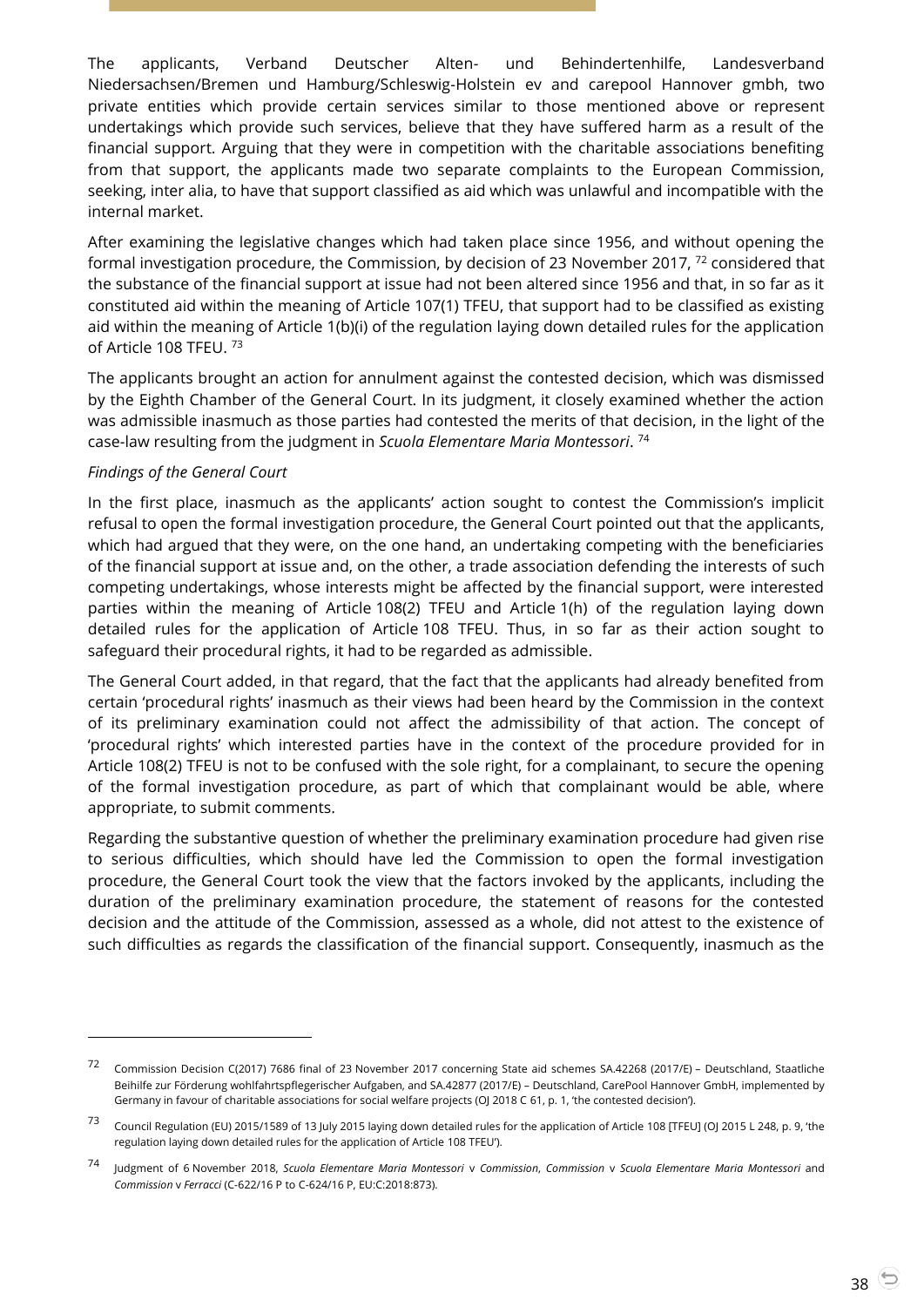action sought to safeguard the applicants' procedural rights, the General Court dismissed it as unfounded.

In the second place, in so far as the applicants' action sought to call into question the merits of the contested decision, in particular the Commission's assessment that the financial support should be regarded as existing aid, the General Court recalled, first of all, that, under the fourth paragraph of Article 263 TFEU, natural or legal persons may bring an action against a decision constituting a regulatory act not entailing implementing measures and which is of direct concern to them.

As regards the condition relating to the existence of a regulatory act, the General Court examined, by reference to the judgment in *Scuola Elementare Maria Montessori* and the concept of 'aid scheme' laid down in Article 1(d) of the regulation laying down detailed rules for the application of Article 108 TFEU, whether the contested decision is of general application.

In that regard, first, the General Court took into account, inter alia, the fact that the Lower Saxony legislative measure provides that the financial support is to be granted to a category of persons envisaged in a general and abstract manner, namely umbrella associations operating in the independent charitable sector in that *Land*. Although it may be possible to ascertain with a greater or lesser degree of accuracy the number or even the identity of the persons to which the measure at issue in the present case applies at any given time, the General Court took the view that that cannot mean that it loses its regulatory character, as long as there is no doubt that the measure is applicable as a result of an objective situation of law or of fact which it specifies and which is in harmony with its ultimate objective.

Secondly, the General Court observed that the umbrella associations, which are the direct beneficiaries of the financial support, could accept new charitable organisations as local or regional members, to which those associations may transfer the funds made available to them. Those indirect beneficiaries of that support thus also constitute a category of persons envisaged in a general and abstract manner.

Thirdly and lastly, the General Court recalled that the Commission, in the contested decision, concluded that, in so far as the financial support had to be classified as aid, it was existing aid. Even assuming that the beneficiaries, direct or indirect, of the financial support at issue form a restricted class, that decision thereby preserves the effects of the general and abstract measure which that support constitutes with respect to an indefinite number of competitors of those beneficiaries, namely an additional category of persons envisaged in a general and abstract manner.

Having thus reached the conclusion that the contested decision constitutes a regulatory act and, thereafter, also pursuant to the judgment in *Scuola Elementare Maria Montessori*, that that decision is of direct concern to the applicants and does not entail implementing measures with regard to them, the General Court concluded that the action was also admissible inasmuch as it sought to call into question the merits of the contested decision.

In that regard, in relation to the classification of the financial support as constituting existing aid, the General Court, first, found that the financial support at issue was implemented prior to the entry into force of the EEC Treaty in the Federal Republic of Germany. Secondly, the General Court took the view, contrary to what the applicants had argued, that the financial support had not been the subject of a substantial alteration since it was instituted in 1956. Consequently, it upheld the contested decision inasmuch as the Commission considered that that measure, in so far as it constituted aid, had to be classified as existing aid within the meaning of Article 1(b)(i) of the regulation laying down detailed rules for the application of Article 108 TFEU.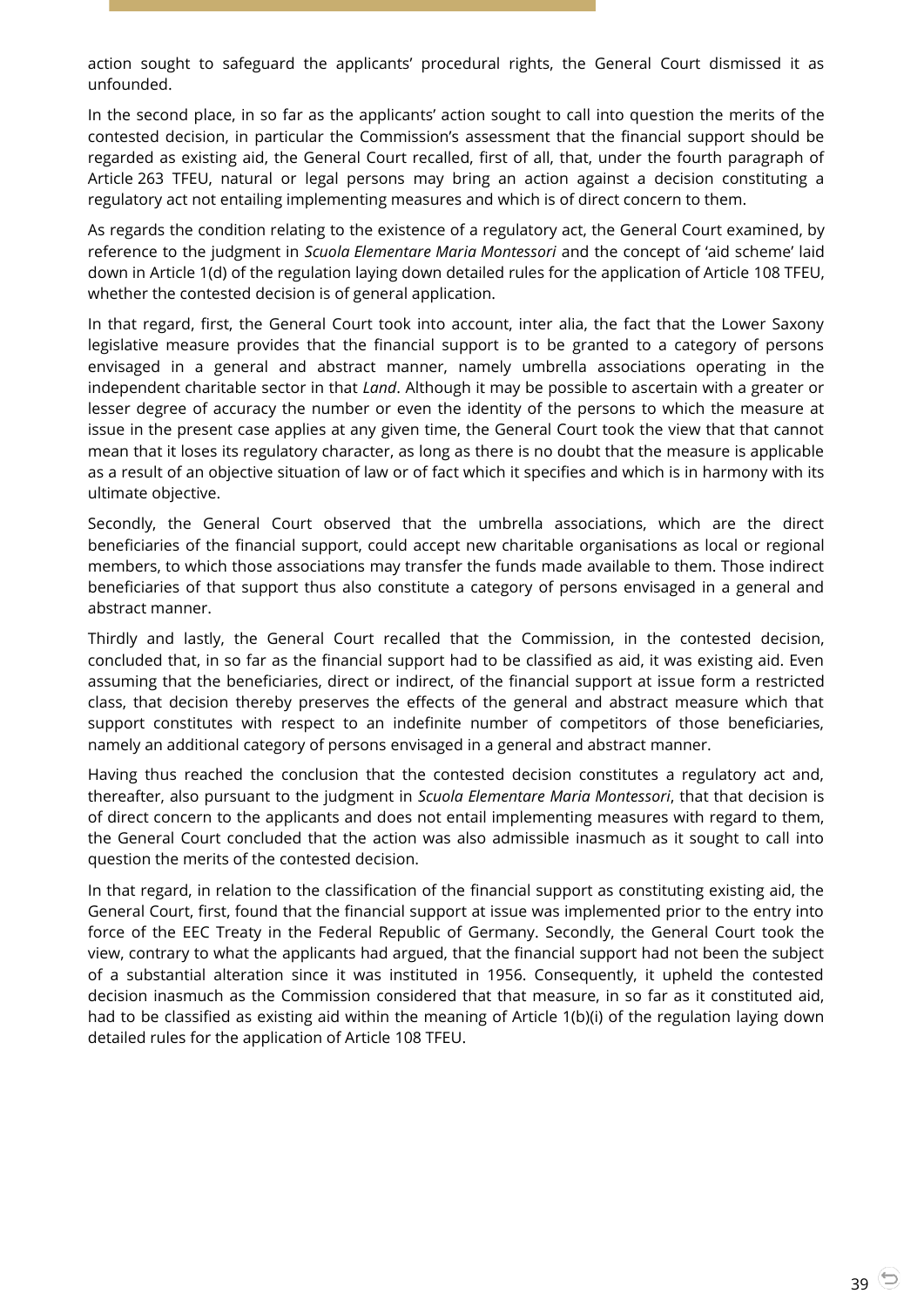# <span id="page-39-0"></span>**Judgment of the General Court (Third Chamber) of 14 April 2021, The kaikai Company Jaeger Wichmann gbr v European Union Intellectual Property Office, T-579/19**

Community design – Multiple application for registration of Community designs representing gymnastic and sports apparatus and equipment – Right of priority – Article 41 of Regulation (EC) No 6/2002 – Application under the Patent Cooperation Treaty – Article 4 of the Paris Convention for the Protection of Industrial Property – Priority period

On 24 October 2018, the applicant, The kaikai Company Jaeger Wichmann gbr, applied to the European Union Intellectual Property Office (EUIPO) for the multiple registration of 12 Community designs representing gymnastic and sports apparatus and equipment. It claimed a right of priority based on an international patent application filed on 26 October 2017 under the Patent Cooperation Treaty <sup>75</sup> ('the PCT').

EUIPO refused that right of priority because the date of the earlier filing was more than six months prior to the date of the multiple application. Article 41(1) of Regulation No 6/2002<sup>76</sup> provides, for the purpose of filing an application for a registered Community design, a right of priority of six months from the date of filing of an earlier design right or utility model. EUIPO found that the concept of a utility model should be interpreted to include international patent applications, but that that broad interpretation had no effect on the prescribed six-month priority period.

An action for annulment was brought before the Court, which annulled EUIPO's decision and, for the first time, interpreted Article 41(1) of Regulation No 6/2002 in relation to the right of priority.

## *Findings of the Court*

 $\overline{a}$ 

In the first place, the Court points out that, according to the definition set out in the PCT, patent applications filed under the PCT cover utility models. That does not mean that the concepts of 'patent' and 'utility model' are the same, nor that the concept of 'utility model' includes that of 'patent'. The Court therefore finds that the PCT does not distinguish between the different rights through which the various States in question protect inventions. Accordingly, the Court holds that, although the wording of Article 41(1) of Regulation No 6/2002 does not expressly refer to a right of priority claimed on the basis of a patent, EUIPO was entitled to take international patent applications into consideration in the context of that article. That broad interpretation is in keeping with the overall scheme of the PCT, which seeks to ensure that equivalent protection is afforded to utility models and patents.

In the second place, the Court observes that Article 41(1) of Regulation No 6/2002 is silent on the matter of the priority period resulting from an international patent application. Accordingly, the Court finds that, in order to interpret that provision, it is necessary to look to the legislation underlying that right of priority, namely Article 4 of the Paris Convention.<sup>77</sup>

In that regard, the Court finds that Article 4(E)(1) of the Paris Convention provides that the priority period prescribed for the later right prevails where that later right is a design right and the earlier right is a utility model. The Court finds that this is a special rule constituting an exception to the general rule that stipulates that the length of the priority period is determined by the nature of the earlier right.

<sup>75</sup> Patent Cooperation Treaty, concluded in Washington on 19 June 1970 and last modified on 3 October 2001 (*United Nations Treaties Series*, vol. 1160, No 18336, p. 231).

<sup>76</sup> Council Regulation (EC) No 6/2002 of 12 December 2001 on Community designs (OJ 2002 L 3, p. 1).

<sup>77</sup> Paris Convention for the Protection of Industrial Property, signed in Paris (France) on 20 March 1883, last revised in Stockholm (Sweden) on 14 July 1967 and amended on 28 September 1979 (*United Nations Treaties Series*, vol. 828, No 11851, p. 305).